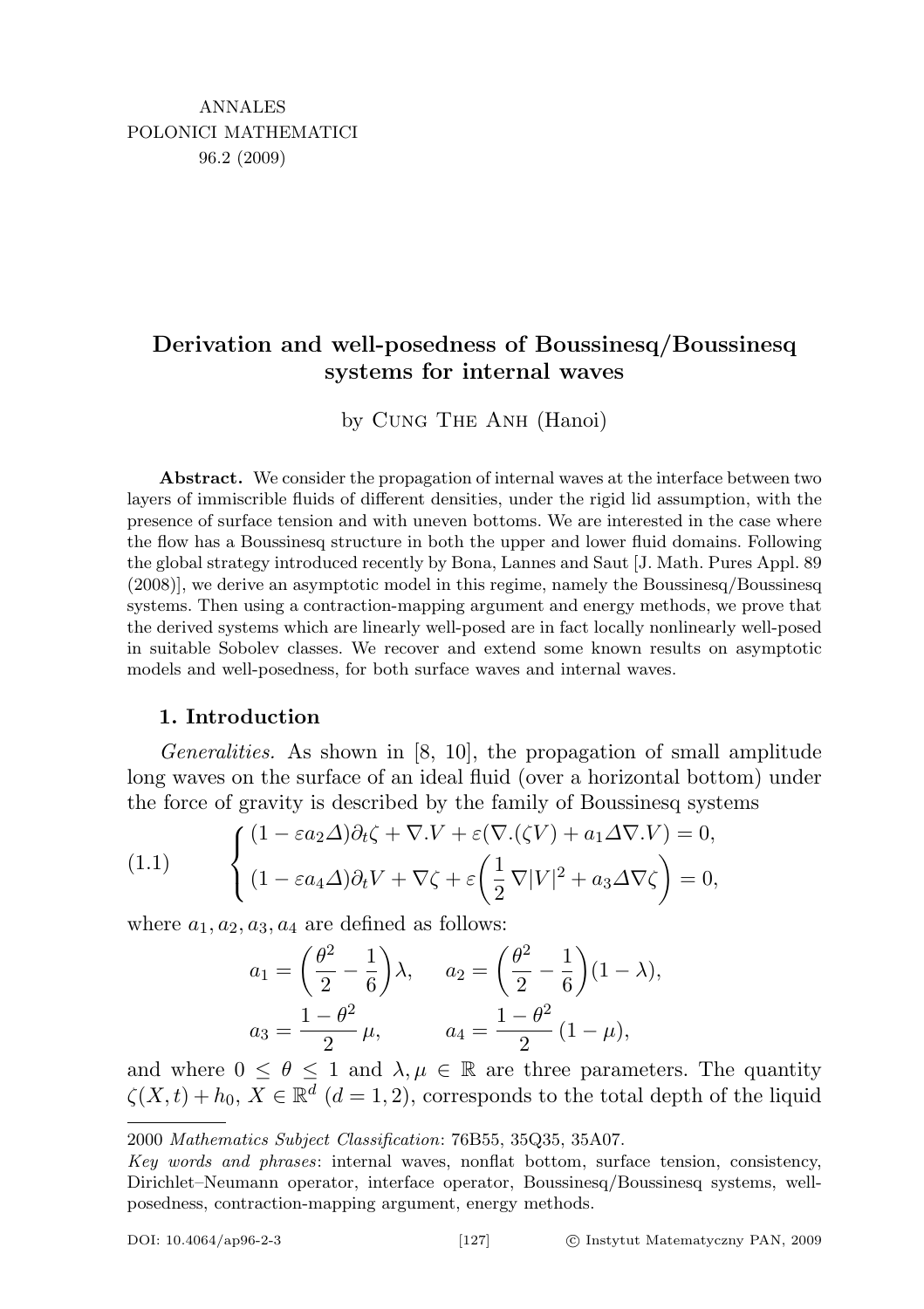at the point X at time t, where  $h_0$  is undisturbed water depth. The variable  $V(X, t)$  represents the horizontal velocity at the point  $(X, z) = (X, \theta h_0)$ at time t. The Boussinesq approximation is valid when  $\varepsilon = a/h_0 \ll 1$ ,  $\lambda/h_0 \gg 1$  and the Stokes number  $S = a\lambda^2/h_0^3$  is of order 1, and we have taken  $S = 1$  when deriving (1.1); here a is the maximum free elevation above the undisturbed level of the fluid of depth  $h_0$ , and  $\lambda$  a typical wavelength.

Boussinesq systems have attracted interest because they are fundamental systems describing the motion of small amplitude long waves on the surface of an ideal fluid. Moreover, as seen in [8], one can recover from (1.1) many systems which have already appeared in the literature, such as the classical Boussinesq system, Kaup system, Bona–Smith system, coupled BBM-system, coupled KdV system, coupled KdV-BBM system, coupled BBM-KdV system, etc. The local well-posedness of the Cauchy problem and initial boundary-value problems for Boussinesq type systems has been studied by many authors, including Schonbek [33], Amick [4], Bona and Chen [7], Angulo [5], Kita and Segata [26], Bona, Chen and Saut [9], Fokas and Pelloni [21], and Dougalis, Mitsotakis and Saut [20]. To justify Boussinesq systems, Bona, Colin and Lannes proved in [10] that the solutions of any of the aforementioned systems yield good approximations to the full Euler equations on the long time scale  $1/\varepsilon$ . This result was recently extended to the case of nonflat bottoms by Chazel [15]. The justifying of Boussinesq systems for surface waves has now been fully achieved by combining the results of [10], [15] and the large time existence result for the full Euler equation proved very recently by Alvarez-Samaniego and Lannes [1].

Parallel to the theory of surface water waves, the mathematical theory of waves on the interface between two layers of immiscible fluid of different densities has also attracted interest because it is the simplest idealization of internal wave propagation and because of the challenging modelling, mathematical and numerical issues that arise in the analysis of this system. Therefore, in the last decades, it has been studied by many physicists and mathematicians, with regard to both well-posedness [23, 24, 2, 3, 32] and asymptotic models  $[16, 17, 11, 19, 14, 6, 29, 30]$ . A significant step in the theory of internal waves was made in 2008 by Bona, Lannes and Saut [12]. They proposed a general method to derive in a systematic way, and for a large class of scaling regimes, asymptotic models for the propagation of internal waves at the interface between two layers of immiscible fluids of different densities, under the following assumptions: the fluids are ideal, incompressible, irrotational, and under the only influence of gravity, the lids are rigid, the bottom is flat, and there is no surface tension. They derived several classical models and also some new models. They also proved that these asymptotic systems are consistent with the full Euler equations. As they mentioned, these results could be extended to the case of a seabed with structure.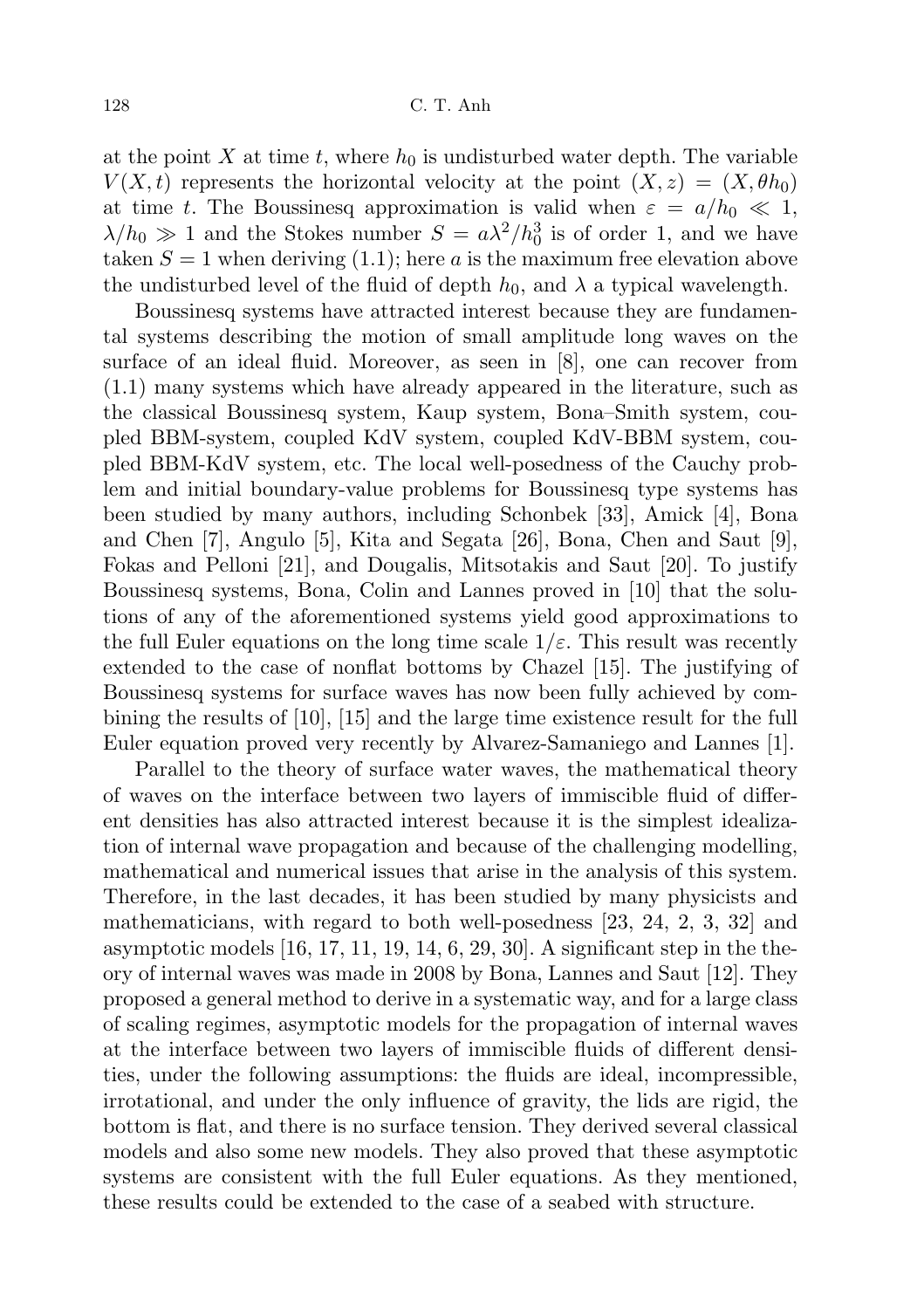On the other hand, it is known that surface tension plays an important role in well-posedness of internal waves. In fact, the two-layer water wave system is known to be well-posed in Sobolev spaces in the presence of surface tension [23, 24]. Therefore, we could take into account an amount of surface tension at the interface between the two homogeneous layers to put oneself in a well-posed situation. Such an approach is used in [30] for the Benjamin– Ono equation. One interesting question is how the surface tension affects the asymptotic models.

In this paper we are interested in the internal waves problem with nonflat bottom and with the presence of surface tension when the flow has a Boussinesq structure in both the upper and lower fluid domains. The idealized system will be studied, which, when at rest, consists of a homogeneous fluid of depth  $d_1$  and density  $\varrho_1$  lying over another homogeneous fluid of mean depth  $d_2$  and density  $\varrho_2 > \varrho_1$ . We restrict our study to the case where the bottom can be described by the graph of a function  $X \mapsto -d_1-d_2+b(X)$ and the typical amplitude of the bottom has the same order as that of the interface. Let a be the typical amplitude of the deformation of the interface and  $\lambda$  the typical wavelength. We introduce the dimensionless parameters

$$
\gamma := \frac{\varrho_1}{\varrho_2}, \quad \delta := \frac{d_1}{d_2}, \quad \varepsilon := \frac{a}{d_1}, \quad \mu := \frac{d_1^2}{\lambda^2}, \quad \varepsilon_2 := \frac{a}{d_2} = \varepsilon \delta, \quad \mu_2 := \frac{d_2^2}{\lambda^2} = \frac{\mu}{\delta^2},
$$

the surface tension parameter

$$
\nu:=\frac{\sigma}{\varrho_2\lambda^2},
$$

and the bottom parameter

$$
\beta := \frac{b_0}{d_2}.
$$

Following the global strategy introduced recently by Bona, Lannes and Saut [12] we will prove, when  $\varepsilon \sim \mu \sim \varepsilon_2 \sim \mu_2 \ll 1$  and in dimensionless variables (see Sect. 2 for details), that the full model is consistent with the following Boussinesq/Boussinesq systems:

(1.2)  

$$
\begin{cases}\n(1 - \mu a_2 \Delta) \partial_t \zeta + \frac{1}{\gamma + \delta} \nabla \cdot \mathbf{v}_{\alpha} + \varepsilon \frac{\delta^2 - \gamma}{(\gamma + \delta)^2} \nabla \cdot (\zeta \mathbf{v}_{\alpha}) \\
- \frac{\varepsilon \delta^2}{(\gamma + \delta)^2} \nabla \cdot (b \mathbf{v}_{\alpha}) + \mu a_1 \nabla \cdot \Delta \mathbf{v}_{\alpha} = 0, \\
(1 - \mu a_4 \Delta) \partial_t \mathbf{v}_{\alpha} + (1 - \gamma) \nabla \zeta + \frac{\varepsilon}{2} \frac{\delta^2 - \gamma}{(\gamma + \delta)^2} \nabla |\mathbf{v}_{\alpha}|^2 \\
+ \mu a_3 (1 - \gamma) \Delta \nabla \zeta - \varepsilon \sqrt{\mu} \nu \Delta \nabla \zeta = 0,\n\end{cases}
$$

where  $\zeta$  is the surface elevation,  $\mathbf{v}_{\alpha} = (1 - \mu \alpha \Delta)^{-1} \mathbf{v}$  with  $\mathbf{v}$  the "velocity variable" (see Sect. 2.1 for definition), and the constants  $a_1, a_2, a_3, a_4$  are given by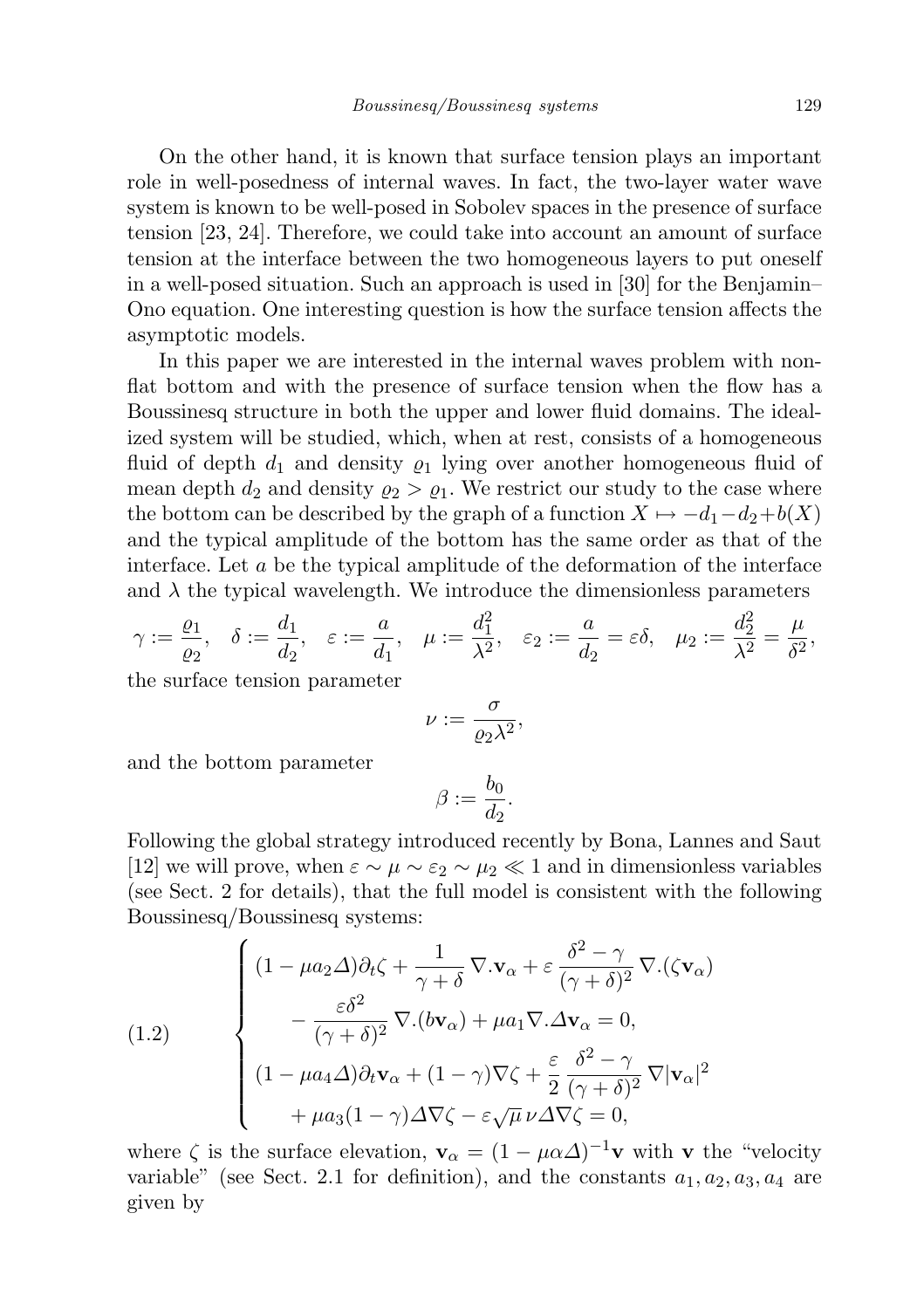130 C. T. Anh

$$
a_1 = \frac{(1 - \alpha_1)(1 + \gamma \delta) - 3\delta\alpha(\gamma + \delta)}{3\delta(\gamma + \delta)^2}, \quad a_2 = \frac{\gamma \alpha_1}{3(\gamma + \delta)},
$$
  

$$
a_3 = \alpha \alpha_2, \quad a_4 = \alpha(1 - \alpha_2).
$$

It is worth noticing that when  $b = 0$  and  $\nu = 0$  we recover the Boussinesq/Boussinesq systems for internal waves in the case of a flat bottom and absence of surface tension derived in [12], and that the Boussinesq system for surface waves in the absence of surface tension is formally recovered by taking  $\gamma = 0$ ,  $\delta = 1$ ,  $\nu = 0$  (and  $b = 0$  if the bottom is flat). The dispersion relation associated to (1.2) is

$$
\omega^{2} = |\mathbf{k}|^{2} \frac{\left(\frac{1}{\gamma+\delta} - \mu a_{1}|\mathbf{k}|^{2}\right)[(1-\gamma)(1-\mu a_{3}|\mathbf{k}|^{2}) + \varepsilon\sqrt{\mu}\nu|\mathbf{k}|^{2}]}{(1+\mu a_{2}|\mathbf{k}|^{2})(1+\mu a_{4}|\mathbf{k}|^{2})}.
$$

It follows that (1.2) is linearly well-posed when  $a_2, a_4 \geq 0$  and  $a_1 \leq 0$ ,  $a_3 \leq \varepsilon \nu/((1-\gamma)\sqrt{\mu})$ . Following the general lines of the analogous proof of  $[9]$ , we will show that the Boussinesq/Boussinesq systems  $(1.2)$  which are linearly well-posed are in fact locally nonlinearly well-posed in suitable Sobolev classes. When  $a_2, a_4 > 0$  we will prove well-posedness by realizing the systems as systems coupled only through nonlinear terms and using a contraction-mapping argument. The other systems (i.e. when  $a_2 = 0$  or  $a_4 = 0$ ) are analysed using energy methods.

In this paper we shall focus on the case  $d = 2$  (i.e. when  $X = (x, y)$ ) because it is more complicated. However, the method works for both one and two dimensions and the results in one dimension are better than the ones in the case of dimension two as far as the assumed level of regularity of the initial data is concerned. This is explained in Remarks 3.2 and 3.3 below. It is worth noticing that when  $\gamma = 0$ ,  $\delta = 1$ , we recover the Boussinesq systems for surface waves, so we also obtain well-posedness results for them. In particular, we extend the results of [9] to two dimensions and to the case with surface tension. It is also noticed that in the presence of surface tension, the class of Boussinesq/Boussinesq systems that are linearly and/or nonlinearly well-posed is larger than the corresponding one in the absence of surface tension. Thus, the surface tension makes the well-posedness results better, as for the full Euler equation [24].

*Notations.* Denote by X the d-dimensional horizontal variable  $(d = 1, 2)$ , and by z the vertical variable. For  $\mu > 0$ , we introduce scaled versions of the gradient and Laplace operators, namely  $\nabla_{X,z}^{\mu} = (\sqrt{\mu} \nabla^{T}, \partial_{z})^{T}$  and  $\Delta_{X,z}^{\mu} = \nabla_{X,z}^{\mu} \cdot \nabla_{X,z}^{\mu} = \mu \Delta_X + \partial_z^2$ . We use two Fourier multipliers  $\mathbf{T}_{\mu}$  and  $\mathbf{T}_{\mu}$ . defined as follows:

$$
\mathbf{T}_{\mu} = \tanh(\sqrt{\mu} |D|), \quad \mathbf{T}_{\mu_2} = \tanh(\sqrt{\mu_2} |D|),
$$

where  $|D| = (-\Delta)^{1/2}$ . The orthogonal projector onto the gradient vector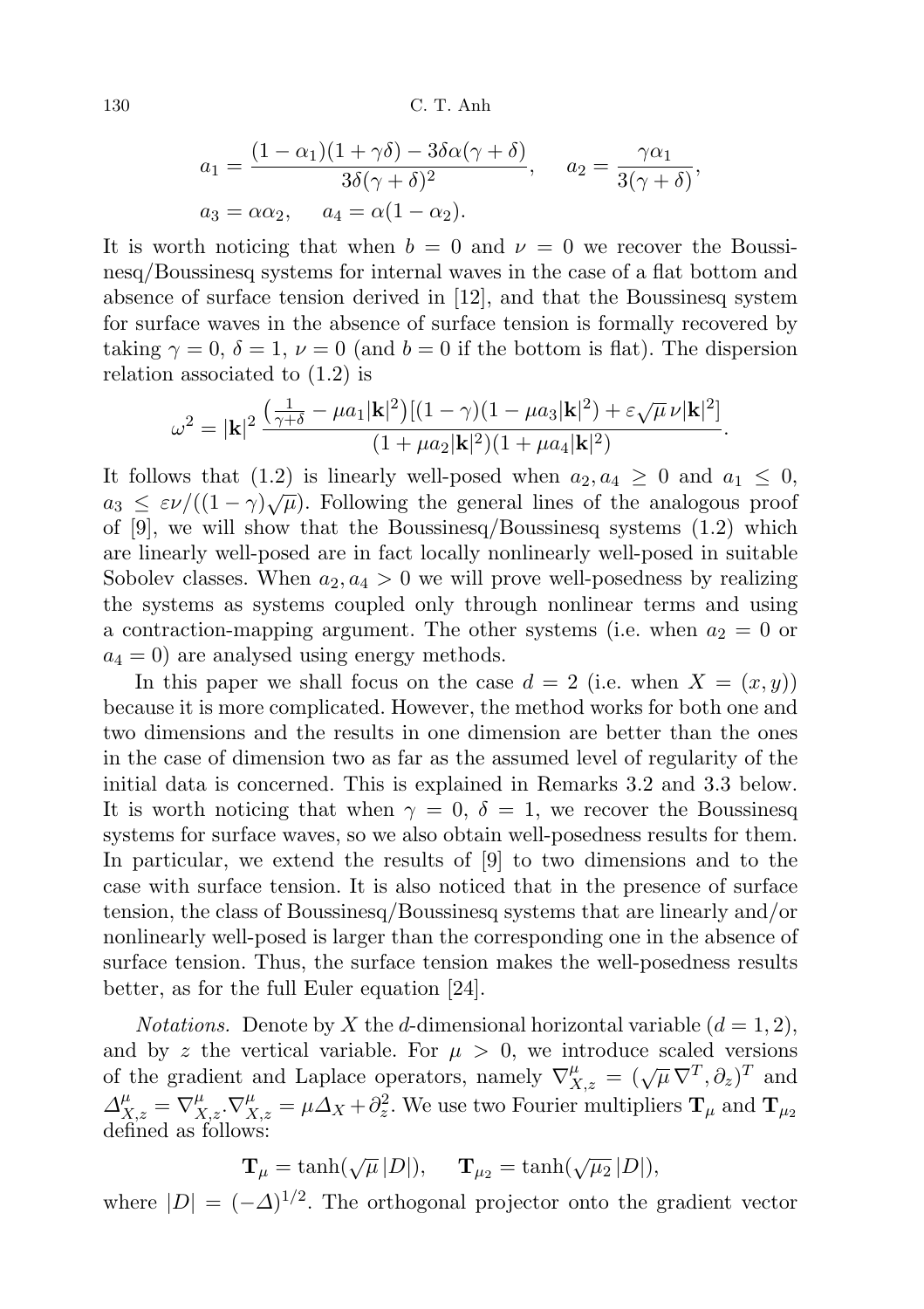fields of  $L^2(\mathbb{R}^d)^d$  is written  $\Pi$  and is defined by the formula

$$
\varPi=-\frac{\nabla\nabla^T}{|D|^2}.
$$

The  $L^p = L^p(\mathbb{R}^2)$ -norm will be denoted by  $|\cdot|_p$  for  $1 \le p \le \infty$ , and the  $H^s = H^s(\mathbb{R}^2)$ -norm by  $\|\cdot\|_s$  or  $|\cdot|_{H^s}$ . Note that the  $L^2$ -norm of a function f is written both as  $|f|_2$  and  $||f||_0$ . The product space  $X \times X$  will sometimes be abbreviated as  $X^2$ , and a function  $f = (f_1, f_2)$  in  $X^2$  carries the norm

$$
||f||_{X^2} = (||f_1||^2 + ||f_2||^2)^{1/2}.
$$

For convenience, we also use the notations  $\|\cdot\|_{s}$  and  $|\cdot|_{p}$  for a vector function f. Similarly,  $\langle \cdot, \cdot \rangle$  denotes the inner products in both  $L^2(\mathbb{R}^2)$  and  $L^2(\mathbb{R}^2)^2$ . We use the Bessel potential  $\Lambda^s := (1 - \Delta)^{s/2}, s \in \mathbb{R}$ . Note that  $H<sup>s</sup>(\mathbb{R}^2) = \Lambda^{-s}L^2(\mathbb{R}^2)$  and thus  $||u||_s = ||\Lambda^s u||_0$  for  $u \in H<sup>s</sup>(\mathbb{R}^2)$ . If f and u are two functions defined on  $\mathbb{R}^2$ , we use the Fourier multiplier notation  $f(D)u$  which is defined in terms of Fourier transforms:

$$
\widehat{f(D)u} = f\hat{u}.
$$

We denote by  $[A, B] := AB - BA$  the commutator of the operators A, B. Thus,  $[A^s, f]g = A^s(fg) - fA^s g$ , where f is regarded as a multiplication operator.

We use  $C$  to denote various constants whose values may change with each appearance, and use the generic notation  $C(\lambda_1, \lambda_2, \dots)$  to denote a nondecreasing function of the parameters  $\lambda_1, \lambda_2, \ldots$ .

Organization of the paper. The plan of this paper is as follows. In Section 2, when the flow has a Boussinesq structure in both the upper and lower fluid domains, i.e. when  $\varepsilon \sim \mu \sim \varepsilon_2 \sim \mu_2 \ll 1$ , we derive the Boussinesq/Boussinesq systems (1.2) from the full model. To do this, we first derive asymptotic expansions of the Dirichlet–Neumann operator  $\mathbf{G}^{\mu}[\varepsilon\zeta]$  and the interface operator  $\mathbf{H}^{\mu,\delta}[\varepsilon\zeta,\beta b]$  in this regime. Then, using the expansions of these two operators, a change of variables and a suitable "BBM trick", we get the Boussinesq/Boussinesq systems depending on three parameters. We also prove that the systems derived are consistent with the full Euler system. In Section 3, we study the local well-posedness of the Cauchy problem for the Boussinesq/Boussinesq systems by using a contraction-mapping argument and energy methods.

2. Model systems. In this section we derive an asymptotic model for internal waves when the flow has a Boussinesq structure in both the upper and lower fluid domains. In order to study the influence of surface tension and bottom topography on the asymptotic model, we introduce two new parameters, one characterizing the shape of the bottom and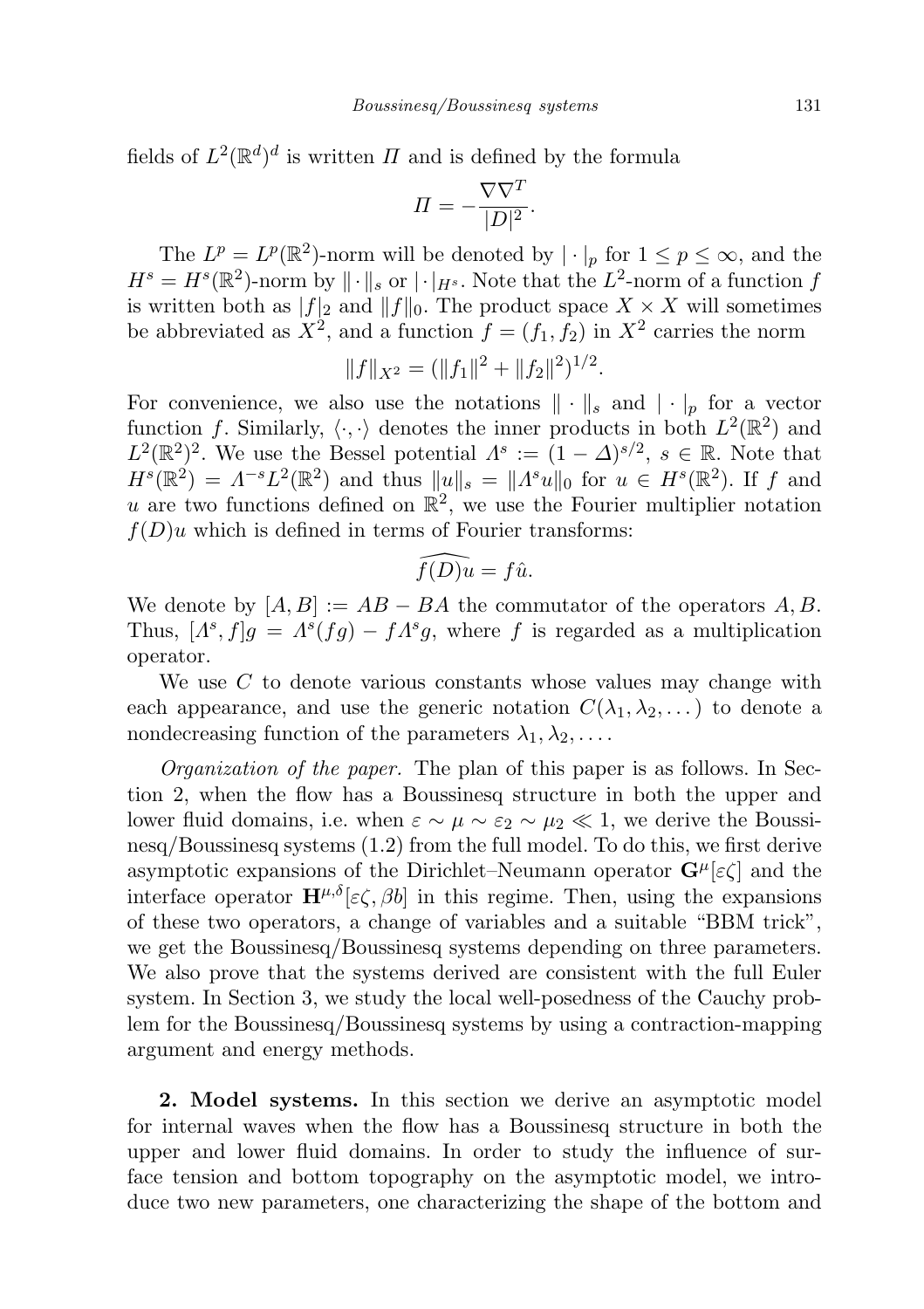the other characterizing the effect of surface tension. We follow here the same strategy as in [8, 10, 15] for surface waves, and as in [12] for internal waves. Namely, we rewrite the full system as a system of two evolution equations on  $\mathbb{R}^d$  (d = 1, 2). The reformulated system, which depends only upon the spatial variable on the interface, involves two nonlocal operators, the Dirichlet–Neumann operator  $\mathbf{G}[\zeta]$  and the interface operator  $H[\zeta, b]$  (the latter appears only in the internal waves theory). The asymptotic model is obtained by expanding the two nonlocal operators with respect to suitable small parameters that depend variously on the amplitude, wavelengths and depth ratio of the two layers, with order higher than the orders of the bottom terms and of the term containing the surface tension. Then a family of asymptotic models may be inferred by using a "BBM trick" and a suitable change of the dependent variables. The freedom to choose parameters in order to make the corresponding system linearly well-posed is just one of the advantages of having families of systems. The consistency of this model with the full Euler equations is also established.

**2.1.** The Euler equations and the full model. We consider the internal waves problem in the case of uneven bottoms and with the presence of surface tension. The idealized system that will be studied here, when at rest, consists of a homogeneous fluid of depth  $d_1$  and density  $\rho_1$  lying over another homogeneous fluid of mean depth  $d_2$  and density  $\rho_2 > \rho_1$ . We restrict our study to the case where the bottom can be described by the graph of a function  $X \mapsto -d_1 - d_2 + b(X)$  and the typical amplitude of the bottom has the same order as that of the interface. Let  $\Omega_t^i$  be the region occupied by fluid  $i$ at time  $t$   $(i = 1, 2), T_1 := \{z = 0\}$  and  $T_2 := \{z = -d_1 - d_2 + b(X)\}\)$  be two rigid surfaces, and  $\Gamma_t := \{z = -d_1 + \zeta(t, X)\}\$ be the interface between the fluids. As shown in [12], the motion of the internal wave, under Bernoulli's formulation, in terms of two velocity potentials  $\Phi_1, \Phi_2$ , is described by the following system of equations:

(2.1) 
$$
\Delta_{X,z}\Phi_i=0 \text{ in } \Omega_t^i,
$$

(2.2) 
$$
\partial_t \Phi_i + \frac{1}{2} |\nabla_{X,z} \Phi_i|^2 = -\frac{P_i}{\varrho_i} - gz \quad \text{in } \Omega_t^i,
$$

(2.3) 
$$
\partial_z \Phi_1 = 0 \quad \text{on } \Gamma_1, \quad \partial_{\mathbf{n}} \Phi_2 = 0 \quad \text{on } \Gamma_2,
$$

(2.4) 
$$
\partial_t \zeta = \sqrt{1 + |\nabla \zeta|^2} \, \partial_n \Phi_1 \quad \text{on } \Gamma_t,
$$

(2.5) 
$$
\partial_{\mathbf{n}^+} \Phi_1 = \partial_{\mathbf{n}^+} \Phi_2 \quad \text{on } \Gamma_t,
$$

(2.6) 
$$
P_1 - P_2 = \sigma \nabla \cdot \left(\frac{\nabla \zeta}{\sqrt{1 + |\nabla \zeta|^2}}\right),
$$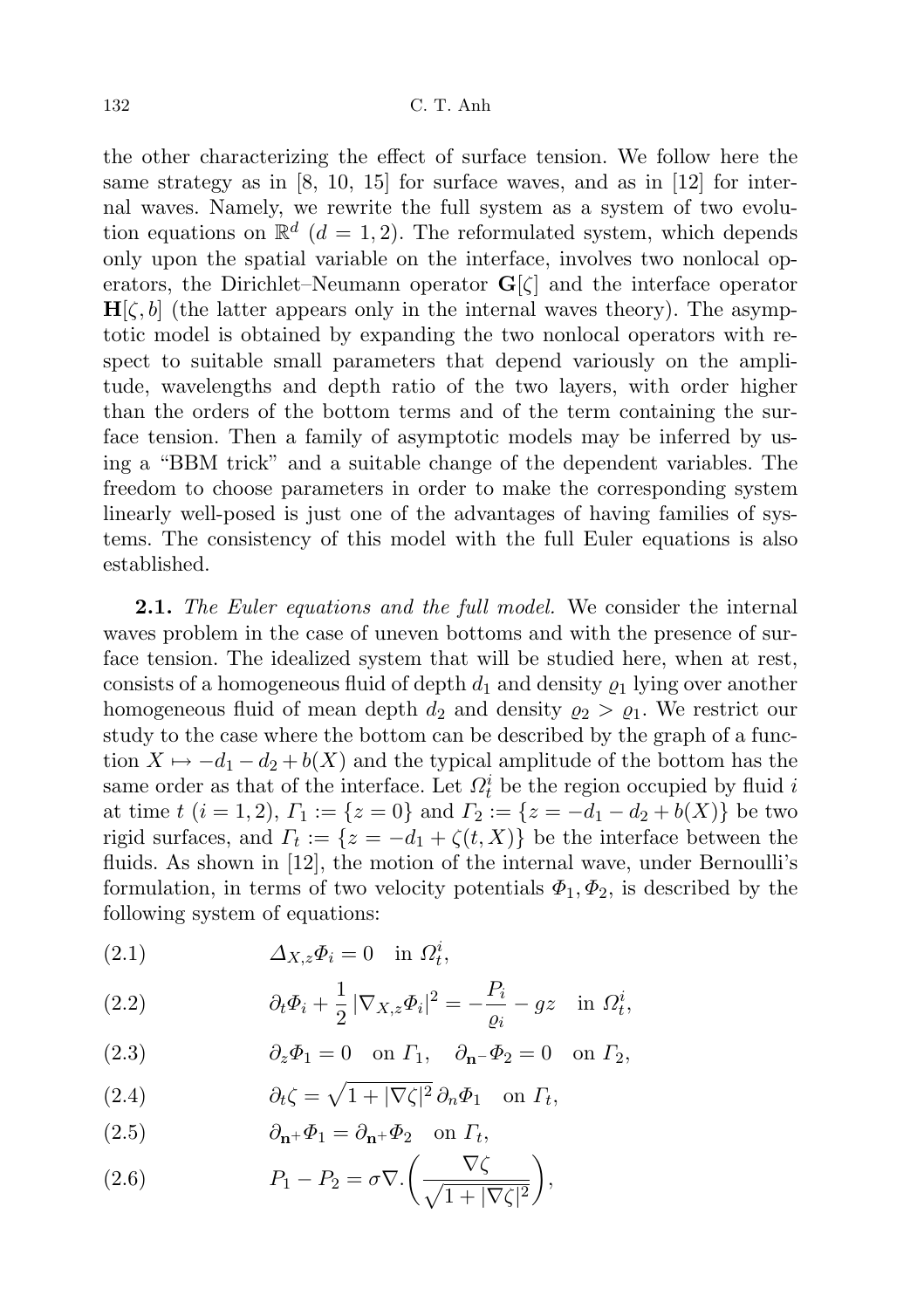where  $P_1$  and  $P_2$  are the pressures inside the upper and lower fluids, q is the acceleration of gravity,  $\mathbf{n}^+ := (-\nabla \zeta, 1)^T / \sqrt{1 + |\nabla \zeta|^2}$  denotes the outward normal vector to the interface,  $\mathbf{n}^- := (\nabla b, -1)^T / \sqrt{1 + |\nabla b|^2}$  the outward normal vector to the bottom,  $\partial_{\mathbf{n}} := \mathbf{n} \cdot \nabla_{X,z}$ , and  $\sigma = \text{const} > 0$  is the surface tension coefficient.

Introduce the trace of the potentials  $\Phi_1$  and  $\Phi_2$  at the interface,

$$
\psi_i(t, X) := \Phi_i(t, X, -d_1 + \zeta(t, X)), \quad i = 1, 2.
$$

One can evaluate  $(2.2)$  at the interface and use  $(2.4)$  and  $(2.5)$  to obtain a set of equations coupling  $\zeta$  to  $\psi_i$ :

(2.7) 
$$
\partial_t \zeta - \sqrt{1+|\nabla \zeta|^2} \, \partial_n \Phi_i = 0,
$$

$$
(2.8) \quad \varrho_i\bigg(\partial_t\psi_i + g\zeta + \frac{1}{2}|\nabla\psi_i|^2 - \frac{(\sqrt{1+|\nabla\zeta|^2}(\partial_n\Phi_i) + \nabla\zeta.\nabla\psi_i)^2}{2(1+|\nabla\zeta|^2)^2}\bigg) = -P_i,
$$

where  $\partial_n \Phi_i$  and  $P_i$  are both evaluated at the interface  $z = -d_1 + \zeta(t, X)$ . As in [12], by using two local operators, the Dirichlet–Neumann operator  $\mathbf{G}[\zeta]$ and the interface operator  $H[\zeta, b]$ , defined by

$$
\mathbf{G}[\zeta]\psi_1 = \sqrt{1+|\nabla\zeta|^2}(\partial_n\Phi_1)_{|z=-d_1+\zeta}, \quad \mathbf{H}[\zeta,b]\psi_1 = \nabla\psi_2,
$$

and using (2.6), we get

$$
\partial_t(\psi_2 - \gamma \psi_1) + g(1 - \gamma)\zeta + \frac{1}{2} \left( |\mathbf{H}[\zeta, b] \psi_1|^2 - \gamma |\nabla \psi_1|^2 \right) + \mathcal{N}(\zeta, b, \psi_1) - \frac{\sigma}{\varrho_2} K(\zeta) = 0,
$$

where  $\gamma = \varrho_1/\varrho_2$ ,  $K(\zeta) = \nabla \cdot (\nabla \zeta/\sqrt{1+|\nabla \zeta|^2})$  and  $\mathcal{N}(\zeta, b, \psi_1) := \frac{\gamma(\mathbf{G}[\zeta]\psi_1 + \nabla \zeta \cdot \nabla \psi_1)^2 - (\mathbf{G}[\zeta]\psi_1 + \nabla \zeta \cdot \mathbf{H}[\zeta, b]\psi_1)^2}{2(1 + |\nabla \zeta|^2)^2}$  $\frac{(3|S| \psi_1 + \sqrt{3} \pi |S| \psi_1)}{2(1+|\nabla \zeta|^2)^2}.$ 

Taking the gradient of this equation and using (2.7) then gives the system of equations

(2.9) 
$$
\begin{cases} \partial_t \zeta - \mathbf{G}[\zeta] \psi_1 = 0, \\ \partial_t (\mathbf{H}[\zeta, b] \psi_1 - \gamma \nabla \psi_1) + g(1 - \gamma) \nabla \zeta \\ + \frac{1}{2} \nabla (|\mathbf{H}[\zeta, b] \psi_1|^2 - \gamma |\nabla \psi_1|^2) + \nabla \mathcal{N}(\zeta, b, \psi_1) - \frac{\sigma}{\varrho_2} \nabla K(\zeta) = 0, \end{cases}
$$

for  $\zeta$  and  $\psi_1$ .

The asymptotic expansion of (2.9) is more transparent when these equations are written in dimensionless variables. Denoting by  $a$  a typical amplitude of the deformation of the interface in question, and by  $\lambda$  a typical wavelength, we introduce the dimensionless indendent variables

$$
\tilde{X} := \frac{X}{\lambda}, \quad \tilde{z} := \frac{z}{d_1}, \quad \tilde{t} := \frac{t}{\lambda/\sqrt{gd_1}}.
$$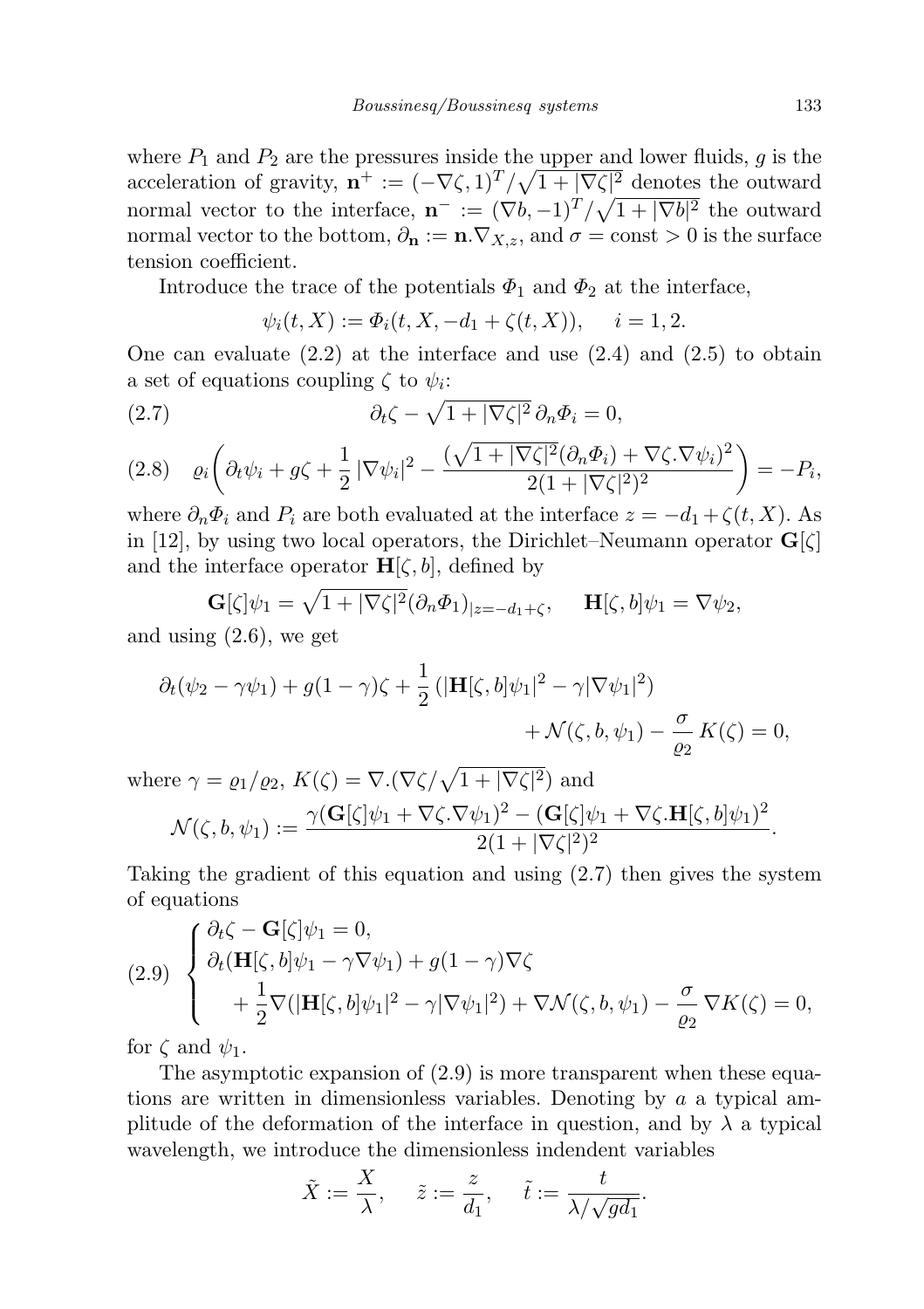Likewise, we define the dimensionless functions

$$
\tilde{\zeta} := \frac{\zeta}{a}, \quad \tilde{\psi}_1 := \frac{\psi_1}{a\lambda \sqrt{g/d_1}}, \quad \tilde{b} = \frac{b}{b_0},
$$

as well as the dimensionless parameters

$$
\gamma:=\frac{\varrho_1}{\varrho_2},\hspace{0.5cm}\delta:=\frac{d_1}{d_2},\hspace{0.5cm}\varepsilon:=\frac{a}{d_1},\hspace{0.5cm}\mu:=\frac{d_1^2}{\lambda^2},\hspace{0.5cm}\beta:=\frac{b_0}{d_2},\hspace{0.5cm}\nu:=\frac{\sigma}{\varrho_2\lambda^2}.
$$

Here  $b_0$  is the typical amplitude of the bottom and therefore  $\beta$  characterizes the shape of the bottom, and  $\nu$  is the surface tension parameter. It is also notationally convenient to introduce two other (redundant) parameters  $\varepsilon_2$ and  $\mu_2$  defined as

$$
\varepsilon_2 := \frac{a}{d_2} = \varepsilon \delta, \quad \mu_2 := \frac{d_2^2}{\lambda^2} = \frac{\mu}{\delta^2}.
$$

In dimensionless variables, the upper fluid domain  $\Omega_1$  and the lower fluid domain  $\Omega_2$  have the forms

$$
\Omega_1 = \{ (X, z) \in \mathbb{R}^{d+1} : -1 + \varepsilon \zeta < z < 0 \},
$$
\n
$$
\Omega_2 = \left\{ (X, z) \in \mathbb{R}^{d+1} : -1 - \frac{1}{\delta} + \frac{1}{\delta} \beta b(X) < z < -1 + \varepsilon \zeta \right\}.
$$

In order to prevent the interface from touching the horizontal boundaries, we assume that there are strict positive constants  $H_1$  and  $H_2$  such that

$$
(2.10) \t\t 1 - \varepsilon \zeta \ge H_1 \t on \mathbb{R}^d,
$$

(2.11) 
$$
1 + \varepsilon \delta \zeta - \beta b(X) \ge H_2 \quad \text{on } \mathbb{R}^d.
$$

To write (2.9) in dimensionless variables, following [12] we introduce the definitions of the dimensionless Dirichlet–Neumann operator  $\mathbf{G}^{\mu}[\varepsilon\zeta]$  and the dimensionless interface operator  $\mathbf{H}^{\mu,\delta}[\varepsilon\zeta,\beta b].$ 

DEFINITION 1. Let  $\zeta \in W^{2,\infty}(\mathbb{R}^d)$  be such that  $(2.10)$  is satisfied and let  $\psi_1 \in H^{3/2}(\mathbb{R}^d)$ . If  $\Phi_1$  is the unique solution in  $H^2(\Omega_1)$  of the boundary value problem

(2.12) 
$$
\begin{cases} \mu \Delta \Phi_1 + \partial_z^2 \Phi_1 = 0 & \text{in } \Omega_1, \\ \partial_z \Phi_1|_{z=0} = 0, \quad \Phi_1|_{z=-1+\epsilon\zeta(X)} = \psi_1, \end{cases}
$$

then  $\mathbf{G}^{\mu}[\varepsilon \zeta]\psi_1 \in H^{1/2}(\mathbb{R}^d)$  is defined by

$$
\mathbf{G}^{\mu}[\varepsilon\zeta]\psi_1 = -\mu\varepsilon\nabla\zeta.\nabla\Phi_1|_{z=-1+\varepsilon\zeta(X)} + \partial_z\Phi_1|_{z=-1+\varepsilon\zeta(X)}
$$
  
=  $\sqrt{1+\varepsilon^2|\nabla\zeta|^2}\partial_n\Phi_1|_{z=-1+\varepsilon\zeta(X)},$ 

where  $\partial_n \Phi_1|_{z=-1+\epsilon\zeta(X)}$  stands for the upper conormal derivative associated to the elliptic operator  $\mu \Delta \Phi_1 + \partial_z^2 \Phi_1$ .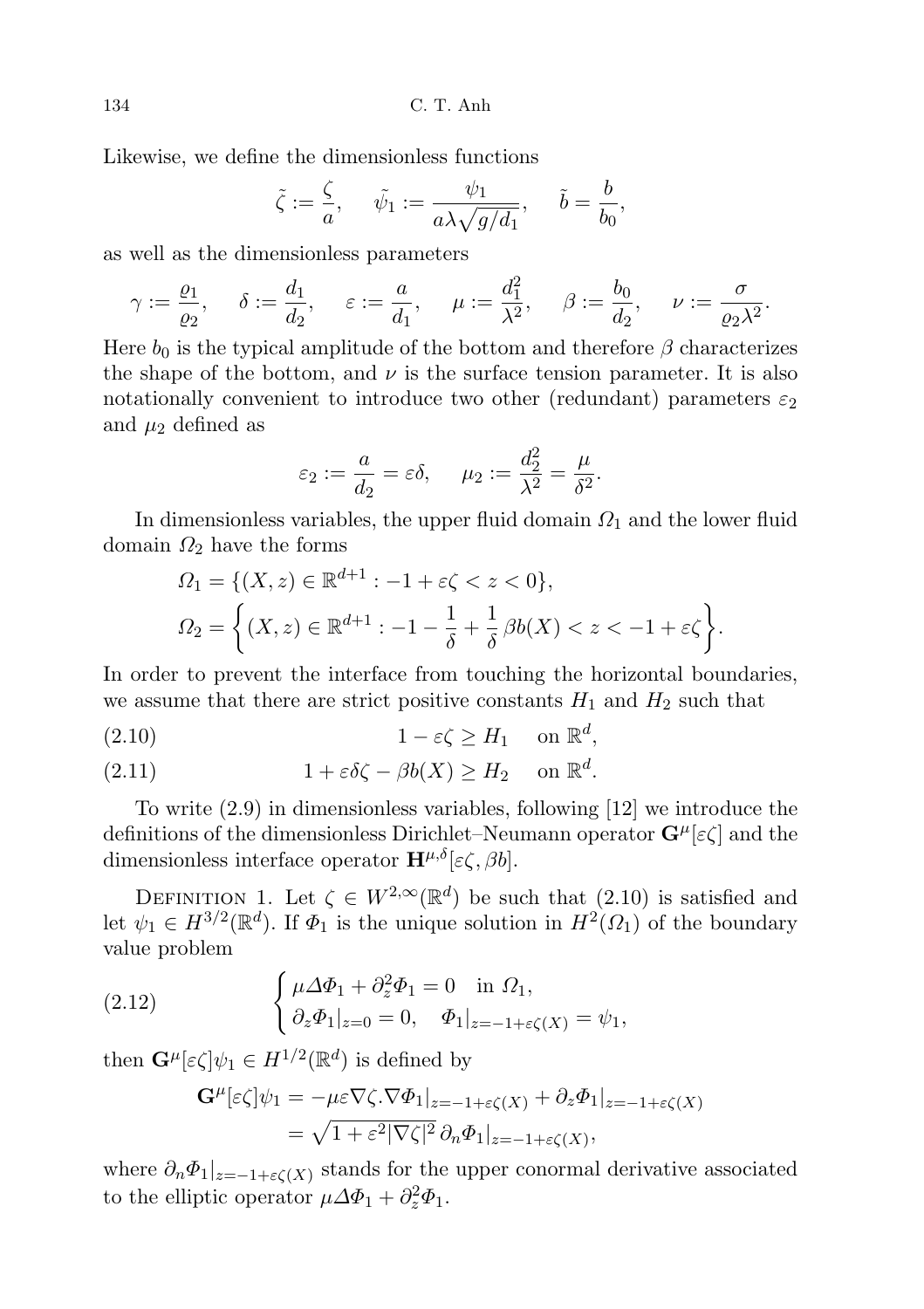DEFINITION 2. Let  $\zeta \in W^{2,\infty}(\mathbb{R}^d)$  and  $b \in W^{2,\infty}(\mathbb{R}^d)$  be such that  $(2.10)$ and (2.11) are satisfied and let  $\psi_1 \in H^{3/2}(\mathbb{R}^d)$ . If  $\Phi_2$  is the unique solution in  $H^2(\Omega_2)$  (up to a constant) of the boundary value problem

(2.13) 
$$
\begin{cases} \mu \Delta \Phi_2 + \partial_z^2 \Phi_2 = 0 & \text{in } \Omega_2 \\ \partial_n \Phi_2|_{z=-1-\frac{1}{\delta}+\frac{1}{\delta}\beta b(X)} = 0, \\ \partial_n \Phi_2|_{z=-1+\varepsilon \zeta(X)} = \frac{1}{\sqrt{1+\varepsilon^2 |\nabla \zeta|^2}} \mathbf{G}^\mu[\varepsilon \zeta] \psi_1, \end{cases}
$$

then  $\mathbf{H}^{\mu,\delta}[\varepsilon\zeta,\beta b]\psi_1 \in H^{1/2}(\mathbb{R}^d)$  is defined by

$$
\mathbf{H}^{\mu,\delta}[\varepsilon\zeta,\beta b]\psi_1 = \nabla(\Phi_2|_{z=-1+\varepsilon\zeta(X)}).
$$

The equation (2.9) can therefore be written in dimensionless variables as 1

(2.14) 
$$
\begin{cases} \partial_{\tilde{t}} \tilde{\zeta} - \frac{1}{\mu} \mathbf{G}^{\mu} [\varepsilon \tilde{\zeta}] \tilde{\psi}_{1} = 0, \\ \partial_{\tilde{t}} (\mathbf{H}^{\mu, \delta} [\varepsilon \tilde{\zeta}, \beta \tilde{b}] \tilde{\psi}_{1} - \gamma \nabla \tilde{\psi}_{1}) + (1 - \gamma) \nabla \tilde{\zeta} \\ + \frac{\varepsilon}{2} \nabla (|\mathbf{H}^{\mu, \delta} [\varepsilon \tilde{\zeta}, \beta \tilde{b}] \tilde{\psi}_{1}|^{2} - \gamma |\nabla \tilde{\psi}_{1}|^{2}) \\ + \varepsilon \nabla \mathcal{N}^{\mu, \delta} (\varepsilon \tilde{\zeta}, \beta \tilde{b}, \tilde{\psi}_{1}) - \frac{\sigma}{\varrho_{2}} \nabla K(\tilde{\zeta}) = 0, \end{cases}
$$

where

$$
\mathcal{N}^{\mu,\delta}(\zeta,b,\psi_1) = \mu \frac{\gamma(\frac{1}{\mu}\mathbf{G}^{\mu}[\zeta]\psi_1 + \nabla\zeta.\nabla\psi_1)^2 - (\frac{1}{\mu}\mathbf{G}^{\mu}[\zeta]\psi_1 + \nabla\zeta.\mathbf{H}^{\mu,\delta}[\zeta,b]\psi_1)^2}{2(1+\mu|\nabla\zeta|^2)^2}.
$$

The tildes which indicate the nondimensional quantities will be systematically dropped henceforth.

We will propose a model system of equations for the internal waves in the Boussinesq/Boussinesq regime  $\varepsilon \sim \mu \sim \varepsilon_2 \sim \mu_2 \ll 1$  by obtaining the asymptotic form of the equations (2.14) in this regime. The asymptotic model is a  $(1 + d)$ -dimensional system coupling the surface elevation  $\zeta$  to the "velocity variable" v defined to be

$$
\mathbf{v} := \mathbf{H}^{\mu,\delta}[\varepsilon\zeta,\beta b]\psi_1 - \gamma \nabla \psi_1.
$$
 (2.15)

(For the surface water-wave problem formally recovered by taking  $\gamma = 0$  and  $\delta = 1$ , v is the horizontal velocity evaluated at the free surface). It will be rigorously established that the internal wave equations (2.14) are consistent with the asymptotic model for  $(\zeta, \mathbf{v})$  derived in this paper in the following precise sense.

DEFINITION 3. The internal wave equations  $(2.14)$  are *consistent with* a system S of  $d+1$  equations for  $\zeta$  and  $\bf{v}$  if for all sufficiently smooth solutions  $(\zeta, \psi_1)$  of  $(2.14)$  such that  $(2.10)$  and  $(2.11)$  are satisfied, the pair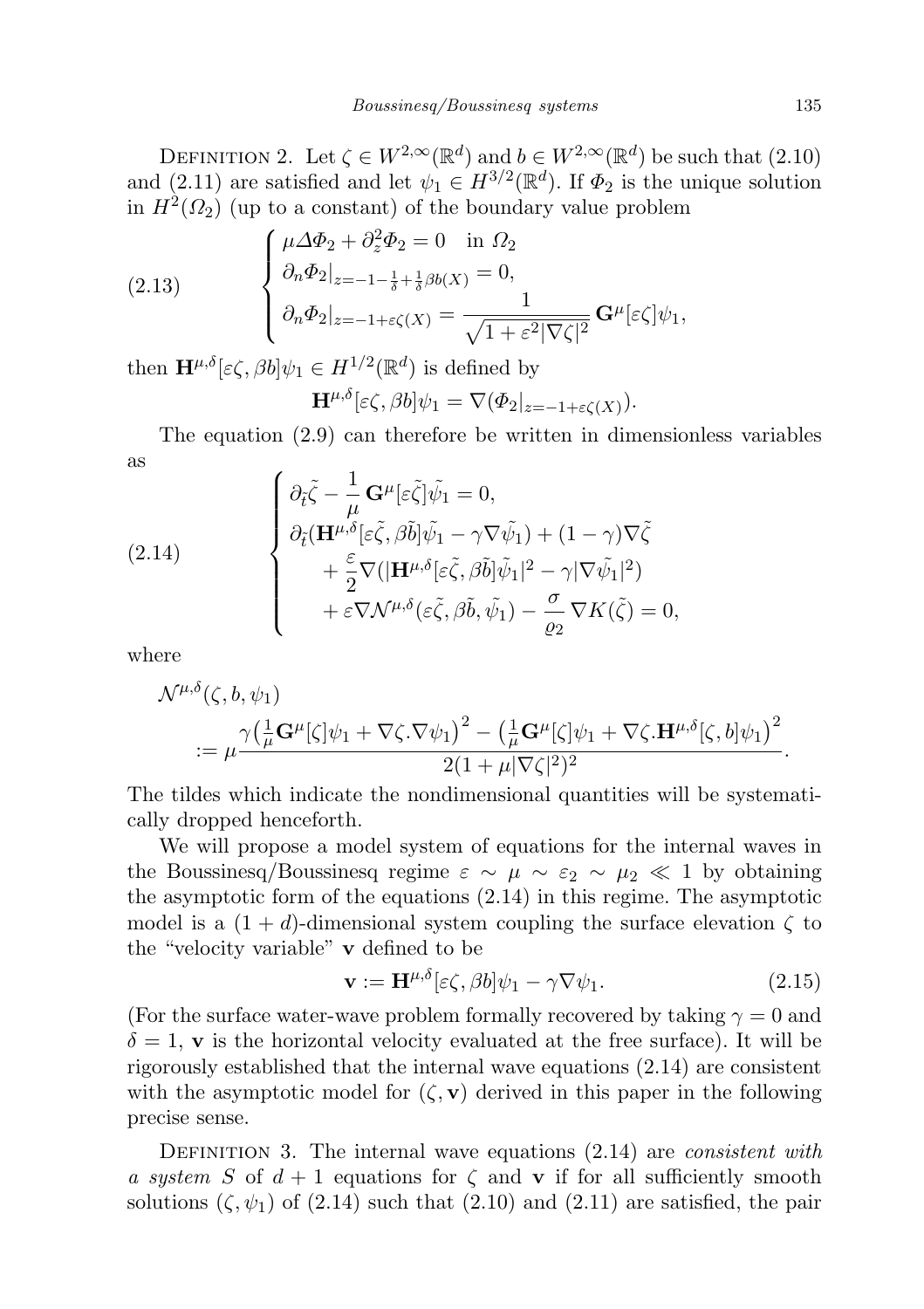$(\zeta, \mathbf{v} = \mathbf{H}^{\mu, \delta}[\varepsilon \zeta, \beta b] \psi_1 - \gamma \nabla \psi_1)$  solves S up to a small residual called the precision of the asymptotic model.

2.2. Asymptotic expansions of the operators. First, from Lemma 1 and Remark 11 in [12] we have the asymptotic expansion of the Dirichlet– Neumann operator  $\mathbf{G}^{\mu}[\varepsilon \zeta]$  which we will use in this paper.

PROPOSITION 2.1. Let  $s > d/2$  and  $\zeta \in H^{s+3/2}(\mathbb{R}^d)$  be such that  $(2.10)$ is satisfied. Then for all  $\mu \in (0,1)$  and  $\psi$  such that  $\nabla \psi \in H^{s+5/2}(\mathbb{R}^d)$ , one has

$$
\left| \mathbf{G}^{\mu}[\varepsilon \zeta] \psi - \left( \mu \nabla \left( (1 - \varepsilon \zeta) \nabla \psi \right) + \frac{\mu^2}{3} \nabla \Delta \nabla \psi \right) \right|_{H^s} \leq \mu^3 C(|\zeta|_{H^{s+3/2}}, |\nabla \psi|_{H^{s+5/2}}),
$$

uniformly with respect to  $\varepsilon \in [0,1]$ .

Attention is now turned to the interface operator  $\mathbf{H}^{\mu,\delta}[\varepsilon \zeta, \beta b]$ . As already mentioned, in this paper we restrict our study to the case where the amplitude  $b_0$  of the bottom has the same order as the typical amplitude  $a$ of the interface. Noting that  $\varepsilon_2 = a/d_2$  and  $\beta = b_0/d_2$ , we therefore have  $\beta = O(\varepsilon_2)$ . Since  $\varepsilon_2 \ll 1$  in the Boussinesq/Boussinesq regime, the condition  $\beta = O(\varepsilon_2)$  means that we consider bottoms with small variations in the amplitude. This restriction enables us to use the WKB method to derive the asymptotic expansion of the interface operator  $\mathbf{H}^{\mu,\delta}[\varepsilon\zeta,\beta b]$ . In order to improve readability, we will write  $\beta = \varepsilon_2$  for this regime.

The boundary value problem (2.13) plays an important role in the analysis of the operator  $\mathbf{H}^{\mu,\delta}[\varepsilon\zeta,\beta b]$ . We first transform the problem (2.13) into a variable-coefficient, boundary value problem on the flat strip  $S =$  $\mathbb{R}^d \times (-1,0)$  by using the diffeomorphism

$$
\sigma: \mathbf{S} \to \Omega_2, \quad (X, z) \mapsto \sigma(X, z) = \left(X, (1 + \varepsilon \delta \zeta - \beta b(X)) \frac{z}{\delta} + (-1 + \varepsilon \zeta)\right).
$$

By Proposition 2.7 in [27], noticing that  $\beta = \varepsilon_2$ , one can see that  $\Phi_2$  solves (2.13) if and only if  $\underline{\Phi}_2 := \Phi_2 \circ \sigma$  solves

(2.16) 
$$
\begin{cases} \nabla_{X,z}^{\mu_2} . Q^{\mu_2} [\varepsilon_2 \zeta, \varepsilon_2 b] \nabla_{X,z}^{\mu_2} \Phi_2 = 0 \quad \text{in } \mathbf{S}, \\ \partial_n \Phi_{2|z=0} = \frac{1}{\delta} \mathbf{G}^{\mu} [\varepsilon \zeta] \psi_1, \quad \partial_n \Phi_2 |_{z=-1} = 0, \end{cases}
$$

with

$$
Q^{\mu_2}[\varepsilon_2\zeta, \varepsilon_2 b] = \begin{pmatrix} [1+\varepsilon_2(\zeta-b)]I_{d\times d} & -\sqrt{\mu_2}\,\varepsilon_2[(z+1)\nabla\zeta-z\nabla b] \\ -\sqrt{\mu_2}\,\varepsilon_2[(z+1)\nabla\zeta-z\nabla b]^T & \frac{1+\mu_2\varepsilon_2^2[(z+1)\nabla\zeta-z\nabla b]^2}{1+\varepsilon_2(\zeta-b)} \end{pmatrix}.
$$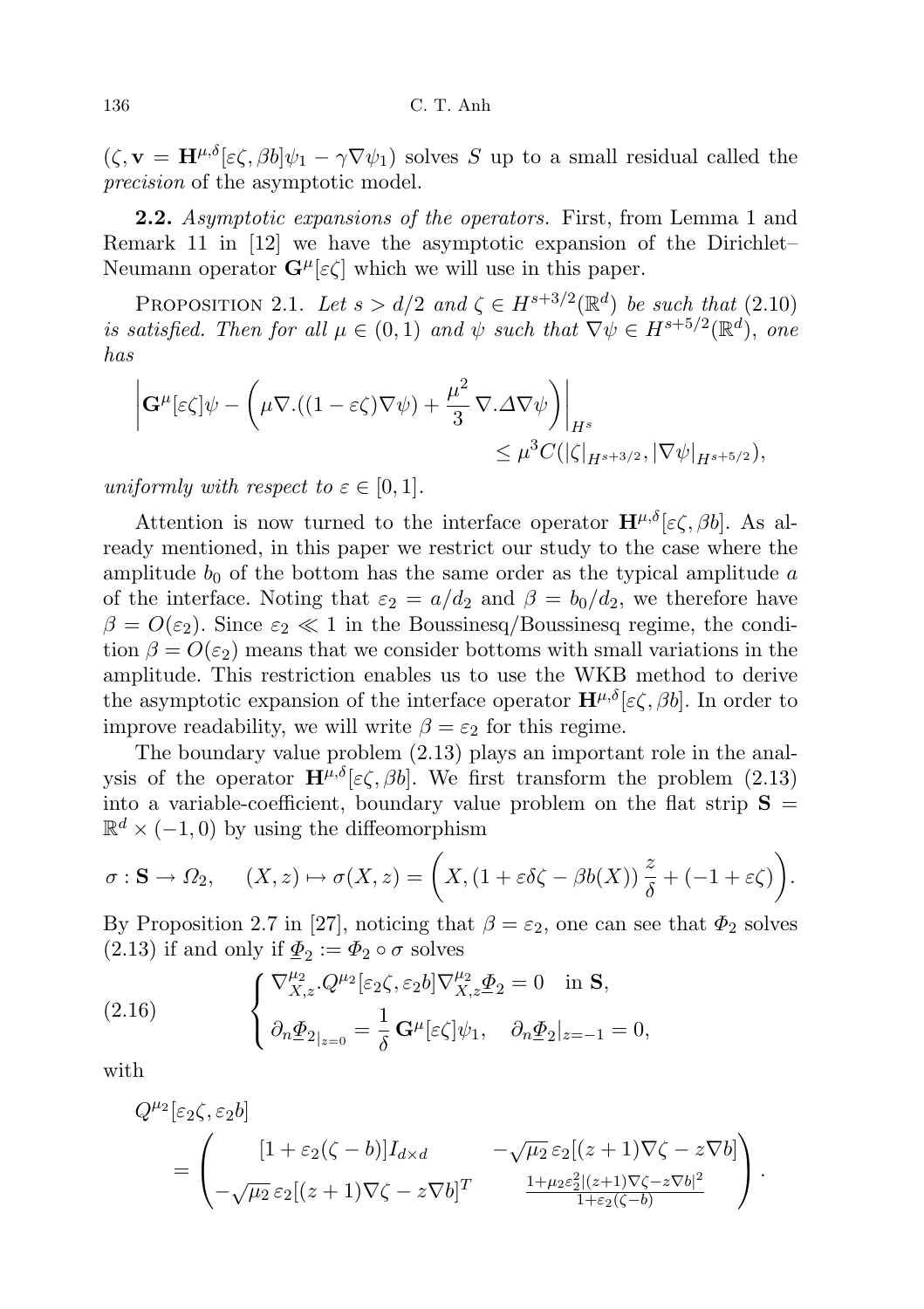Then an asymptotic expansion of

$$
\mathbf{H}^{\mu,\delta}[\varepsilon\zeta,\beta b]\psi_1 = \nabla(\underline{\Phi}_2|_{z=0})
$$

is obtained by finding an approximation  $\underline{\Phi}_{\text{app}}$  to the solution of (2.16) and by using the formal relationship  $\mathbf{H}^{\mu,\delta}[\varepsilon\zeta,\dot{\beta}b]\psi_1 \sim \nabla(\underline{\Phi}_{\text{app}}|_{z=0})$  thanks to Proposition 3 in [12]. This procedure is justified rigorously in Proposition 2.2 below (see also the proof of Corollary 1 in [12]).

We now find an approximate solution  $\underline{\Phi}_{app}$  to (2.16). We decompose the matrix  $Q^{\mu_2}[\varepsilon_2 \zeta, \varepsilon_2 b]$  as follows:

$$
Q^{\mu_2}[\varepsilon_2\zeta, \varepsilon_2 b] = Q_0 + \varepsilon_2 Q_1 + \varepsilon_2^2 Q_2,
$$

where

$$
Q_0 = \begin{pmatrix} I_{d \times d} & 0 \\ 0 & 1 \end{pmatrix},
$$
  
\n
$$
Q_1 = \begin{pmatrix} (\zeta - b)I_{d \times d} & -\sqrt{\mu_2}[(z+1)\nabla \zeta - z\nabla b] \\ -\sqrt{\mu_2}[(z+1)\nabla \zeta - z\nabla b]^T & -(\zeta - b) \end{pmatrix},
$$
  
\n
$$
Q_2 = \begin{pmatrix} 0 & 0 \\ 0 & \frac{(\zeta - b)^2 + \mu_2[(z+1)\nabla \zeta - z\nabla b]^2}{1 + \varepsilon_2(\zeta - b)} \end{pmatrix},
$$

and construct  $\underline{\Phi}_{\text{app}}$  having the form

$$
\underline{\Phi}_{\rm app} = \Phi^{(0)} + \varepsilon_2 \Phi^{(1)}.
$$

We have

$$
\nabla_{X,z}^{\mu_2} \cdot Q^{\mu_2} [\varepsilon_2 \zeta, \varepsilon_2 b] \nabla_{X,z}^{\mu_2} \Phi_{\text{app}} \n= \nabla_{X,z}^{\mu_2} \cdot (Q_0 + \varepsilon_2 Q_1 + \varepsilon_2^2 Q_2) \nabla_{X,z}^{\mu_2} (\Phi^{(0)} + \varepsilon_2 \Phi^{(1)}) \n= \Delta_{X,z}^{\mu_2} \Phi^{(0)} + \varepsilon_2 (\Delta_{X,z}^{\mu_2} \Phi^{(1)} + \nabla_{X,z}^{\mu_2} \cdot Q_1 \nabla_{X,z}^{\mu_2} \Phi^{(0)}) + O(\varepsilon_2^2),
$$

and at  $z = 0$  and  $z = -1$ ,

$$
\partial_n \underline{\Phi}_{\text{app}} = \mathbf{e}_z . Q^{\mu_2} [\varepsilon_2 \zeta, \varepsilon_2 b] \nabla_{X,z}^{\mu_2} \underline{\Phi}_{\text{app}}
$$
  
=  $\mathbf{e}_z . (Q_0 + \varepsilon_2 Q_1 + \varepsilon_2^2 Q_2) \nabla_{X,z}^{\mu_2} (\Phi^{(0)} + \varepsilon_2 \Phi^{(1)})$   
=  $\partial_z \Phi^{(0)} + \varepsilon_2 (\partial_z \Phi^{(1)} + \mathbf{e}_z . Q_1 \nabla_{X,z}^{\mu_2} \Phi^{(0)}) + O(\varepsilon_2^2).$ 

Since it is known from Proposition 2.1 that

$$
\frac{1}{\delta} \mathbf{G}^{\mu}[\varepsilon \zeta] \psi_1 = \frac{\mu}{\delta} \nabla.(h_1 \nabla \psi_1) + \frac{\mu^2}{3\delta} \nabla.( \Delta \nabla \psi_1) + O\left(\frac{\mu^3}{\delta}\right), \quad \text{where } h_1 = 1 - \varepsilon \zeta,
$$

one deduces that  $\underline{\Phi}_{\text{app}}$  solves (2.16) up to order  $O(\varepsilon_2^2 + \mu^3/\delta)$  provided that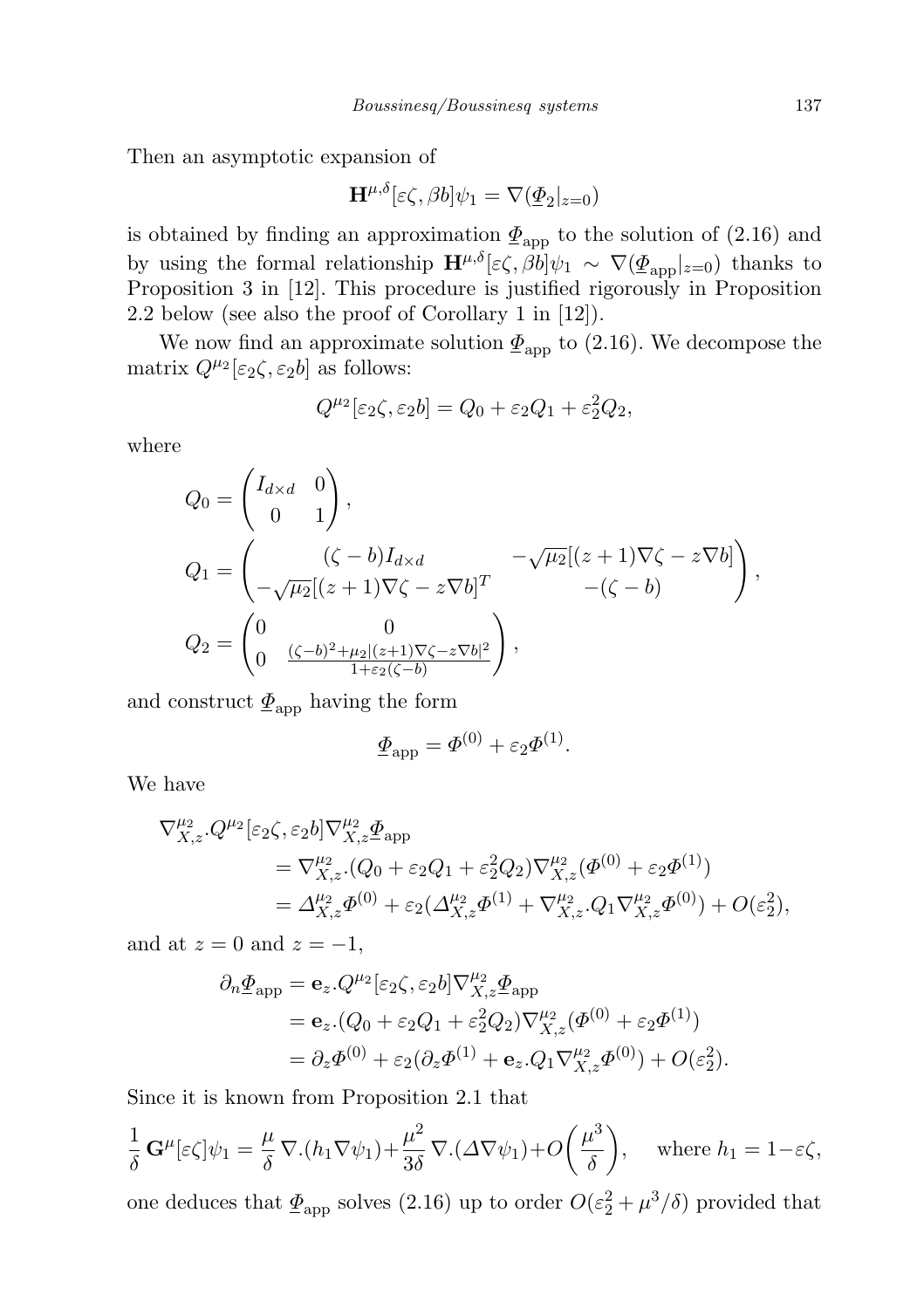$\Phi^{(0)}$  and  $\Phi^{(1)}$  solve the following boundary value problems:

$$
\label{eq:2.1} \left\{ \begin{aligned} &\Delta_{X,z}^{\mu_2}\varPhi^{(0)}=0,\\ &\partial_z\varPhi^{(0)}|_{z=0}=\frac{\mu}{\delta}\,\nabla.(h_1\nabla\psi_1),\quad \partial_z\varPhi^{(0)}|_{z=-1}=0,\\ &\left\{ \begin{aligned} &\Delta_{X,z}^{\mu_2}\varPhi^{(1)}=-\nabla_{X,z}^{\mu_2}.Q_1\nabla_{X,z}^{\mu_2}\varPhi^{(0)},\\ &\partial_z\varPhi^{(1)}|_{z=0}=\frac{\mu^2}{3\delta}\,\nabla.(\varDelta\nabla\psi_1)-\mathbf{e}_z.Q_1\nabla_{X,z}^{\mu_2}\varPhi^{(0)}|_{z=0},\\ &\partial_z\varPhi^{(1)}|_{z=-1}=-\mathbf{e}_z.Q_1\nabla_{X,z}^{\mu_2}\varPhi^{(0)}_{|_{z=-1}}. \end{aligned} \right.
$$

First, it is easy to find that

$$
\Phi^{(0)}(X,z) = \sqrt{\mu} \frac{\cosh(\sqrt{\mu_2}(z+1)|D|)}{\cosh(\sqrt{\mu_2}|D|)} \frac{1}{|D|\tanh(\sqrt{\mu_2}|D|)} \nabla.(h_1 \nabla \psi_1).
$$

Then, noting that  $Q_1 = \tilde{Q}_1 + \tilde{\tilde{Q}}_1$  with

$$
\tilde{Q}_1 = \begin{pmatrix}\n\zeta I_{d \times d} & -\sqrt{\mu_2}(z+1)\nabla\zeta \\
-\sqrt{\mu_2}(z+1)\nabla\zeta^T & -\zeta\n\end{pmatrix},
$$
\n
$$
\tilde{Q}_1 = \begin{pmatrix}\n-bI_{d \times d} & \sqrt{\mu_2} z \nabla b \\
\sqrt{\mu_2} z \nabla b^T & b\n\end{pmatrix},
$$

and because

$$
\begin{aligned}\n-\nabla_{X,z}^{\mu_2} \cdot \tilde{Q}_1 \nabla_{X,z}^{\mu_2} \Phi^{(0)} &= \Delta_{X,z}^{\mu_2} [(z+1)\zeta \partial_z \Phi^{(0)}], \\
-\mathbf{e}_z \cdot \tilde{Q}_1 \nabla_{X,z}^{\mu_2} \Phi^{(0)}|_{z=0} &= [\mu_2 \nabla \cdot (\zeta \nabla \Phi^{(0)}) + \partial_z ((z+1)\zeta \partial_z \Phi^{(0)})]|_{z=0}, \\
-\mathbf{e}_z \cdot \tilde{Q}_1 \nabla_{X,z}^{\mu_2} \Phi^{(0)}|_{z=-1} &= 0,\n\end{aligned}
$$

it follows that  $\Phi^{(1)} = (z+1)\zeta \partial_z \Phi^{(0)} + u + v$ , where u solves the boundary value problem

$$
\label{eq:2.1} \left\{ \begin{aligned} \Delta_{X,z}^{\mu_2}u&=0,\\ \partial_z u|_{z=0} &= \frac{\mu^2}{3\delta\varepsilon_2}\,\nabla.(\varDelta\nabla\psi_1) + \mu_2\nabla.(\zeta\nabla\varPhi^{(0)}), \quad \partial_z u|_{z=-1}=0, \end{aligned} \right.
$$

and  $v$  solves the boundary value problem

$$
\label{eq:2.1} \left\{ \begin{aligned} \Delta_{X,z}^{\mu_2}v &= -\nabla_{X,z}^{\mu_2}.\tilde{\tilde{Q}}_1\nabla_{X,z}^{\mu_2}\varPhi^{(0)},\\ \partial_z v|_{z=0} &= -\mathbf{e}_z.\tilde{\tilde{Q}}_1\nabla_{X,z}^{\mu_2}\varPhi^{(0)}|_{z=0}, \quad \partial_z v|_{z=-1} = -\mathbf{e}_z.\tilde{\tilde{Q}}_1\nabla_{X,z}^{\mu_2}\varPhi^{(0)}|_{z=-1}. \end{aligned} \right.
$$

The problem for  $u$  is obviously solved by

$$
u(X,z) = \frac{\cosh(\sqrt{\mu_2}(z+1)|D|)}{\cosh(\sqrt{\mu_2}|D|)} \frac{1}{|D|\tanh(\sqrt{\mu_2}|D|)}
$$

$$
\times \left[ \frac{\mu^2}{3\delta\varepsilon_2\sqrt{\mu_2}} \nabla \cdot (\Delta \nabla \psi_1) + \sqrt{\mu_2} \nabla \cdot (\zeta \nabla \Phi^{(0)}) \right].
$$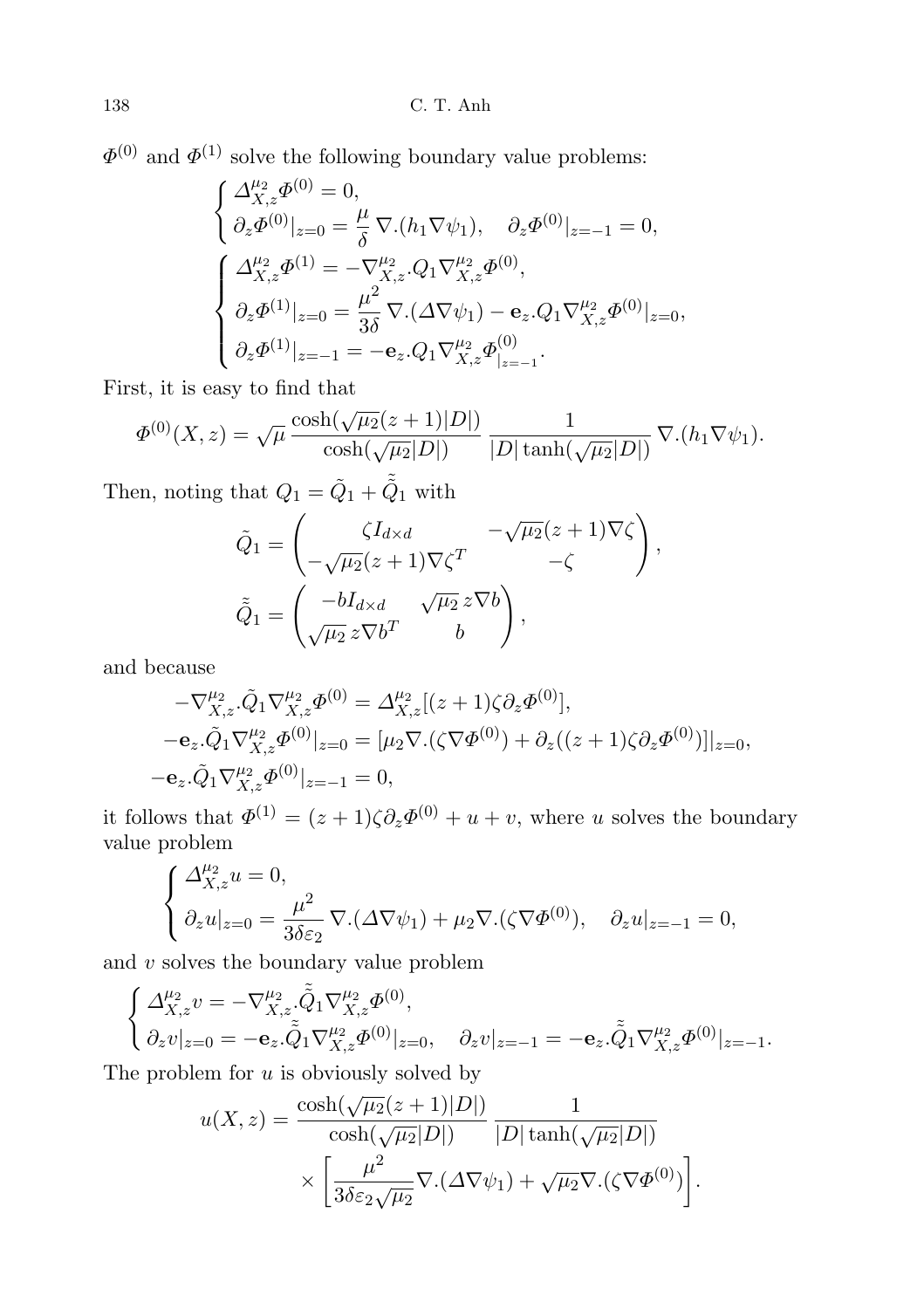We now solve the boundary value problem for  $v$ . Since

$$
-\nabla_{X,z}^{\mu_2} \tilde{\hat{Q}}_1 \nabla_{X,z}^{\mu_2} \Phi^{(0)} = \Delta_{X,z}^{\mu_2} (-bz \partial_z \Phi^{(0)})
$$

and

$$
-\mathbf{e}_z.\tilde{\tilde{Q}}_1\nabla_{X,z}^{\mu_2}\varPhi^{(0)} + \partial_z(b\partial_z\varPhi^{(0)}) = -\mu_2z\nabla b.\nabla\varPhi^{(0)} + zb\partial_z^2\varPhi^{(0)},
$$

we deduce that  $v = v_1 - b \partial_z \Phi^{(0)}$ , where  $v_1$  solves

$$
\begin{cases}\n\Delta_{X,z}^{\mu_2}v_1 = 0, \\
\partial_z v_1|_{z=0} = 0, \\
\partial_z v_1|_{z=-1} = \frac{\mu_2 \sqrt{\mu} |D|}{\sinh(\sqrt{\mu_2}|D|)} b \nabla.(h_1 \nabla \psi_1),\n\end{cases}
$$

which can be easily solved to obtain

$$
v_1(X, z) = \frac{\sqrt{\mu \mu_2}}{\sinh(\sqrt{\mu_2}|D|)} \frac{\cosh(\sqrt{\mu_2}|D|z)}{\cosh(\sqrt{\mu_2}|D|)} \frac{1}{\tanh(\sqrt{\mu_2}|D|)}
$$

$$
\times [\nabla b. \Pi(h_1 \nabla \psi_1) + b \nabla.(h_1 \nabla \psi_1)].
$$

Noting that in the Boussinesq/Boussinesq regime  $\mu \sim \varepsilon \sim \mu_2 \sim \varepsilon_2 \ll 1$ , we have

$$
\frac{1}{\tanh(\sqrt{\mu_2}|D|)} \sim \frac{1}{\sqrt{\mu_2}|D|} \frac{1}{1 - \frac{1}{3}\mu_2|D|^2} \sim \frac{1 + \frac{1}{3}\mu_2|D|^2}{\sqrt{\mu_2}|D|},
$$
  

$$
\frac{1}{\sinh(2\sqrt{\mu_2}|D|)} \sim \frac{1}{2\sqrt{\mu_2}|D|} \frac{1}{1 + \frac{2}{3}\mu_2|D|^2} \sim \frac{1 - \frac{2}{3}\mu_2|D|^2}{2\sqrt{\mu_2}|D|}.
$$

Substituting those into the expression for  $\nabla(\underline{\Phi}_{app}|_{z=0}),$ 

$$
\nabla(\underline{\Phi}_{\text{app}}|_{z=0}) = [\nabla \Phi^{(0)} + (z+1)\nabla (\zeta \partial_z \Phi^{(0)}) + \nabla u + \nabla v_1 - \nabla (b \partial_z \Phi^{(0)})]|_{z=0},
$$

we obtain

$$
\nabla(\underline{\Phi}_{app}|_{z=0}) = -\delta \nabla \psi_1 - \frac{1}{3} \mu \delta \left( 1 - \frac{1}{\delta^2} \right) \Delta \nabla \psi_1 + \varepsilon_2 (1 + \delta) \Pi (\zeta \nabla \psi_1)
$$

$$
+ \varepsilon_2 \delta \frac{1}{|D|^2} \left( \nabla (\nabla b \cdot \nabla \psi_1) + \nabla (b \Delta \psi_1) \right) + O(\varepsilon^2).
$$

We thus have the following

PROPOSITION 2.2. Let  $t_0 > d/2$ ,  $s \ge t_0 + 1/2$ , and  $\zeta, b \in H^{s+3/2}(\mathbb{R}^d)$  be such that (2.10) and (2.11) are satisfied. Then, for all  $\psi_1$  such that  $\nabla \psi_1 \in$  $H^{s+5/2}(\mathbb{R}^d)$ ,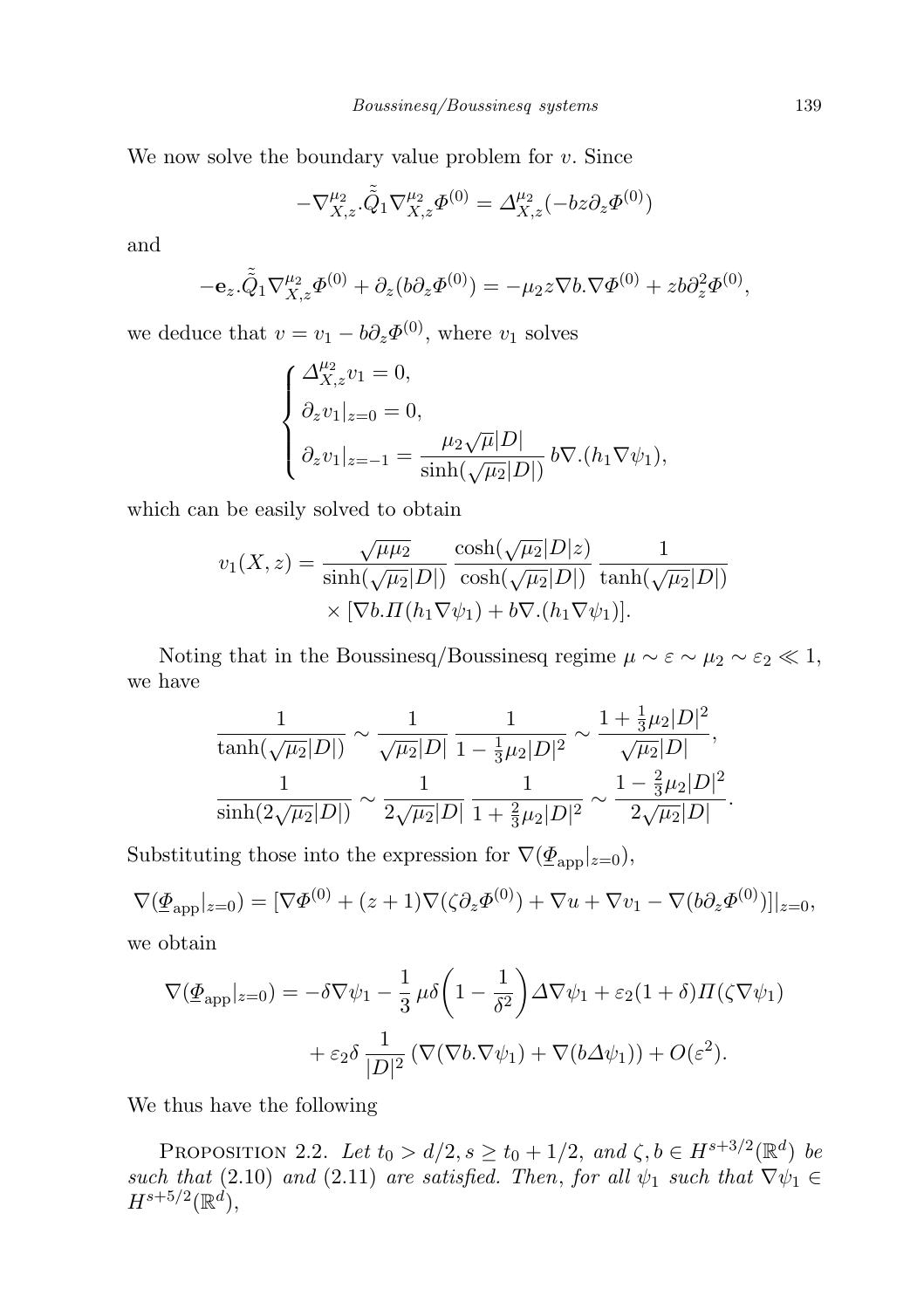140 C. T. Anh

$$
\left| \mathbf{H}^{\mu,\delta}[\varepsilon \zeta, \beta b] \psi_1 - \left[ -\delta \nabla \psi_1 - \frac{1}{3} \mu \delta \left( 1 - \frac{1}{\delta^2} \right) \Delta \nabla \psi_1 + \varepsilon_2 (1 + \delta) \Pi (\zeta \nabla \psi_1) \right. \\ \left. + \varepsilon_2 \delta \frac{1}{|D|^2} \left( \nabla (\nabla b \cdot \nabla \psi_1) + \nabla (b \Delta \psi_1) \right) \right] \right|_{H^s} \\ \leq \frac{\mu^{5/2} + \varepsilon_2^2 \sqrt{\mu}}{\sqrt{\mu_2}} \, C \left( \frac{1}{H_1}, \frac{1}{H_2}, \delta^{\max}, \mu_2^{\max}, |\zeta|_{H^{s+3/2}}, |b|_{H^{s+3/2}} \right) |\nabla \psi_1|_{H^{s+5/2}}.
$$

This estimate is uniform with respect to  $\varepsilon \in [0,1]$ ,  $\mu \in (0,1)$  and  $\delta \in$  $(0, \delta^{\max})$  such that  $\mu_2 = \mu/\delta^2 \in (0, \mu_2^{\max})$ .

Proof. The proof is similar to the proof of Corollary 1 in [12], so it is omitted here. Note that  $\sqrt{\mu}$  appears in the term  $\varepsilon_2^2 \sqrt{\mu}$  because of the expression for  $\Phi^{(0)}$ . This enables us to improve the precision of the expression for the operator  $\mathbf{H}^{\mu,\delta}[\varepsilon\zeta,\beta b].$ 

REMARK 2.1. It is interesting that if  $b = 0$  we get the same expression for  $\mathbf{H}^{\mu,\delta}[\varepsilon\zeta]$  as in the case of a flat bottom [12], but with a higher precision  $(O(\varepsilon^2)$  instead of  $O(\varepsilon^{3/2})$  as in [12]).

**2.3.** Derivation of the Boussinesq/Boussinesq systems. In this subsection we give the asymptotic form of the equation (2.14) in the Boussinesq/Boussinesq regime. The asymptotic model is derived from (2.14) by replacing the operators  $\mathbf{G}^{\mu}[\varepsilon\zeta], \, \mathbf{H}^{\mu,\delta}[\varepsilon\zeta,\beta b]$  and the term  $(\sigma/\varrho_2)\nabla K(\zeta)$  by their asymptotic expansions and using a suitable "BBM trick" and a change of variable. First, we prove the following lemma which gives the asymptotic expansion of the term  $(\sigma/\rho_2)\nabla K(\zeta)$  containing the surface tension. Noting that we have  $\varepsilon \sqrt{\mu} \ll 1$  in the present regime.

LEMMA 2.1. Let  $\zeta \in H^{s+3}(\mathbb{R}^d)$  with  $s > d/2$ . Then

$$
\left| \frac{\sigma}{\varrho_2} \nabla K(\zeta) - \varepsilon \sqrt{\mu} \nu \Delta \nabla \zeta \right|_{H^s} \le (\varepsilon \sqrt{\mu})^3 C(\mu^{\max}, \nu^{\max}, |\zeta|_{H^{s+3}}).
$$

This estimate is uniform with respect to  $\varepsilon \in [0,1]$ ,  $\mu \in (0, \mu^{\max})$  and  $\nu \in$  $[0, \nu^{\max}].$ 

*Proof.* If  $d = 1$ , by a simple calculation and noticing that we are working with dimensionless variables and dimensionless unknowns, we get

$$
\frac{\sigma}{\varrho_2} \nabla K(\zeta) = \frac{a}{\lambda} \frac{\sigma}{\varrho_2 \lambda^2} \frac{\zeta_{xxx}}{\left(1 + \frac{a^2}{\lambda^2} \zeta_x^2\right)^{3/2}} - 3 \frac{a^3}{\lambda^3} \frac{\sigma}{\varrho_2 \lambda^2} \frac{\zeta_x \zeta_{xx}^2}{\left(1 + \frac{a^2}{\lambda^2} \zeta_x^2\right)^{5/2}}.
$$

Noting that

$$
\frac{a^2}{\lambda^2} = \frac{a^2}{d_1^2} \frac{d_1^2}{\lambda^2} = \varepsilon^2 \mu, \quad \nu = \frac{\sigma}{\varrho_2 \lambda^2}
$$

and  $H^s(\mathbb{R}^d)$  is an algebra for  $s > d/2$ , using the Taylor formula we obtain the conclusion in the case  $d = 1$ . The case  $d = 2$  is proved similarly.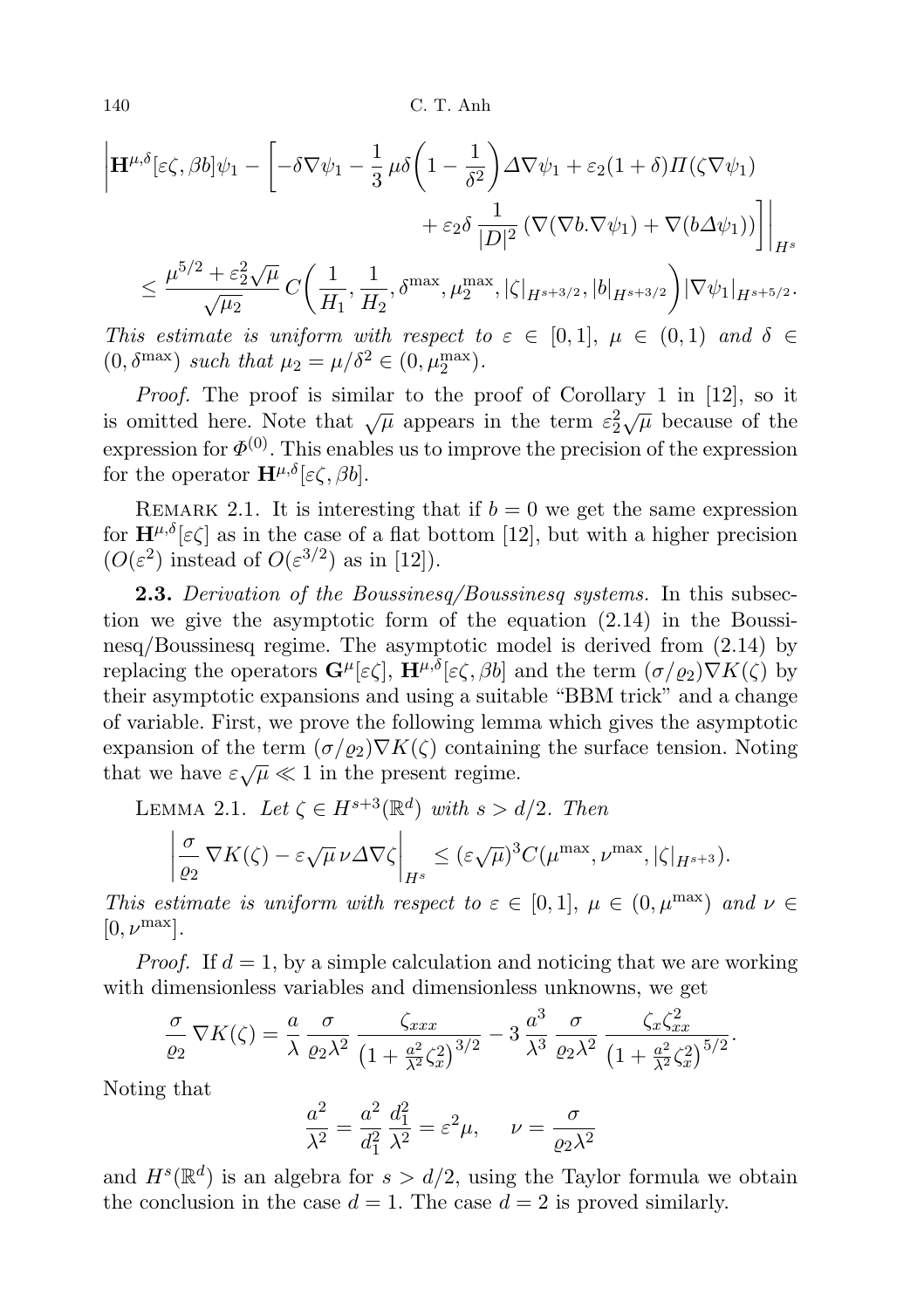We now show that in the present regime, the internal waves equations (2.14) are consistent with the three-parameter family of Boussinesq/Boussinesq systems

(2.17)  

$$
\begin{cases}\n(1 - \mu a_2 \Delta) \partial_t \zeta + \frac{1}{\gamma + \delta} \nabla \cdot \mathbf{v}_{\alpha} + \varepsilon \frac{\delta^2 - \gamma}{(\gamma + \delta)^2} \nabla \cdot (\zeta \mathbf{v}_{\alpha}) \\
- \frac{\varepsilon \delta^2}{(\gamma + \delta)^2} \nabla \cdot (b \mathbf{v}_{\alpha}) + \mu a_1 \nabla \cdot \Delta \mathbf{v}_{\alpha} = 0, \\
(1 - \mu a_4 \Delta) \partial_t \mathbf{v}_{\alpha} + (1 - \gamma) \nabla \zeta + \frac{\varepsilon}{2} \frac{\delta^2 - \gamma}{(\gamma + \delta)^2} \nabla |\mathbf{v}_{\alpha}|^2 \\
+ \mu a_3 (1 - \gamma) \Delta \nabla \zeta - \varepsilon \sqrt{\mu} \nu \Delta \nabla \zeta = 0,\n\end{cases}
$$

where  $\mathbf{v}_{\alpha} = (1 - \mu \alpha \Delta)^{-1} \mathbf{v}$  and the constants  $a_1, a_2, a_3$  and  $a_4$  are defined below.

THEOREM 2.1. Let 
$$
0 < c^{\min} < c^{\max}
$$
,  $0 < \mu_2^{\min} < \mu_2^{\max}$ , and set  
\n
$$
a_1 = \frac{(1 - \alpha_1)(1 + \gamma \delta) - 3\delta \alpha (\gamma + \delta)}{3\delta(\gamma + \delta)^2}, \quad a_2 = \frac{\gamma \alpha_1}{3(\gamma + \delta)},
$$
\n
$$
a_3 = \alpha \alpha_2, \quad a_4 = \alpha (1 - \alpha_2),
$$

with  $\alpha_1, \alpha \geq 0$  and  $\alpha_2 \leq 1$ . With these choices of parameters, the internal waves equations (2.14) are consistent with the Boussinesq/Boussinesq equations (2.17) in the sense of Definition 3, with  $O(\varepsilon^2)$  precision, and uniformly with respect to  $\varepsilon \in [0,1]$ ,  $\mu, \delta \in (0,1)$  satisfying the conditions

$$
c^{\min}\leq \frac{\varepsilon}{\mu}\leq c^{\max}, ~~ \mu^{\min}_2\leq \frac{\mu}{\delta^2}\leq \mu^{\max}_2,
$$

and  $\nu \in [0, \nu^{\max}]$ .

Remark 2.2. One can give a more precise estimate of the precision, as in Proposition 2.2 for instance. It simplifies the exposition to use the notation  $O(\varepsilon^2)$  and the associated rough estimate of the precision. We follow this policy throughout the discussion.

REMARK 2.3. When  $b = 0$  and  $\nu = 0$ , we recover of course the Boussinesq/Boussinesq systems derived in [12] for internal waves in the case of a flat bottom and absence of surface tension. It is interesting that the precision of (2.17) is higher than the corresponding one in [12]  $(O(\varepsilon^2)$  instead of  $O(\varepsilon^{3/2})$ ).

REMARK 2.4. Taking  $\gamma = 0$ ,  $\delta = 1$  and  $\nu = 0$  in the Boussinesq/Boussinesq equations (2.17), we reduce them to the system

$$
\begin{cases} \left(1 - \mu \frac{\alpha_1}{3} \Delta\right) \partial_t \zeta + \nabla \cdot \mathbf{v} + \varepsilon \nabla \cdot ((\zeta - b)\mathbf{v}) + \mu \frac{1 - \alpha_1 - 3\alpha}{3} \Delta \nabla \cdot \mathbf{v} = 0, \\ (1 - \mu \alpha (1 - \alpha_2) \Delta) \partial_t \mathbf{v} + \nabla \zeta + \frac{\varepsilon}{2} \nabla |\mathbf{v}|^2 + \mu \alpha \alpha_2 \Delta \nabla \zeta = 0, \end{cases}
$$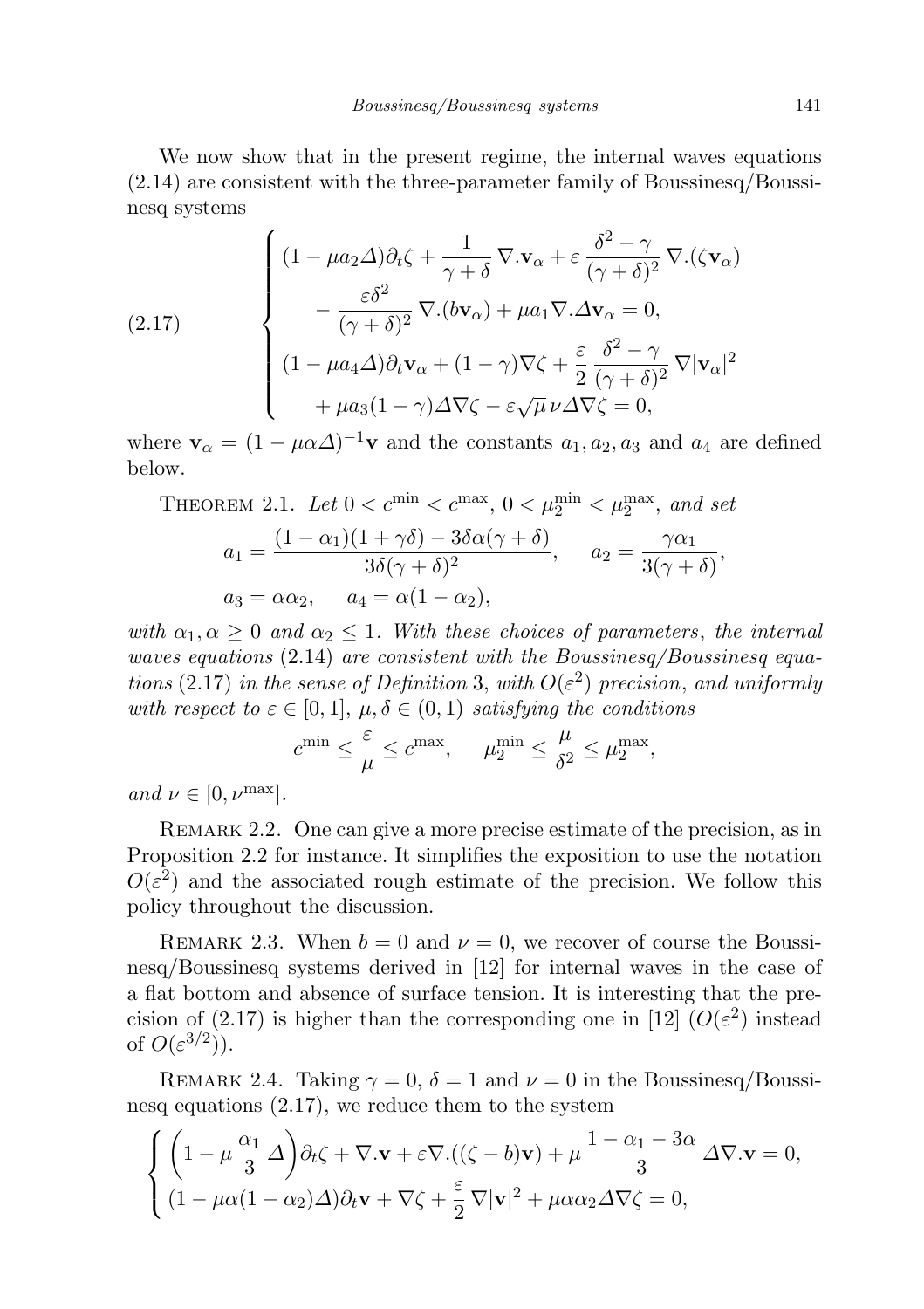which is exactly the family of formally equivalent Boussinesq systems derived in [15] for the surface waves in the case of nonflat bottoms and absence of surface tension. In particular, when  $b = 0$  we recover the Boussinesq systems (1.1) upon noting that we have taken the Stokes number  $S = a\lambda^2/d_1^3 = 1$ , i.e.  $\varepsilon = \mu$ , when deriving (1.1).

REMARK 2.5. The dispersion relation associated to  $(2.17)$  is

$$
\omega^2 = |\mathbf{k}|^2 \, \frac{\left(\frac{1}{\gamma+\delta} - \mu a_1 |\mathbf{k}|^2\right) \left[(1-\gamma)(1-\mu a_3 |\mathbf{k}|^2) + \varepsilon \sqrt{\mu} \, \nu |\mathbf{k}|^2\right]}{(1+\mu a_2 |\mathbf{k}|^2)(1+\mu a_4 |\mathbf{k}|^2)}.
$$

It follows that (2.17) is linearly well-posed when  $a_1 \le 0$ ,  $a_3 \le \varepsilon \nu/((1 - \gamma)\sqrt{\mu})$ and  $a_2, a_4 \geq 0$ . Recall that in the absence of surface tension, the Boussinesq/Boussinesq system is linearly well-posed when  $a_1, a_3 \leq 0$  and  $a_2, a_4 \geq 0$ (see [12]). Thus, the surface tension makes the well-posedness results better.

Proof. The proof is in several steps, corresponding to particular assumptions about the parameters  $\alpha_1$ ,  $\alpha_2$  and  $\alpha$ . In this regime, we have  $\varepsilon \sim \mu \sim \varepsilon_2 \sim \mu_2 \text{ as } \varepsilon \to 0.$ 

STEP 1:  $\alpha_1 = \alpha = \alpha_2 = 0$ . From the expansion of the Dirichlet– Neumann operator and Lemma 2.1, it follows that

$$
\begin{cases} \partial_t \zeta - \nabla \cdot ((1 - \varepsilon \zeta) \nabla \psi_1) - \frac{\mu}{3} \nabla \cdot (\Delta \nabla \psi_1) = O(\varepsilon^2), \\ \partial_t \mathbf{v} + (1 - \gamma) \nabla \zeta \\ \qquad + \frac{\varepsilon}{2} \nabla (|\mathbf{H}^{\mu, \delta}[\varepsilon \zeta, \beta b] \psi_1|^2 - \gamma |\nabla \psi_1|^2) - \varepsilon \sqrt{\mu} \nu \Delta \nabla \zeta = O(\varepsilon^2), \end{cases}
$$

where the fact that  $O(\mu) = O(\varepsilon)$  has been used. From the relation  $\mathbf{H}^{\mu,\delta}[\varepsilon\zeta,\beta b]\psi_1 = \mathbf{v} + \gamma \nabla \psi_1$  and Proposition 2.2, it is seen that

$$
\nabla \psi_1 = -\frac{1}{\gamma + \delta} \left[ 1 + \mu \frac{1}{3\delta} \frac{1 - \delta^2}{(\gamma + \delta)} \Delta + \varepsilon_2 \frac{1 + \delta}{\gamma + \delta} \Pi[\zeta.]\right] \mathbf{v}
$$

$$
- \frac{\varepsilon_2 \delta}{(\gamma + \delta)^2} \left[ \frac{\nabla}{|D|^2} (\nabla b \mathbf{v}) + \frac{\nabla}{|D|^2} (b \nabla \mathbf{v}) \right] + O(\varepsilon^2).
$$

Substituting this into the above system yields the result.

STEP 2:  $\alpha_1 \geq 0$ ,  $\alpha = \alpha_2 = 0$ . Here we use the classical BBM trick. It is clear from the first equation that

$$
\nabla \cdot \mathbf{v} = (1 - \alpha_1) \nabla \cdot \mathbf{v} - \alpha_1 (\gamma + \delta) \partial_t \zeta + O(\varepsilon).
$$

Replacing  $\nabla \mathbf{v}$  by this expression in the third-derivative term of the first equation of the system derived in Step 1 leads to the desired result.

STEP 3:  $\alpha_1, \alpha \geq 0$ ,  $\alpha_2 = 0$ . Replacing **v** by  $(1 - \mu \alpha \Delta) \mathbf{v}_\alpha$  in the system derived in Step 2, and neglecting the  $O(\varepsilon^2)$  terms, is all that is required in this case.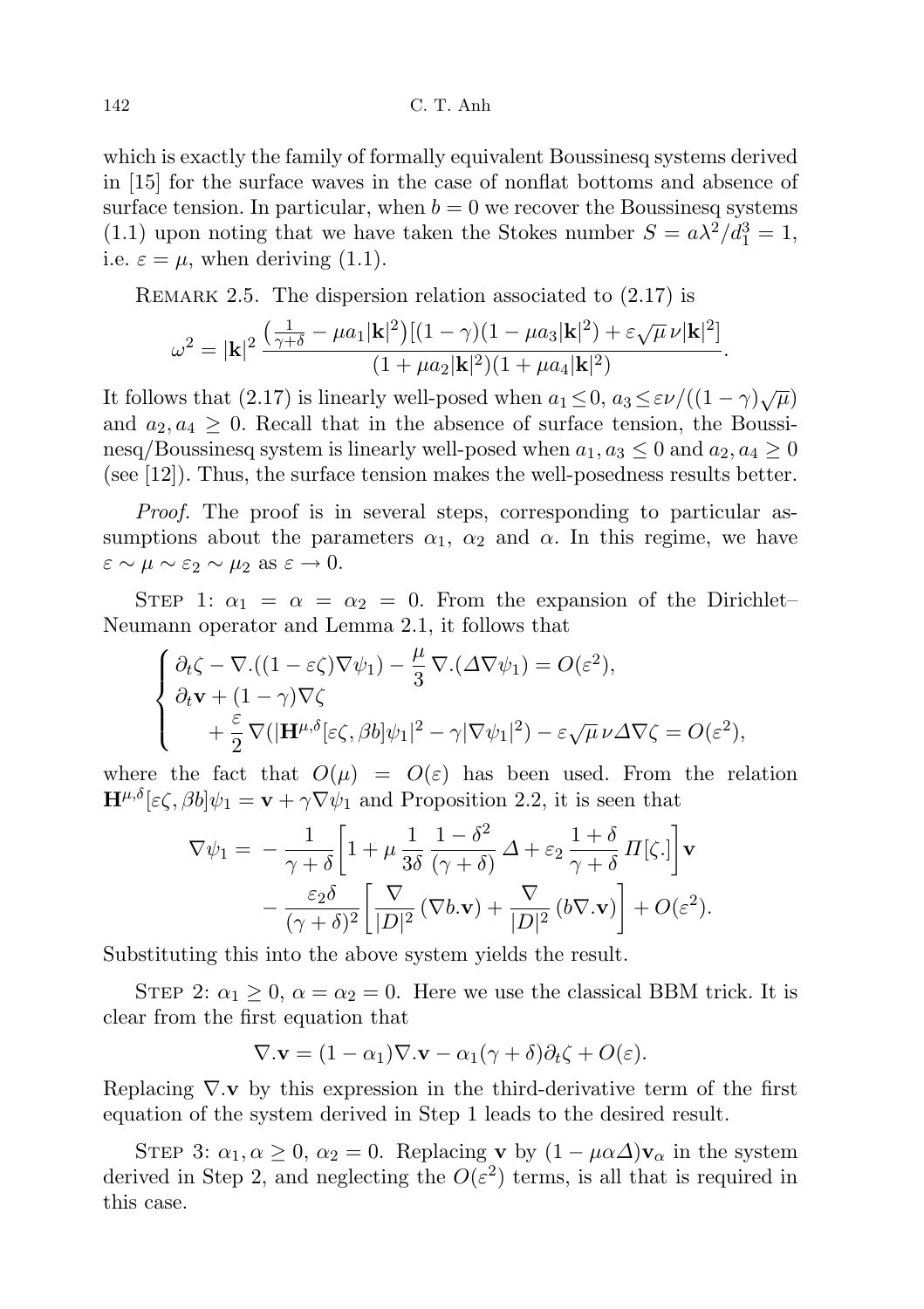STEP 4:  $\alpha_1, \alpha \geq 0$ ,  $\alpha_2 \leq 1$ . We again use the BBM trick. From the second equation in the system derived in Step 3, one finds that for all  $\alpha_2 \leq 1$ ,

$$
\partial_t \mathbf{v}_\alpha = (1 - \alpha_2) \partial_t \mathbf{v}_\alpha - \alpha_2 (1 - \gamma) \nabla \zeta + O(\varepsilon).
$$

If this is substituted into the system derived in Step 3, the result follows.

3. Well-posedness of the Boussinesq/Boussinesq systems. For clarity, we will write V instead of  $\mathbf{v}_{\alpha} := (1 - \mu \alpha \Delta)^{-1} \mathbf{v}$ . Then the system (2.17) has the following form:

(3.1)  

$$
\begin{cases}\n(1 - \mu a_2 \Delta) \partial_t \zeta + \frac{1}{\gamma + \delta} \nabla \cdot V + \varepsilon \frac{\delta^2 - \gamma}{(\gamma + \delta)^2} \nabla \cdot (\zeta V) \\
-\frac{\varepsilon \delta^2}{(\gamma + \delta)^2} \nabla \cdot (bV) + \mu a_1 \Delta \nabla \cdot V = 0, \\
(1 - \mu a_4 \Delta) \partial_t V + (1 - \gamma) \nabla \zeta + \frac{\varepsilon}{2} \frac{\delta^2 - \gamma}{(\gamma + \delta)^2} \nabla |V|^2 \\
+\mu a_3 (1 - \gamma) \Delta \nabla \zeta - \varepsilon \sqrt{\mu} \nu \Delta \nabla \zeta = 0.\n\end{cases}
$$

The well-posedness results will be formulated for two unknowns  $\zeta$  and V.

Recall (see Remark 2.5) that the system (3.1) is linearly well-posed when

$$
a_2, a_4 \ge 0
$$
,  $a_1 \le 0$ ,  $a_3 \le \frac{\varepsilon \nu}{(1 - \gamma)\sqrt{\mu}}$ .

It is reasonable to argue that linear well-posedness is a natural necessary requirement for nonlinear well-posedness. In this section, following the general lines of the analogous proof of  $[9]$ , we will show that the systems  $(3.1)$ which are linearly well-posed are in fact locally nonlinearly well-posed in suitable Sobolev classes.

**3.1.** The weakly dispersive Boussinesq/Boussinesq systems. We call the Boussinesq/Boussinesq systems (3.1) weakly dispersive when

$$
a_2 > 0 \quad \text{and} \quad a_4 > 0.
$$

First, we consider the cases where

$$
a_2, a_4 > 0, \quad a_1 = 0, \quad a_3 = \frac{\varepsilon \nu}{(1 - \gamma)\sqrt{\mu}}.
$$

In these cases the system (3.1) can be written in the form

(3.2)  

$$
\begin{cases}\n\partial_t \zeta + (I - \mu a_2 \Delta)^{-1} \left[ \frac{1}{\gamma + \delta} \nabla \cdot V + \varepsilon \frac{\delta^2 - \gamma}{(\gamma + \delta)^2} \nabla \cdot (\zeta V) - \frac{\varepsilon \delta^2}{(\gamma + \delta)^2} \nabla \cdot (bV) \right] = 0, \\
\partial_t V + (I - \mu a_4 \Delta)^{-1} \left[ (1 - \gamma) \nabla \zeta + \frac{\varepsilon}{2} \frac{\delta^2 - \gamma}{(\gamma + \delta)^2} \nabla |V|^2 \right] = 0.\n\end{cases}
$$

Using a contraction-mapping argument, we prove the following theorem.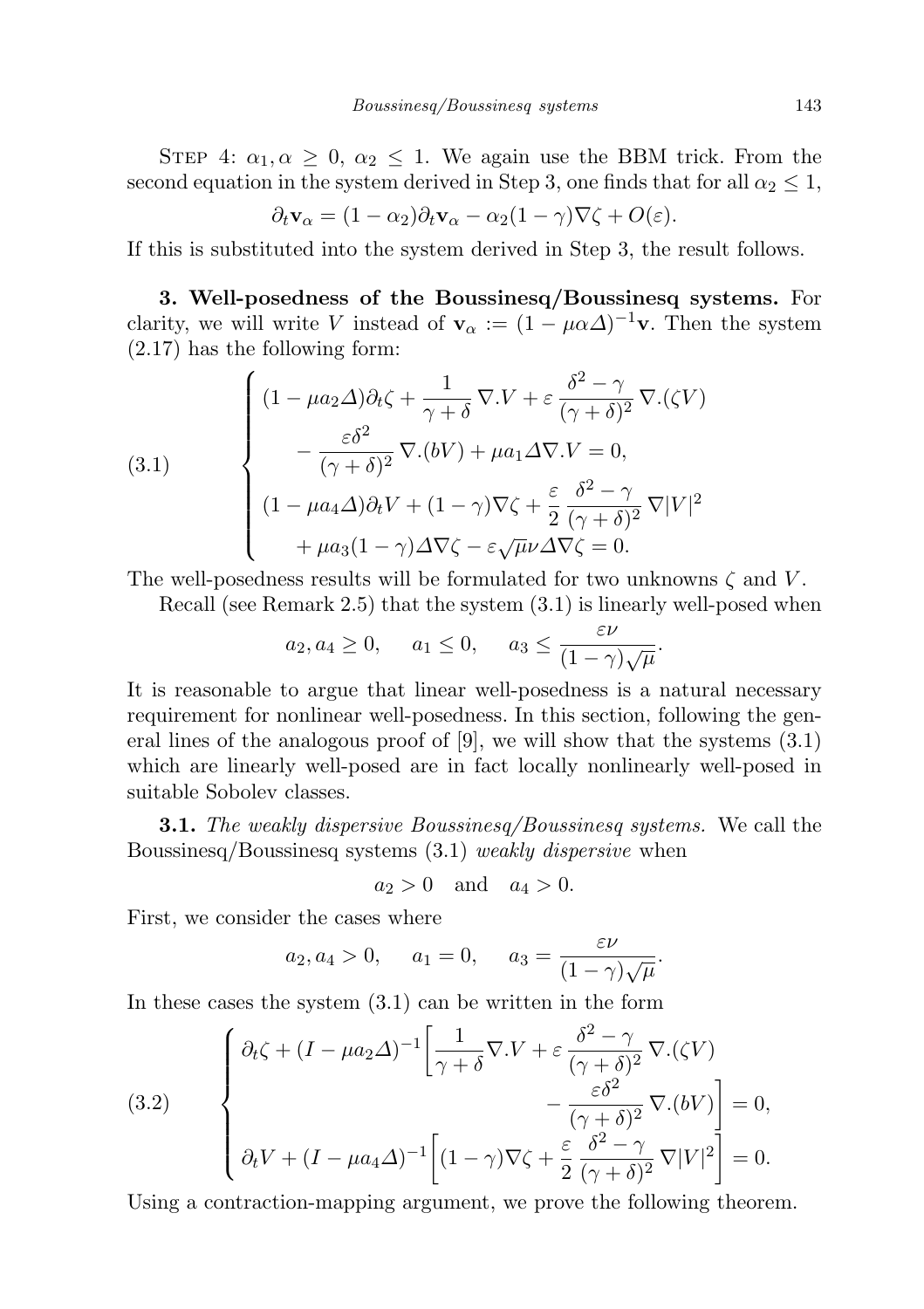THEOREM 3.1. Let  $s > 0$  and  $b \in H^s(\mathbb{R}^2)$ ,  $(\zeta_0, V_0) \in H^s(\mathbb{R}^2)^3$ . Then there exist  $T > 0$  and a unique solution

$$
(\zeta, V) \in X_T = C([0, T]; H^s(\mathbb{R}^2))^3
$$

of (3.2) with initial condition  $(\zeta_0, V_0)$ .

*Proof.* Let  $(\tilde{\zeta}, \tilde{V}) \in X_T$  define the operator  $\mathcal F$  by

$$
\begin{aligned}\n\begin{pmatrix}\n\zeta \\
V\n\end{pmatrix} &= \mathcal{F}(\tilde{\zeta}, \tilde{V}) = \\
\begin{pmatrix}\n\zeta_0 \\
V_0\n\end{pmatrix} - \begin{pmatrix}\n\int_0^t (I - \mu a_2 \Delta)^{-1} \nabla \cdot \left[ \frac{1}{\gamma + \delta} V + \varepsilon \frac{\delta^2 - \gamma}{(\gamma + \delta)^2} (\tilde{\zeta} \tilde{V}) - \frac{\varepsilon \delta^2}{(\gamma + \delta)^2} (b\tilde{V}) \right] (X, s) ds \\
\int_0^t \left[ (I - \mu a_4 \Delta)^{-1} \nabla \left[ (1 - \gamma) \zeta + \frac{\varepsilon}{2} \frac{\delta^2 - \gamma}{(\gamma + \delta)^2} |V|^2 \right] \right] (X, s) ds\n\end{aligned}
$$

In order to estimate the integrands appearing in the definition of  $\mathcal{F}$ , we will use the following lemma, proved by Grisvard [22].

LEMMA 3.1. Let  $s_1, s_2, s_3 \in \mathbb{R}$  be such that  $s_1, s_2 \geq s_3, s_1 + s_2 \geq 0$ ,  $s_1 + s_2 - s_3 > d/2$ . Then  $(f, g) \mapsto fg$  is bilinear continuous from  $H^{s_1}(\mathbb{R}^d) \times$  $H^{s_2}(\mathbb{R}^d)$  into  $H^{s_3}(\mathbb{R}^d)$ .

This lemma implies that for  $f, g \in H^s(\mathbb{R}^2)$ ,  $s > 0$ , we have

$$
||fg||_{s-1} \le C||f||_s||g||_s,\tag{3.3}
$$

where  $\|\cdot\|_s$  denotes the norm of  $H^s(\mathbb{R}^2)$ .

Thus, there are constants  $C_1, C_2$  depending only on  $a_2, \mu$ , and constants  $C_3, C_4$  depending only on  $a_4, \mu$  such that for  $i = 1, 2,$ 

$$
(3.4) \t\t ||(I - \mu a_2 \Delta)^{-1} \partial_i(fg)||_s \le C_1 ||fg||_{s-1} \le C_2 ||f||_s ||g||_s,
$$

$$
(3.5) \t\t ||(I - \mu a_4 \Delta)^{-1} \partial_i(fg)||_s \le C_3 ||fg||_{s-1} \le C_4 ||f||_s ||g||_s,
$$

where  $\partial_1 = \partial_x, \partial_2 = \partial_y$ . It thus follows that there is a constant C depending only on  $a_2, a_4, \mu, \gamma, \delta, \varepsilon$  and  $||b||_s$  such that

$$
\sup_{0 \le t \le T} \|\mathcal{F}(\zeta_1, V_1) - \mathcal{F}(\zeta_2, V_2)\|_{s}
$$
\n
$$
\le TC(1 + \|(\zeta_1, V_1)\|_{X_T} + \|(\zeta_2, V_2)\|_{X_T})\|(\zeta_1, V_1) - (\zeta_2, V_2)\|_{X_T}
$$
\n
$$
\le TC(1 + 2R) \|(\zeta_1, V_1) - (\zeta_2, V_2)\|_{X_T}
$$

provided that  $(\zeta_1, V_1)$  and  $(\zeta_2, V_2)$  are in the closed ball  $\bar{B}_R$  of radius R centred at 0 in  $X_T$ . Choosing  $R = 2\|(\zeta_0, V_0)\|_{X_T}$  and  $T = 1/(2C(1+2R)),$ it is clear that

$$
\|\mathcal{F}(\zeta_1, V_1) - \mathcal{F}(\zeta_2, V_2)\|_{X_T} \le \frac{1}{2} \|(\zeta_1, V_1) - (\zeta_2, V_2)\|_{X_T}
$$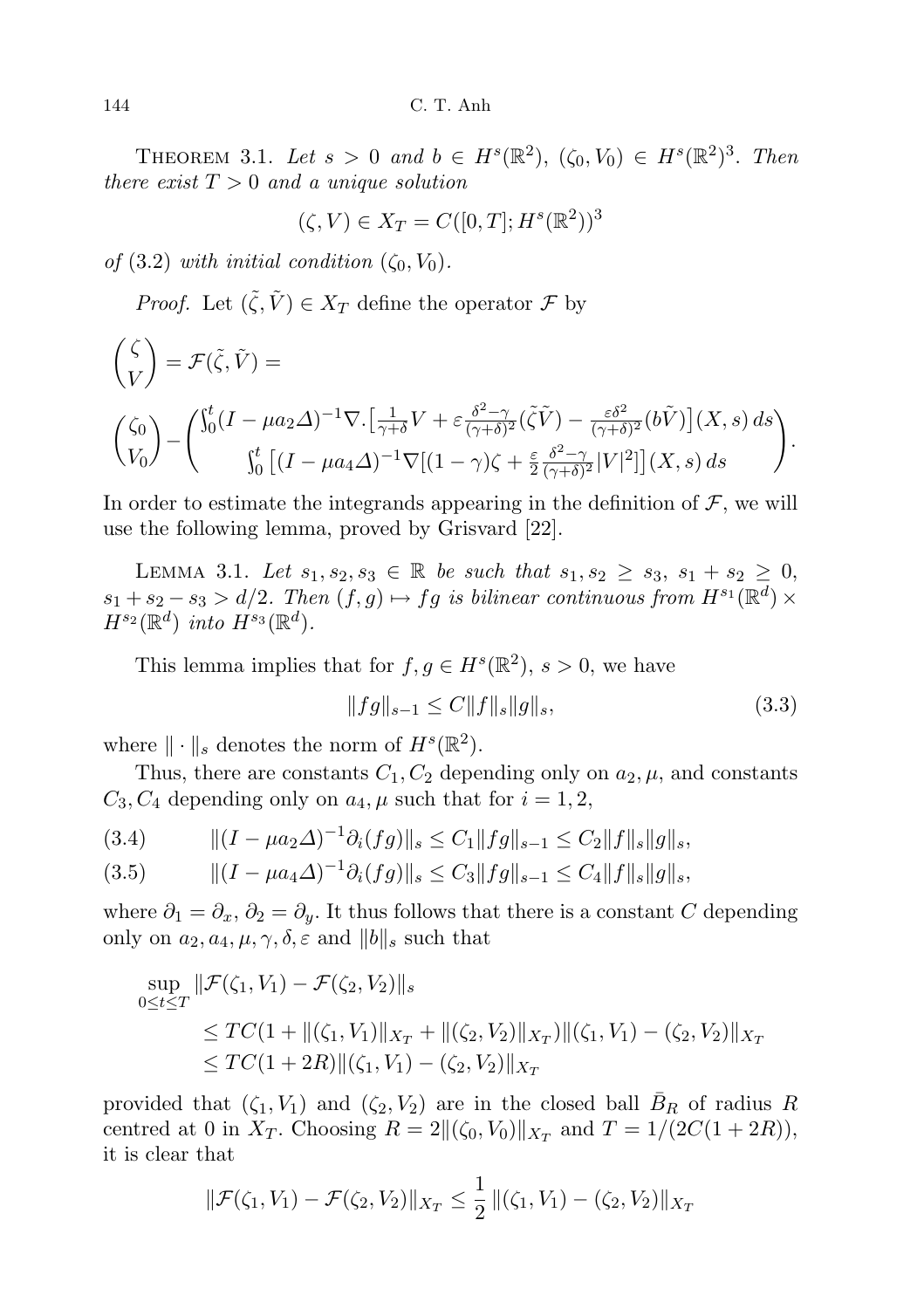and

$$
\|\mathcal{F}(\zeta_1, V_1)\|_{X_T} = \|\mathcal{F}(\zeta_1, V_1) - \mathcal{F}(0, 0) + (\zeta_0, V_0)\|_{X_T}
$$
  
\n
$$
\leq TC(1 + 2R)R + \|(\zeta_0, V_0)\|_{X_T} \leq R.
$$

Therefore  $\mathcal F$  is a contraction maping from  $\bar{B}_R$  to  $\bar{B}_R$  in  $X_T$ , and the theorem follows.

We now turn to other cases wherein  $a_2, a_4 > 0$ . Realizing (3.1) as systems coupled only through nonlinear terms and using a contraction-mapping argument, we will prove the following theorem.

THEOREM 3.2. Let  $s > 0$  and  $b \in H<sup>s</sup>(\mathbb{R}^2)$ .

(i) Assume  $a_2, a_4 > 0, a_1 < 0, a_3 < \varepsilon \nu/((1 - \gamma)\sqrt{\mu})$ . Let  $(\zeta_0, V_0) \in$  $H^{s}(\mathbb{R}^{2})^{3}$ . Then there exist  $T > 0$  and a unique solution

 $(\zeta, V) \in X_T = C([0, T]; H^s(\mathbb{R}^2))^3$ 

of (3.1) with initial condition  $(\zeta_0, V_0)$ .

(ii) Assume  $a_2, a_4 > 0, a_1 = 0, a_3 < \varepsilon \nu/((1 - \gamma)\sqrt{\mu})$ . Let  $(\zeta_0, V_0) \in$  $H^{s+1}(\mathbb{R}^2) \times H^s(\mathbb{R}^2)^2$ . Then there exist  $T > 0$  and a unique solution

$$
(\zeta, V) \in X_T = C([0, T]; H^{s+1}(\mathbb{R}^2)) \times C([0, T]; H^s(\mathbb{R}^2))^2
$$

of  $(3.1)$  with initial condition  $(\zeta_0, V_0)$ .

(iii) Assume  $a_2, a_4 > 0, a_1 < 0, a_3 = \varepsilon \nu/((1 - \gamma)\sqrt{\mu})$ . Let  $(\zeta_0, V_0) \in$  $H^{s-1}(\mathbb{R}^2) \times H^s(\mathbb{R}^2)^2$ . Then there exist  $T > 0$  and a unique solution

$$
(\zeta, V) \in X_T = C([0, T]; H^{s-1}(\mathbb{R}^2)) \times C([0, T]; H^s(\mathbb{R}^2))^2
$$

of (3.1) with initial condition  $(\zeta_0, V_0)$ .

*Proof.* Taking the Fourier transform with respect to  $X$ , we can write (3.1) in the form

$$
\frac{d}{dt}\begin{pmatrix}\n\hat{\zeta} \\
\hat{v}_1 \\
\hat{v}_2\n\end{pmatrix} + i|\mathbf{k}|\mathcal{A}(\mathbf{k})\begin{pmatrix}\n\hat{\zeta} \\
\hat{v}_1 \\
\hat{v}_2\n\end{pmatrix}
$$
\n
$$
+ i \begin{pmatrix}\n\frac{\varepsilon \frac{\delta^2 - \gamma}{(\gamma + \delta)^2} (k_1 \hat{\zeta} \hat{v}_1 + k_2 \hat{\zeta} \hat{v}_2) - \frac{\varepsilon \delta^2}{(\gamma + \delta)^2} (k_1 \hat{b} \hat{v}_1 + k_2 \hat{b} \hat{v}_2)}{1 + \mu a_2 |\mathbf{k}|^2} \\
+ i \begin{pmatrix}\n\frac{\varepsilon}{2} \frac{\delta^2 - \gamma}{(\gamma + \delta)^2} \\
1 + \mu a_4 |\mathbf{k}|^2 k_1 |\widehat{V}|^2 \\
1 + \mu a_4 |\mathbf{k}|^2 k_2 |\widehat{V}|^2\n\end{pmatrix} = 0,
$$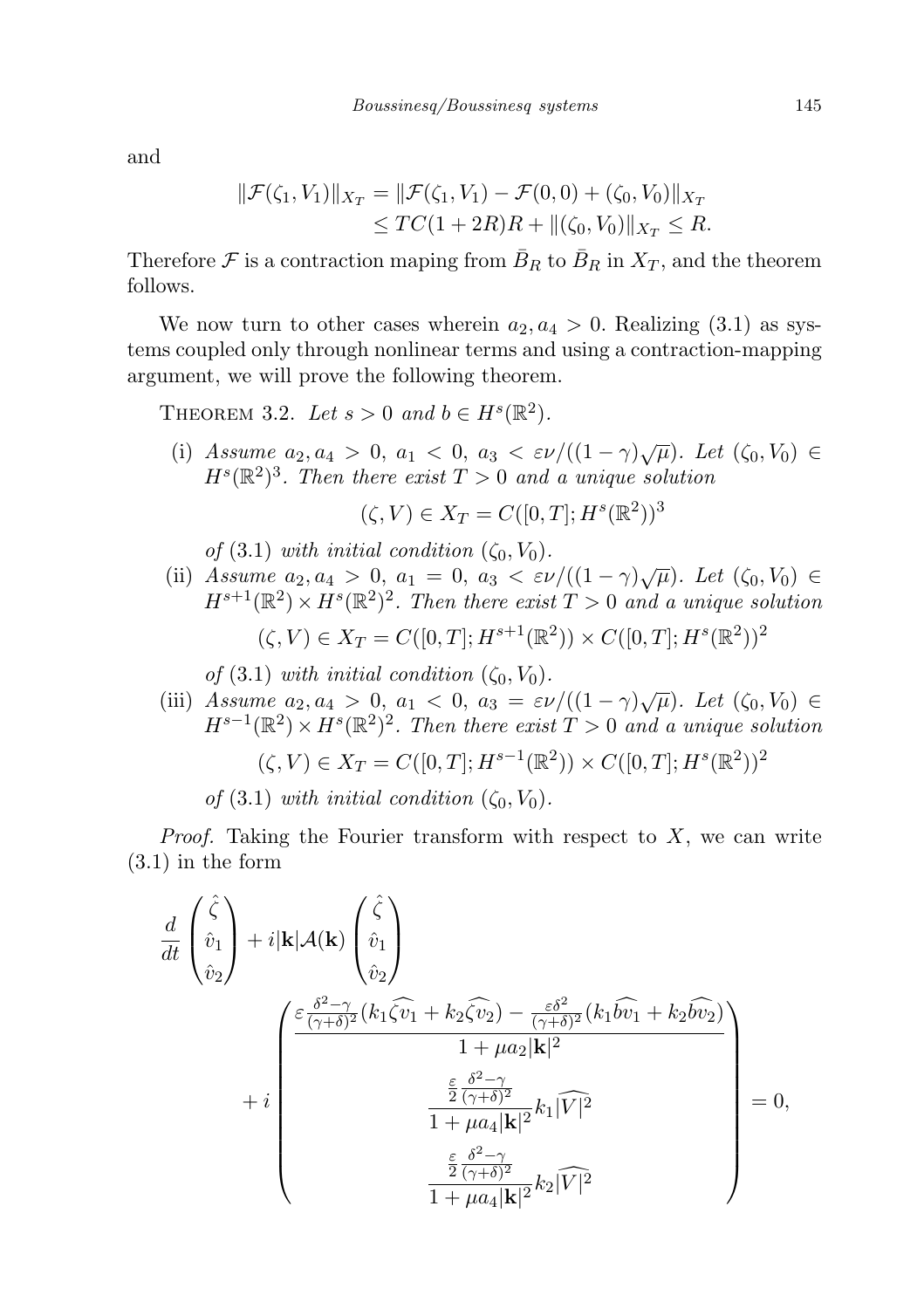where  $V = (v_1, v_2)$ ,  $\mathbf{k} = (k_1, k_2)$ , and

$$
\mathcal{A}(\mathbf{k}) = \begin{pmatrix}\n0 & \frac{k_1}{N_1} \frac{\frac{1}{\gamma + \delta} - \mu a_1 |\mathbf{k}|^2}{|\mathbf{k}|^2} & \frac{k_2}{N_1} \frac{\frac{1}{\gamma + \delta} - \mu a_1 |\mathbf{k}|^2}{1 + \mu a_2 |\mathbf{k}|^2} \\
\frac{k_1}{|\mathbf{k}|} \frac{(1 - \gamma)(1 - \mu a_3 |\mathbf{k}|^2) + \varepsilon \sqrt{\mu} \nu |\mathbf{k}|^2}{1 + \mu a_4 |\mathbf{k}|^2} & 0 & 0 \\
\frac{k_2}{|\mathbf{k}|} \frac{(1 - \gamma)(1 - \mu a_3 |\mathbf{k}|^2) + \varepsilon \sqrt{\mu} \nu |\mathbf{k}|^2}{1 + \mu a_4 |\mathbf{k}|^2} & 0 & 0\n\end{pmatrix}
$$

.

The eigenvalues of  $\mathcal{A}(\mathbf{k})$  are  $\{0, \pm \sigma(\mathbf{k})\}$ , where

$$
\sigma(\mathbf{k}) = \left[ \frac{\left(\frac{1}{\gamma+\delta} - \mu a_1 |\mathbf{k}|^2\right) [(1-\gamma)(1-\mu a_3|\mathbf{k}|^2) + \varepsilon \sqrt{\mu} \nu |\mathbf{k}|^2]}{(1+\mu a_2 |\mathbf{k}|^2)(1+\mu a_4 |\mathbf{k}|^2)} \right]^{1/2}.
$$

Diagonalize the above system:

$$
P^{-1}(\mathbf{k})\mathcal{A}(\mathbf{k})P(\mathbf{k}) = \begin{pmatrix} 0 & 0 & 0 \\ 0 & \sigma(\mathbf{k}) & 0 \\ 0 & 0 & -\sigma(\mathbf{k}) \end{pmatrix},
$$

with

$$
P(\mathbf{k}) = \begin{pmatrix} 0 & \alpha(\mathbf{k}) & -\alpha(\mathbf{k}) \\ -\frac{k_2}{|\mathbf{k}|} & \frac{k_1}{|\mathbf{k}|} & \frac{k_1}{|\mathbf{k}|} \\ \frac{k_1}{|\mathbf{k}|} & \frac{k_2}{|\mathbf{k}|} & \frac{k_2}{|\mathbf{k}|} \end{pmatrix},
$$

$$
P^{-1}(\mathbf{k}) = \frac{1}{2\alpha(\mathbf{k})} \begin{pmatrix} 0 & -2\alpha(\mathbf{k})\frac{k_2}{|\mathbf{k}|} & 2\alpha(\mathbf{k})\frac{k_1}{|\mathbf{k}|} \\ 1 & \alpha(\mathbf{k})\frac{k_1}{|\mathbf{k}|} & \alpha(\mathbf{k})\frac{k_2}{|\mathbf{k}|} \\ -1 & \alpha(\mathbf{k})\frac{k_1}{|\mathbf{k}|} & \alpha(\mathbf{k})\frac{k_2}{|\mathbf{k}|} \end{pmatrix},
$$

where

$$
\alpha(\mathbf{k}) = \left[ \frac{\left(\frac{1}{\gamma + \delta} - \mu a_1 |\mathbf{k}|^2\right) (1 + \mu a_4 |\mathbf{k}|^2)}{\left[ (1 - \gamma)(1 - \mu a_3 |\mathbf{k}|^2) + \varepsilon \sqrt{\mu} \nu |\mathbf{k}|^2 \right] (1 + \mu a_2 |\mathbf{k}|^2)} \right]^{1/2}.
$$

Performing the change of variables

$$
\begin{pmatrix} \hat{\mu} \\ \hat{\nu}_1 \\ \hat{\nu}_2 \end{pmatrix} = P^{-1} \begin{pmatrix} \hat{\zeta} \\ \hat{v}_1 \\ \hat{v}_2 \end{pmatrix},
$$

we have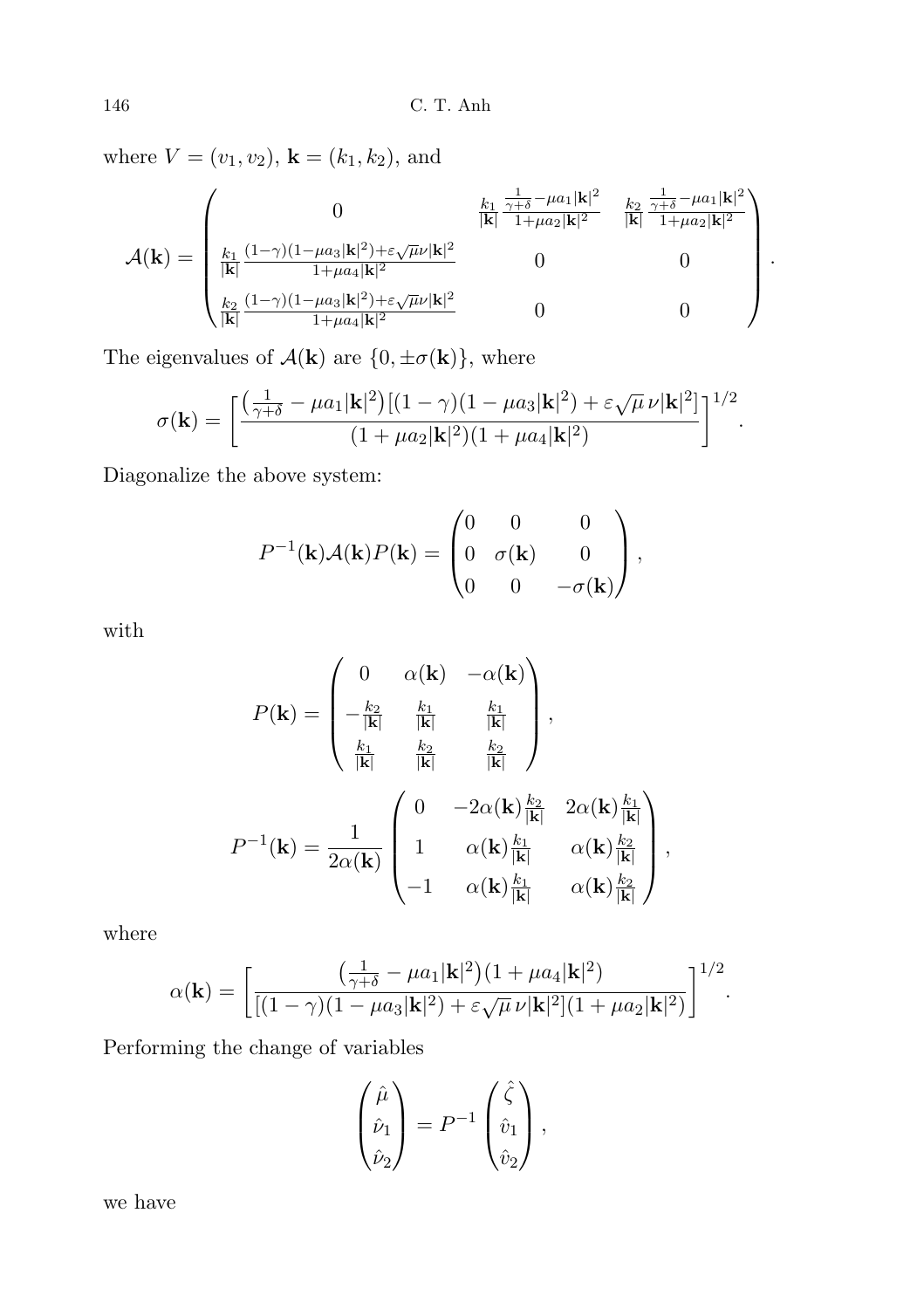$$
(3.6) \quad \frac{d}{dt} \begin{pmatrix} \hat{\mu} \\ \hat{\nu}_1 \\ \hat{\nu}_2 \end{pmatrix} + i|\mathbf{k}| \begin{pmatrix} 0 & 0 & 0 \\ 0 & \sigma(\mathbf{k}) & 0 \\ 0 & 0 & -\sigma(\mathbf{k}) \end{pmatrix} \begin{pmatrix} \hat{\mu} \\ \hat{\nu}_1 \\ \hat{\nu}_2 \end{pmatrix}
$$

$$
= -iP^{-1}(\mathbf{k}) \begin{pmatrix} \frac{\varepsilon}{(\gamma+\delta)^2} (k_1\hat{\psi}_1 + k_2\hat{\psi}_2) - \frac{\delta^2}{(\gamma+\delta)^2} (k_1\hat{\psi}_1 + k_2\hat{\psi}_2) \\ \frac{\varepsilon}{2} \frac{\delta^2 - \gamma}{(\gamma+\delta)^2} + \mu a_2 |\mathbf{k}|^2 \\ \frac{\varepsilon}{2} \frac{\delta^2 - \gamma}{(\gamma+\delta)^2} \\ \frac{\varepsilon}{2} \frac{\delta^2 - \gamma}{(\gamma+\delta)^2} \\ \frac{\varepsilon}{2} \frac{\delta^2 - \gamma}{(\gamma+\delta)^2} k_1 |\widehat{V}|^2 \end{pmatrix}
$$

We get

$$
\hat{\mu}(k) = -\frac{k_2}{|\mathbf{k}|} \hat{v}_1(\mathbf{k}) + \frac{k_1}{|\mathbf{k}|} \hat{v}_2(\mathbf{k}),
$$
  

$$
\hat{v}_1(\mathbf{k}) = \frac{1}{2\alpha(\mathbf{k})} \hat{\zeta}(\mathbf{k}) + \frac{1}{2} \frac{k_1}{|\mathbf{k}|} \hat{v}_1(\mathbf{k}) + \frac{1}{2} \frac{k_2}{|\mathbf{k}|} \hat{v}_2(\mathbf{k}),
$$
  

$$
\hat{v}_2(\mathbf{k}) = -\frac{1}{2\alpha(\mathbf{k})} \hat{\zeta}(\mathbf{k}) + \frac{1}{2} \frac{k_1}{|\mathbf{k}|} \hat{v}_1(\mathbf{k}) + \frac{1}{2} \frac{k_2}{|\mathbf{k}|} \hat{v}_2(\mathbf{k}).
$$

Thus, with  $H^s = H^s(\mathbb{R}^2)$ , we have:

- If  $\alpha(\mathbf{k})$  is of order 0, i.e.  $a_2, a_4 > 0$ ,  $a_1 < 0$ ,  $a_3 < \varepsilon \nu/((1 \gamma)\sqrt{\mu})$ , then  $(\zeta, v_1, v_2) \in H^s \times H^s \times H^s \iff (\mu, \nu_1, \nu_2) \in H^s \times H^s \times H^s.$
- If  $\alpha(\mathbf{k})$  is of order  $-1$ , i.e.  $a_2, a_4 > 0$ ,  $a_1 = 0$ ,  $a_3 < \varepsilon \nu/((1 \gamma)\sqrt{\mu})$ , then

$$
(\zeta, v_1, v_2) \in H^{s+1} \times H^s \times H^s \iff (\mu, \nu_1, \nu_2) \in H^s \times H^s \times H^s.
$$

• If  $\alpha(\mathbf{k})$  is of order +1, i.e.  $a_2, a_4 > 0$ ,  $a_1 < 0$ ,  $a_3 = \varepsilon \nu/((1 - \gamma)\sqrt{\mu})$ , then

$$
(\zeta, v_1, v_2) \in H^{s-1} \times H^s \times H^s \iff (\mu, \nu_1, \nu_2) \in H^s \times H^s \times H^s.
$$

Below we give the details in the case where  $\alpha(\mathbf{k})$  is of order 0. The other cases follow analogously.

Taking the inverse Fourier transform, we can write (3.6) in the form

(3.7) 
$$
\frac{d}{dt}\begin{pmatrix} \mu \\ \nu_1 \\ \nu_2 \end{pmatrix} + \mathcal{B}\begin{pmatrix} \mu \\ \nu_1 \\ \nu_2 \end{pmatrix} = \mathcal{F}\begin{pmatrix} \mu \\ \nu_1 \\ \nu_2 \end{pmatrix},
$$

.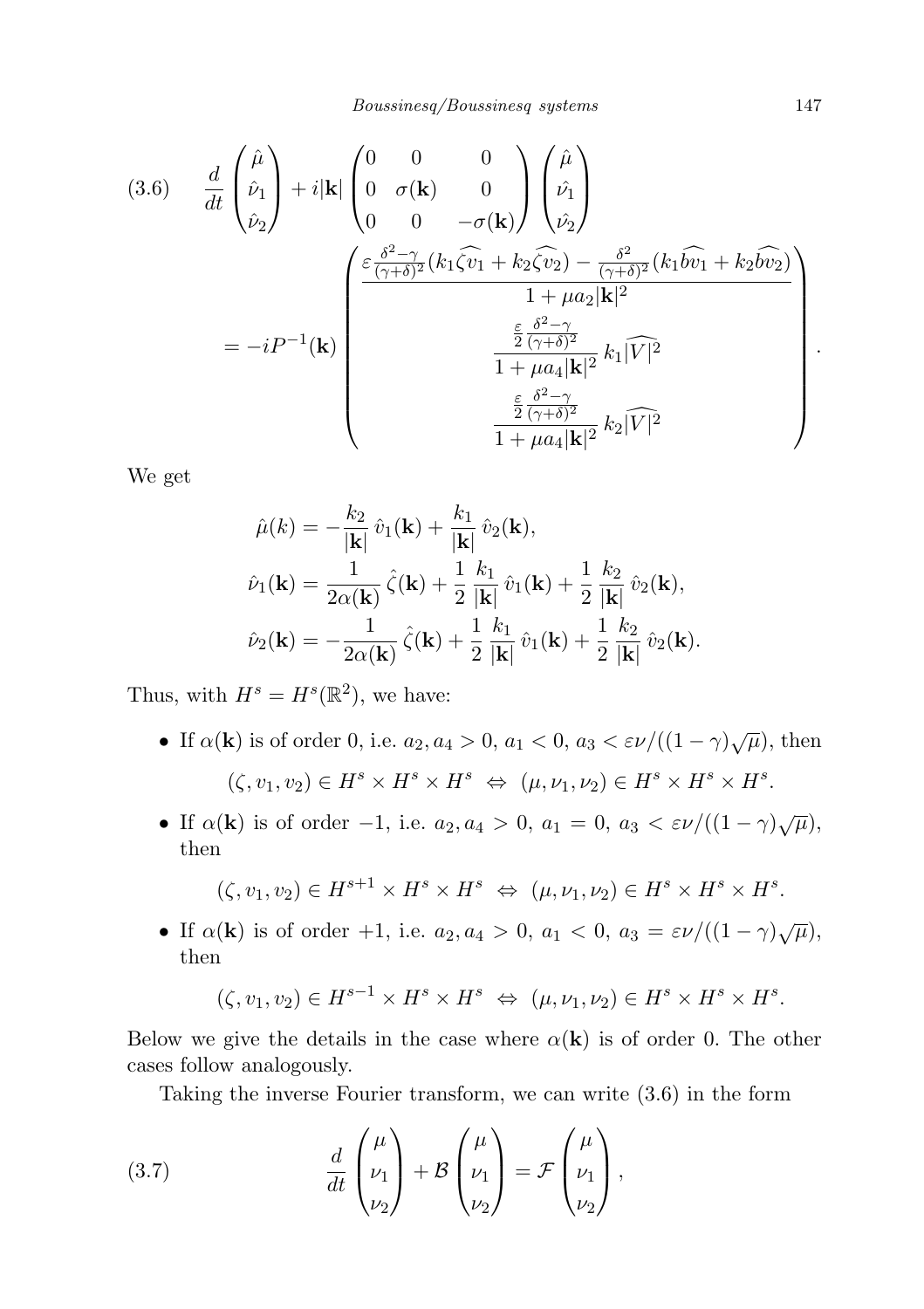148 C. T. Anh

where  $\beta$  is the skew-adjoint matrix operator with symbol

$$
i|\mathbf{k}| \begin{pmatrix} 0 & 0 & 0 \\ 0 & \sigma(\mathbf{k}) & 0 \\ 0 & 0 & -\sigma(\mathbf{k}) \end{pmatrix}
$$

and  $\mathcal F$  is the nonlinear term with Fourier transform given by the right-hand side of (3.6). In order to write an explicit expression of the nonlinear term F, we note that in terms of  $(\hat{\mu}, \hat{\nu}_1, \hat{\nu}_2)$ ,

$$
\begin{pmatrix}\n\hat{\zeta} \\
\hat{v}_1 \\
\hat{v}_2\n\end{pmatrix} = \begin{pmatrix}\n\alpha(\mathbf{k})\hat{\nu}_1(\mathbf{k}) - \alpha(\mathbf{k})\hat{\nu}_2(\mathbf{k}) \\
-\frac{k_2}{|\mathbf{k}|}\hat{\mu}(\mathbf{k}) + \frac{k_1}{|\mathbf{k}|}\hat{\nu}_1(\mathbf{k}) + \frac{k_1}{|\mathbf{k}|}\hat{\nu}_2(\mathbf{k}) \\
\frac{k_1}{|\mathbf{k}|}\hat{\mu}(\mathbf{k}) + \frac{k_2}{|\mathbf{k}|}\hat{\nu}_1(\mathbf{k}) + \frac{k_2}{|\mathbf{k}|}\hat{\nu}_2(\mathbf{k})\n\end{pmatrix}.
$$

Hence

(3.8) 
$$
\begin{pmatrix} \zeta \\ v_1 \\ v_2 \end{pmatrix} = \begin{pmatrix} \alpha(D)\nu_1 - \alpha(D)\nu_2 \\ -R_2\mu + R_1\nu_1 + R_1\nu_2 \\ R_1\mu + R_2\nu_1 + R_2\nu_2 \end{pmatrix},
$$

where  $\alpha(D)$  is the multiplier defined as follows:

$$
\widehat{\alpha(D)f}(\mathbf{k}) = \alpha(\mathbf{k})\widehat{f}(\mathbf{k}),
$$

and  $R_1, R_2$  are the Riesz transforms defined by

$$
\widehat{R_1 f}(\mathbf{k}) = \frac{k_1}{|\mathbf{k}|} \hat{f}(\mathbf{k}), \quad \widehat{R_2 f}(\mathbf{k}) = \frac{k_2}{|\mathbf{k}|} \hat{f}(\mathbf{k}).
$$

It is clear that  $\alpha(D)$  and  $R_i$   $(i = 1, 2)$  are bounded operators from  $H^s$  to  $H^s$  for all  $s \in \mathbb{R}$ . We now get the expression of  $\mathcal F$  as follows:

$$
\mathcal{F}\begin{pmatrix}\n\mu \\
\nu_1 \\
\nu_2\n\end{pmatrix} = \n\begin{bmatrix}\n(1 - \mu a_2 \Delta)^{-1} \left[ \varepsilon \frac{\delta^2 - \gamma}{(\gamma + \delta)^2} (\partial_x(\zeta v_1) + \partial_y(\zeta v_2)) - \frac{\delta^2}{(\gamma + \delta)^2} (\partial_x(bv_1) + \partial_y(bv_2)) \right] \\
\frac{\varepsilon}{2} \frac{\delta^2 - \gamma}{(\gamma + \delta)^2} (1 - \mu a_4 \Delta)^{-1} \partial_x (v_1^2 + v_2^2) \\
\frac{\varepsilon}{2} \frac{\delta^2 - \gamma}{(\gamma + \delta)^2} (1 - \mu a_4 \Delta)^{-1} \partial_y (v_1^2 + v_2^2)\n\end{bmatrix},
$$

where  $(\zeta, v_1, v_2)$  are related to  $(\mu, \nu_1, \nu_2)$  by  $(3.8)$ , and  $\mathcal{P}^{-1}$  is the pseudo-differential operator with symbol  $P^{-1}$ . If  $\alpha(\mathbf{k})$  is of order 0, all the pseudo-differential operators involved are of order 0. So is  $P^{-1}(\mathbf{k})$ . Using (3.4), (3.5) and the boundedness of  $\mathcal{P}^{-1}, \alpha(D), R_1, R_2$ , one can see that  $\mathcal F$  is bilinear continuous from  $H^s \times H^s \times H^s$  into itself for  $s > 0$ . Denoting by  $S(t)$  the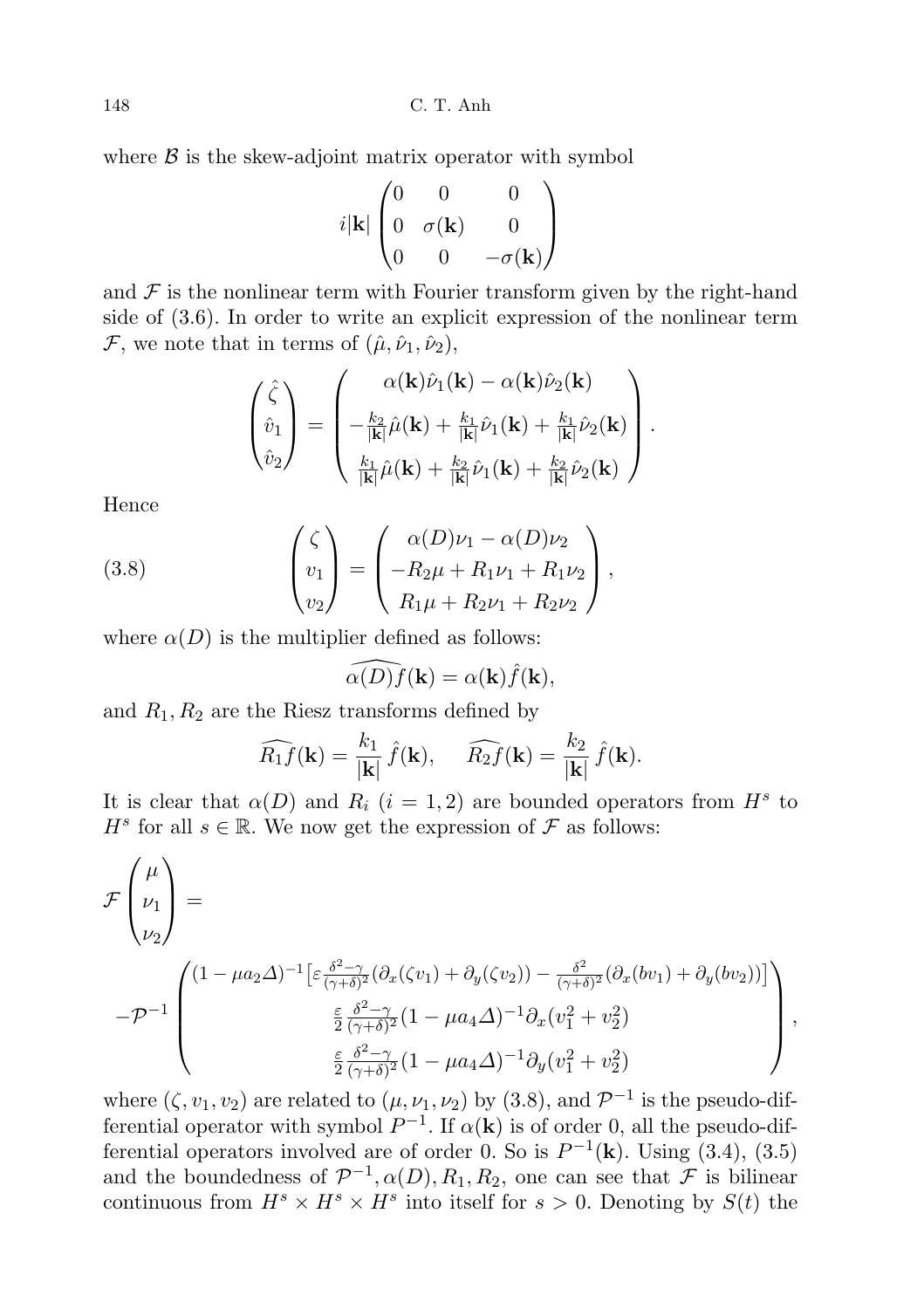semigroup generated by  $\mathcal{B}$ , it is clear that  $S(t)$  is a unitary group on  $H^s(\mathbb{R}^2)^3$ for all  $s \in \mathbb{R}$ . Set

$$
U = \begin{pmatrix} \mu \\ \nu_1 \\ \nu_2 \end{pmatrix}.
$$

Let  $U_0$  be related to the initial data  $(\zeta_0, V_0)$  by (3.8). By Duhamel's formula,  $(3.7)$  completed with initial value  $U_0$  is equivalent to

$$
U(t) = S(t)U_0 + \int_0^t S(t - \tau) \mathcal{F}(U) d\tau.
$$

A function  $U \in C([0,T]; H^s(\mathbb{R}^2)^3)$  satisfying this integral equation is called an integral solution (or a mild solution) of  $(3.7)$ . Since F is locally Lipschitz continuous (see below), by a result in [31, p. 190], it is known that if  $U_0 \in$  $D(\mathcal{B})$  (for example, when  $s \geq 3$ ), a mild solution will be in fact a classical one.

Using (3.4), (3.5), and the boundedness of  $\mathcal{P}^{-1}$ ,  $\alpha(D)$ ,  $R_1$ ,  $R_2$  again, one can check that  $\mathcal{F}(0) = 0$  and that there is a constant C for which  $\|\mathcal{F}(U) \mathcal{F}(\tilde{U})\|_{s} \leq C R \|U - \tilde{U}\|_{s}$  whenever  $U = (\mu_1, \nu_1, \nu_2)^T$  and  $\tilde{U} = (\tilde{\mu}_1, \tilde{\nu}_1, \tilde{\nu}_2)^T$ are selected from the closed ball  $\bar{B}_R$  of radius R centred at 0 in  $X_T^s$ . For fixed  $U_0 \in H^s(\mathbb{R}^2)^3$ , as in the proof of Theorem 3.1, one can show that the mapping  $\tilde{U} \mapsto U$ , where

$$
U(t) = S(t)U_0 + \int_0^t S(t - \tau) \mathcal{F}(\tilde{U}) d\tau,
$$

is a contraction of  $\bar{B}_R$  into itself for R sufficiently large and T sufficiently small. Theorem 3.2 then follows immediately if we transform back to the original variable  $(\zeta, v_1, v_2)$ .

REMARK 3.1. Because the solution is given as the fixed point of a contraction mapping, one can prove that the correspondence  $(\zeta_0, V_0) \mapsto (\zeta, V)$ , between the initial data and the associated solution, is locally Lipschitz continuous.

Remark 3.2. It is clear that the well-posedness results in Section 3.1 are also true in the case of one dimension because the method of the proof works for both one and two dimensions. It is worth noticing that if instead of (3.3), we use the inequality

$$
||fg||_{s-1} \le ||f||_s ||g||_s, \quad s \ge 0,
$$

which is only valid in one dimension (see e.g.  $[9]$  for a proof), then one can take  $s \geq 0$  in Theorems 3.1 and 3.2 in the case of one dimension. Thus, the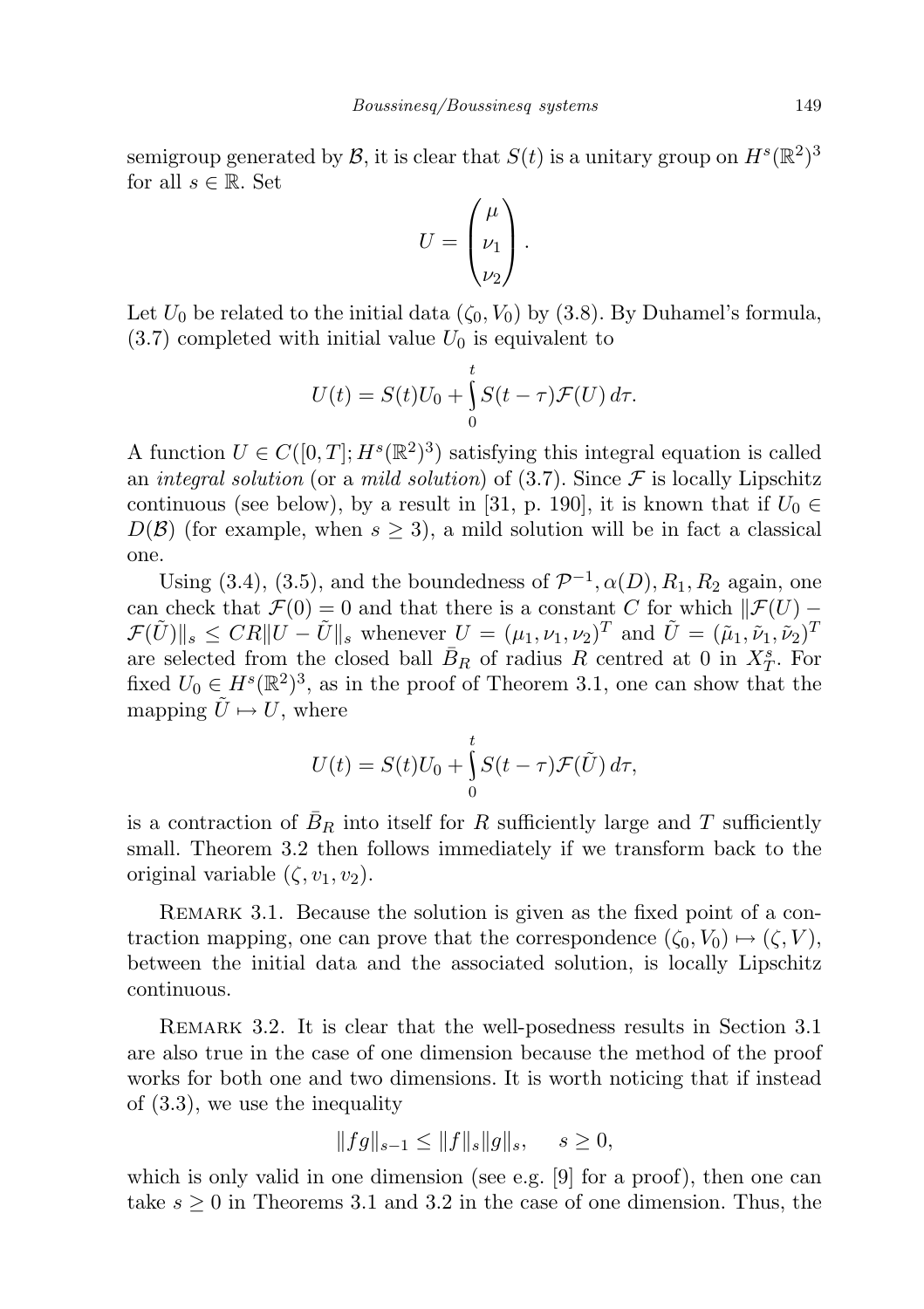well-posedness results in the one-dimensional case are slightly better than in two dimensions.

**3.2.** Other admissible Boussinesq/Boussinesq systems. In this section, we investigate the admissible cases not covered in Section 3.1, i.e. when

$$
a_2 = 0
$$
 or  $a_4 = 0$ .

They are classified according to the order of  $\alpha(\mathbf{k})$  defined in Section 3.1. Recall that

$$
\alpha(\mathbf{k}) = \left[ \frac{\left(\frac{1}{\gamma + \delta} - \mu a_1 |\mathbf{k}|^2\right) (1 + \mu a_4 |\mathbf{k}|^2)}{\left[ (1 - \gamma)(1 - \mu a_3 |\mathbf{k}|^2) + \varepsilon \sqrt{\mu} \nu |\mathbf{k}|^2 \right] (1 + \mu a_2 |\mathbf{k}|^2)} \right]^{1/2}.
$$

Thus,

- $\alpha(\mathbf{k})$  is of order 2 when  $a_2 = 0$ ,  $a_4 > 0$ ,  $a_1 < 0$ ,  $a_3 = \varepsilon \nu / ((1 \gamma)\sqrt{\mu}).$
- $\alpha(\mathbf{k})$  is of order 1 when  $a_2 = 0$ ,  $a_4 > 0$ ,  $a_1 < 0$ ,  $a_3 < \varepsilon \nu/((1 \gamma)\sqrt{\mu})$ .
- $\alpha(\mathbf{k})$  is of order 0 when  $a_2 > 0$ ,  $a_4 > 0$ ,  $a_1 < 0$ ,  $a_3 < c\nu/((1 r)\sqrt{\mu})$ <br>•  $\alpha(\mathbf{k})$  is of order 0 when  $a_2 > 0$ ,  $a_4 = 0$ ,  $a_1 < 0$ ,  $a_3 = \varepsilon\nu/((1 \gamma)\sqrt{\mu})$ or  $a_2 = 0$ ,  $a_4 > 0$ ,  $a_1 = 0$ ,  $a_3 < \varepsilon \nu/((1 - \gamma)\sqrt{\mu})$ .
- $\alpha(\mathbf{k})$  is of order  $-1$  when  $a_2 > 0$ ,  $a_4 = 0$ ,  $a_1 < 0$ ,  $a_3 < \varepsilon \nu/((1 \gamma)\sqrt{\mu})$ or  $a_2 > 0$ ,  $a_4 = a_1 = 0$ ,  $a_3 = \varepsilon \nu / ((1 - \gamma) \sqrt{\mu}).$

In these cases, we will use energy methods to study the local wellposedness of the Cauchy problem for the Boussinesq/Boussinesq systems (3.1). In order to estimate the nonlinear terms, we need the following estimates.

LEMMA 3.2. Let  $s \geq 0$ .

(i) We have

(3.9) 
$$
||A^{s}(fg)||_{0} \leq C(|f|_{\infty}||g||_{s} + ||f||_{s}|g|_{\infty}).
$$

(ii) 
$$
\| [A^s, f]g \|_0 \leq C (|\nabla f|_\infty \| g \|_{s-1} + \|f\|_s |g|_\infty).
$$
 In particular,

(3.10) 
$$
\| [A^s, u] \nabla u \|_0 \leq C |\nabla u|_{\infty} \| u \|_s.
$$

(iii) We have

(3.11) 
$$
\| [A^s, f] \cdot \nabla g \|_0 \leq C (|\nabla f|_{\infty} \| g \|_s + \| f \|_{s+1} |g|_{\infty}).
$$

Here f and g are assumed to be such that the right-hand side of the corresponding estimate is finite.

Proof. The first point is a classical estimate (see e.g. [18]). The second point is the classical Kato–Ponce estimate [25]. To prove the third point, we note that

$$
[A^s, f].\nabla g = A^s(f.\nabla g) - f.A^s\nabla g = A^s\nabla.(fg) - f.A^s\nabla g - A^s(\nabla.fg)
$$
  
= 
$$
[A^s\nabla, f]g - A^s(\nabla.fg).
$$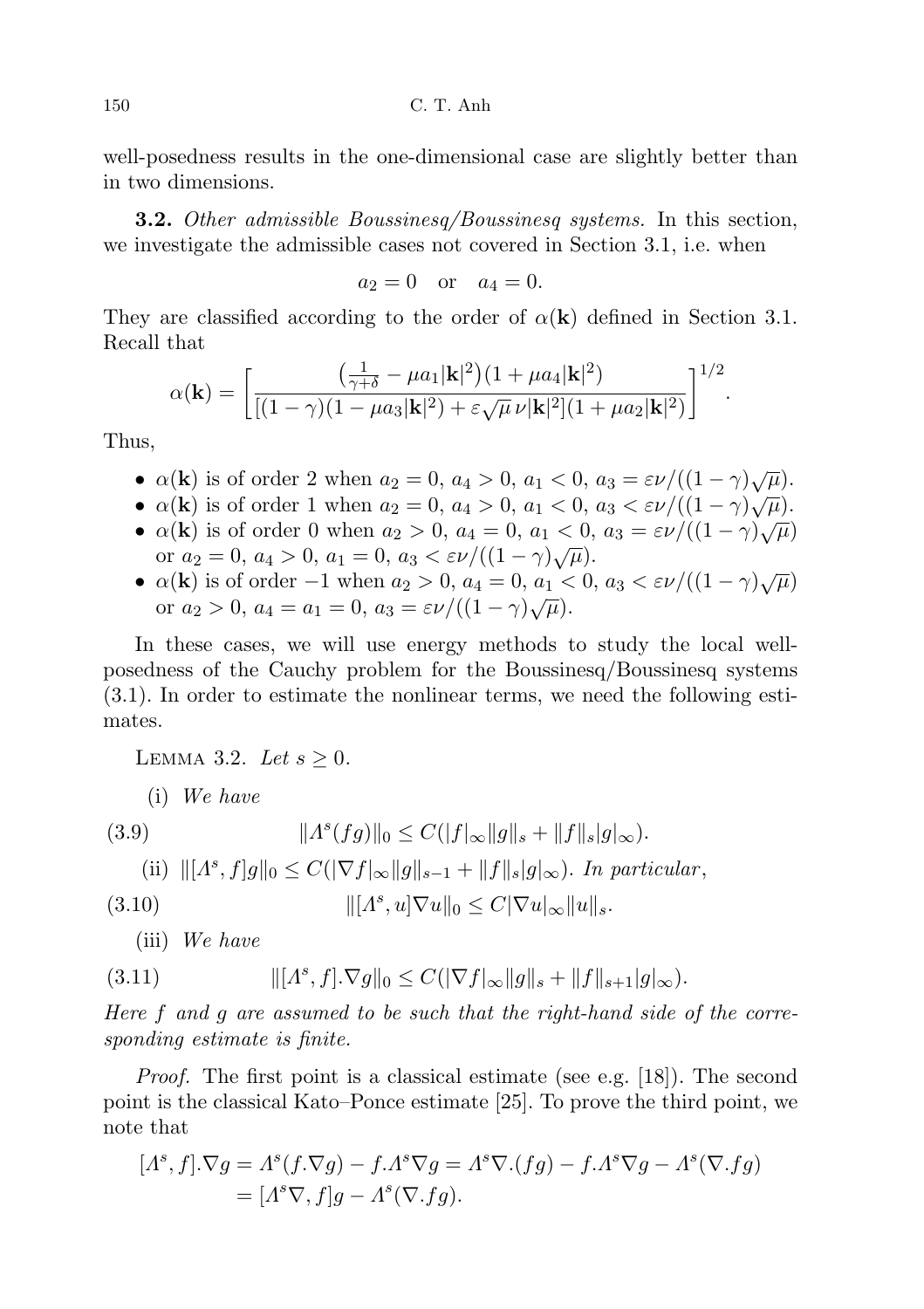Using the Kato–Ponce estimate, we have

$$
\|[A^s \nabla, f]g\|_{0} \le C(|\nabla f|_{\infty} \|g\|_{s} + \|f\|_{s+1} |g|_{\infty}).
$$

On the other hand,

$$
||As(\nabla.fg)||_0 \leq C(|\nabla.f|_{\infty}||g||_s + ||\nabla.f||_s|g|_{\infty}).
$$

Combining the above two estimates yields the result.

**3.2.1.** Boussinesq/Boussinesq systems when  $\alpha(\mathbf{k})$  has order 2. This subsection is concerned with cases where

$$
a_2 = 0
$$
,  $a_4 > 0$ ,  $a_1 < 0$ ,  $a_3 = \frac{\varepsilon \nu}{(1 - \gamma)\sqrt{\mu}}$ .

The system then has the form

(3.12) 
$$
\begin{cases} \partial_t \zeta + \frac{1}{\gamma + \delta} \nabla \cdot V + \varepsilon \frac{\delta^2 - \gamma}{(\gamma + \delta)^2} \nabla \cdot (\zeta V) \\ - \frac{\varepsilon \delta^2}{(\gamma + \delta)^2} \nabla \cdot (bV) + \mu a_1 \Delta \nabla \cdot V = 0, \\ (1 - \mu a_4 \Delta) \partial_t V + (1 - \gamma) \nabla \zeta + \frac{\varepsilon}{2} \frac{\delta^2 - \gamma}{(\gamma + \delta)^2} \nabla |V|^2 = 0. \end{cases}
$$

Define

$$
X^{s+2}(\mathbb{R}^d) = \{ V \in H^s(\mathbb{R}^d) : ||V||_{X^{s+2}}^2 = ||A^s V||_0^2 + ||A^s \nabla V||_0^2 + ||A^s \Delta V||_0 < \infty \}.
$$

Note that  $X^{s+2}(\mathbb{R}^d) = H^{s+2}(\mathbb{R}^d)$  when  $d = 1$ .

We now prove the following theorem.

THEOREM 3.3. Let  $s > 1$  and  $b \in H^{s+1}(\mathbb{R}^2)$ ,  $(\zeta_0, V_0) \in H^s(\mathbb{R}^2) \times$  $X^{s+2}(\mathbb{R}^2)^2$ . Then there exist  $T>0$  and a unique solution

$$
(\zeta, V) \in X_T = C([0, T]; H^s(\mathbb{R}^2)) \times C([0, T]; X^{s+2}(\mathbb{R}^2))^2
$$

of  $(3.12)$  with initial condition  $(\zeta_0, V_0)$ .

Proof. (i) Existence. The first step is to derive formally a priori estimates on solutions of (3.12). Apply  $\Lambda^s := (1 - \Delta)^{s/2}$  to the two equations in the above system, then multiply the first equation by  $(1 - \gamma) \Lambda^s \zeta$ , the second equation by  $\frac{1}{\gamma+\delta}A^sV + \mu a_1 A^s \Delta V$  and integrate over  $\mathbb{R}^2$ . By adding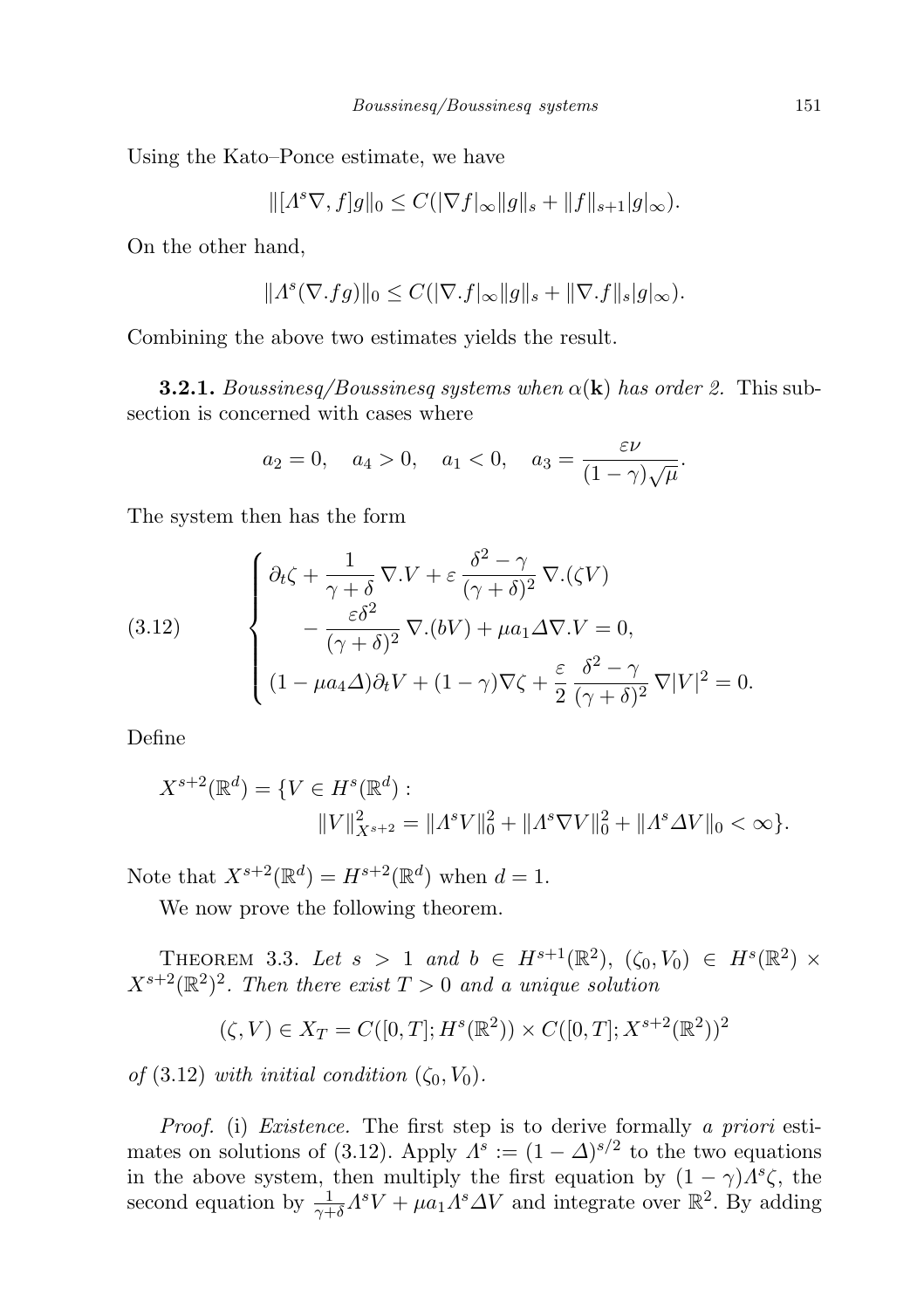the resulting two equations, we obtain

$$
\frac{1}{2} \frac{d}{dt} \int_{\mathbb{R}^2} \left[ (1 - \gamma) |A^s \zeta|^2 + \frac{1}{\gamma + \delta} |A^s V|^2 + \frac{1}{\gamma + \delta} \mu a_4 |A^s \nabla V|^2 - \mu^2 a_1 a_4 |A^s \Delta V|^2 \right] dX
$$
  
\n
$$
= - \int_{\mathbb{R}^2} \left[ (1 - \gamma) \varepsilon \frac{\delta^2 - \gamma}{(\gamma + \delta)^2} A^s \zeta A^s \nabla \cdot (\zeta V) - (1 - \gamma) \frac{\varepsilon \delta^2}{(\gamma + \delta)^2} A^s \zeta A^s \nabla \cdot (bV) + \frac{\varepsilon}{2} \frac{\delta^2 - \gamma}{(\gamma + \delta)^3} A^s V A^s \nabla |V|^2 + \frac{\varepsilon}{2} \frac{\delta^2 - \gamma}{(\gamma + \delta)^2} \mu a_1 A^s \Delta V A^s \nabla |V|^2 \right] dX.
$$

We now estimate the terms on the right-hand side of the above equality. For the first term, we have

$$
\begin{split}\n|\langle A^s \zeta, A^s \nabla.(\zeta V) \rangle| &= |\langle A^s (V.\nabla \zeta), A^s \zeta \rangle + \langle A^s (\zeta \nabla. V), A^s \zeta \rangle| \\
&= |\langle [A^s, V].\nabla \zeta, A^s \zeta \rangle + \langle V.A^s \nabla \zeta, A^s \zeta \rangle + \langle A^s (\zeta \nabla. V), A^s \zeta \rangle| \\
&= \left| [A^s, V].\nabla \zeta, A^s \zeta - \frac{1}{2} \langle \nabla. V, |A^s \zeta|^2 \rangle + \langle A^s (\zeta \nabla. V), A^s \zeta \rangle \right| \\
&\leq ||[A^s, V].\nabla \zeta||_0 ||A^s \zeta||_0 + \frac{1}{2} |\nabla. V|_\infty ||A^s \zeta||_0^2 + ||A^s (\zeta \nabla. V)||_0 ||A^s \zeta||_0 \\
&\leq C \big( (|\nabla V|_\infty ||\zeta||_s + ||V||_{s+1} |\zeta|_\infty) ||\zeta||_s + |\nabla. V|_\infty ||\zeta||_s^2 \\
&+ (|\zeta|_\infty ||\nabla. V||_s + ||\zeta||_s |\nabla. V|_\infty) ||\zeta||_s \big) \\
&\leq C (||\zeta||_s^3 + ||V||_{X^{s+2}}^3),\n\end{split}
$$

where we have used (3.11), (3.9), the fact that  $H^s(\mathbb{R}^2) \hookrightarrow L^{\infty}(\mathbb{R}^2)$  for  $s > 1$ , and Young's inequality  $(ab \le a^p/p + a^q/q, 1/p + 1/q = 1)$ . Similarly, we estimate the second term:

$$
|\langle A^s\zeta, A^s\nabla.(bV)\rangle| \leq C(||\zeta||_s^2 + ||V||_{X^{s+2}}^2),
$$

where the constant C depends on  $||b||_{s+1}$ . In order to estimate the third and fourth terms, note that for a real-valued function  $u$ , we have the following estimates thanks to (3.9):

$$
|\langle A^s u, A^s \partial_x (u^2) \rangle| \le 2 \|A^s u\|_0 \|A^s (u u_x)\|_0
$$
  
\n
$$
\le C \|u\|_s (|u|_\infty \|u_x\|_s + \|u\|_s |u_x|_\infty),
$$
  
\n
$$
|\langle A^s u_{xx}, A^s \partial_x (u^2) \rangle| \le 2 \|A^s u_{xx}\|_0 \|A^s (u u_x)\|_0
$$
  
\n
$$
\le C \|u\|_{s+2} (|u|_\infty \|u_x\|_s + \|u\|_s |u_x|_\infty).
$$

Similar estimates hold for  $|\langle A^s u, A^s \partial_y(u^2) \rangle|$  and  $|\langle A^s u_{yy}, A^s \partial_y(u^2) \rangle|$ . Therefore, we have

 $|\langle A^s V, A^s \nabla |V|^2 \rangle| \leq C ||V||_{s+1}^3, \quad |\langle A^s \Delta V, A^s \nabla |V|^2 \rangle| \leq C ||V||_{X^{s+2}}^3.$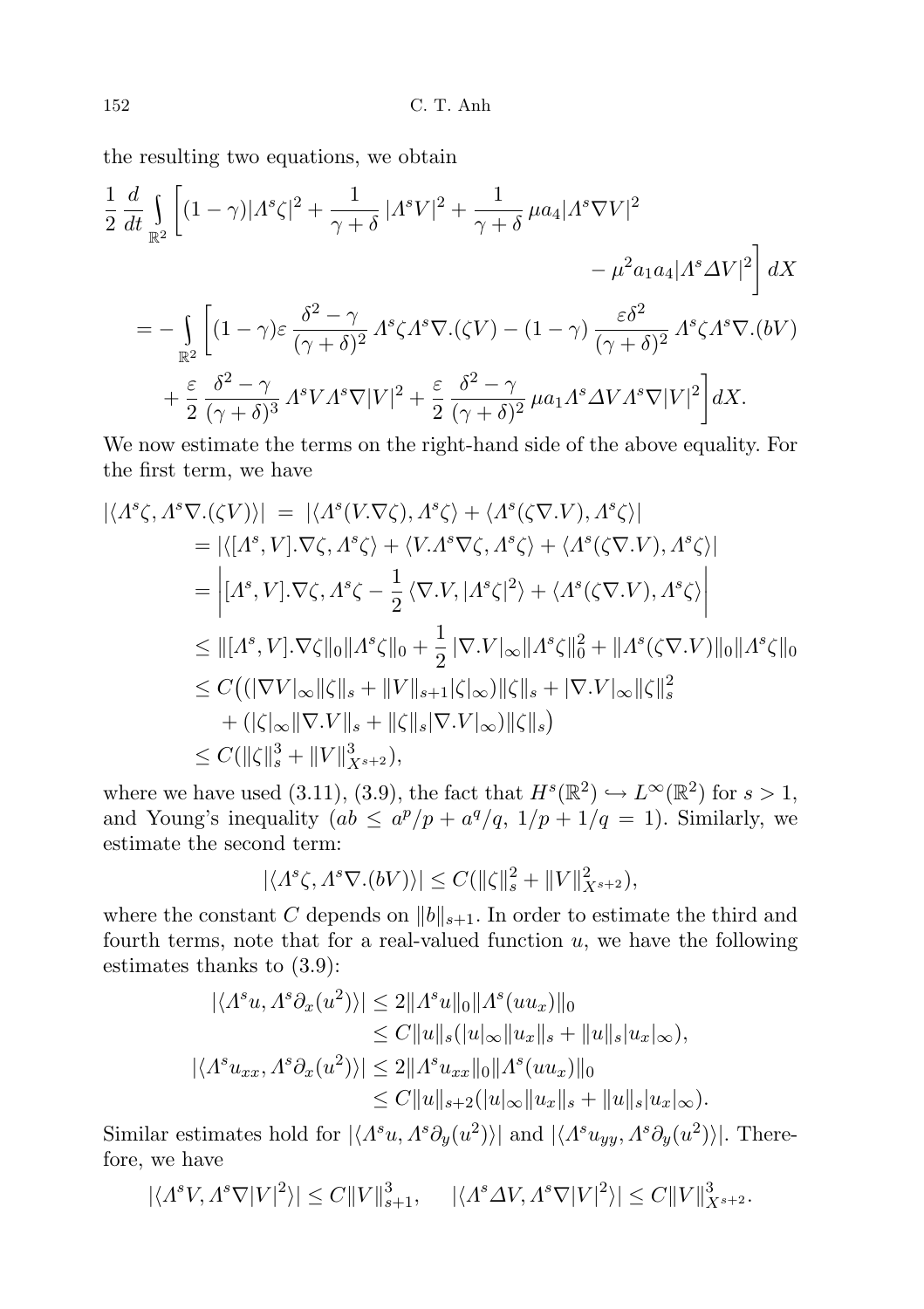Putting

$$
Y(t) = \int_{\mathbb{R}^2} \left[ (1 - \gamma) |A^s \zeta|^2 + \frac{1}{\gamma + \delta} |A^s V|^2 + \frac{1}{\gamma + \delta} \mu a_4 |A^s \nabla V|^2 - \mu^2 a_1 a_4 |A^s \Delta V|^2 \right] dX.
$$

Combining the above estimates, we get

$$
Y'(t) \le C_1 Y(t)^{3/2} + C_2 Y(t),
$$

which yields the bound of  $Y(t)$  on [0, T] for T sufficiently small. Since  $a_1 < 0$ ,  $a_4 > 0$ , we thus obtain the desired bound of  $(\zeta, V)$  in  $L^{\infty}(0,T; H^s(\mathbb{R}^2)) \times$  $L^{\infty}(0,T;X^{s+2}(\mathbb{R}^2))^2$ .

The next step is to justify the *a priori* estimate by regularizing the first equation in (3.12) with the dispersive regularizing term  $-\varepsilon \Delta \partial_t \zeta$ . The existence of a sequence of smooth approximate solutions  $(\zeta_{\varepsilon}, V_{\varepsilon})$  is already obtained in Theorem 3.2. By exactly the same procedure, one obtains a local bound on  $(\zeta_{\varepsilon}, V_{\varepsilon})$  in the space  $L^{\infty}(0,T; H^{s}(\mathbb{R}^{2})) \times L^{\infty}(0,T; X^{s+2}(\mathbb{R}^{2}))^{2}$ , where  $T > 0$  does not depend on  $\varepsilon > 0$  (see [9, p. 936] for a similar and more detailed argument). A standard application of the compactness method (see [28, Chapter 1]) yields the existence of a solution  $(\zeta, V)$  in the space  $L^{\infty}(0,T;H^s(\mathbb{R}^2)) \times L^{\infty}(0,T;X^{s+2}(\mathbb{R}^2))^2$ . If, instead, one passes to the strong limit by using the Bona–Smith technique [13], one deduces that, in fact, the solution  $(\zeta, V)$  lies in  $C([0,T]; H^s(\mathbb{R}^2)) \times C([0,T]; X^{s+2}(\mathbb{R}^2))^2$ .

(ii) Uniqueness. Let  $(\zeta_1, V_1)$ ,  $(\zeta_2, V_2)$  be two solutions of  $(3.12)$  in the space  $C([0,T]; H^s(\mathbb{R}^2)) \times C([0,T]; X^{s+2}(\mathbb{R}^2))^2$  with the same value at  $t = 0$ . Put  $\zeta = \zeta_1 - \zeta_2$  and  $V = V_1 - V_2$ . Then  $(\zeta, V)$  satisfies the system

$$
\begin{cases}\n\partial_t \zeta + \frac{1}{\gamma + \delta} \nabla \cdot V + \varepsilon \frac{\delta^2 - \gamma}{(\gamma + \delta)^2} \left[ \nabla \cdot (\zeta_1 V_1) - \nabla \cdot (\zeta_2 V_2) \right] \\
- \frac{\varepsilon \delta^2}{(\gamma + \delta)^2} \nabla \cdot (bV) + \mu a_1 \Delta \nabla \cdot V = 0, \\
(1 - \mu a_4 \Delta) \partial_t V + (1 - \gamma) \nabla \zeta + \frac{\varepsilon}{2} \frac{\delta^2 - \gamma}{(\gamma + \delta)^2} \left( \nabla |V_1|^2 - \nabla |V_2|^2 \right) = 0,\n\end{cases}
$$

with zero initial data. Repeating the argument used in part (i), we obtain

$$
\frac{1}{2}\frac{d}{dt}\int_{\mathbb{R}^2} \left[ (1-\gamma)|A^s\zeta|^2 + \frac{1}{\gamma+\delta} |A^s V|^2 + \frac{1}{\gamma+\delta} \mu a_4 |A^s \nabla V|^2 - \mu^2 a_1 a_4 |A^s \Delta V|^2 \right] dX
$$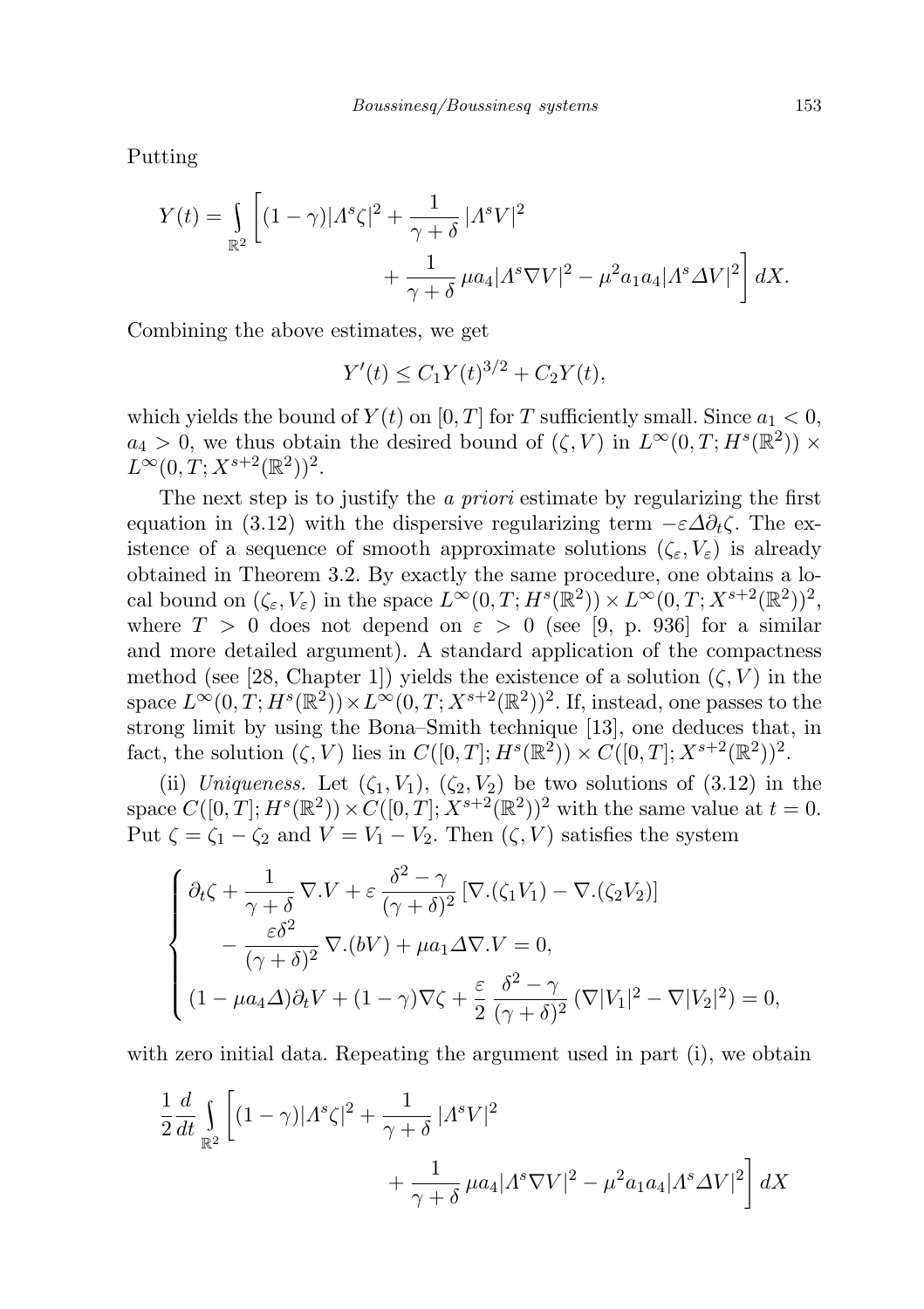$$
= -\int_{\mathbb{R}^2} \left[ (1-\gamma)\varepsilon \frac{\delta^2 - \gamma}{(\gamma + \delta)^2} \Lambda^s \zeta \Lambda^s [\nabla \cdot (\zeta_1 V_1) - \nabla \cdot (\zeta_2 V_2)] - (1-\gamma) \frac{\varepsilon \delta^2}{(\gamma + \delta)^2} \Lambda^s \zeta \Lambda^s \nabla \cdot (bV) + \frac{\varepsilon}{2} \frac{\delta^2 - \gamma}{(\gamma + \delta)^3} \Lambda^s V \Lambda^s (\nabla |V_1|^2 - \nabla |V_2|^2) + \frac{\varepsilon}{2} \frac{\delta^2 - \gamma}{(\gamma + \delta)^2} \mu a_1 \Lambda^s \Delta V \Lambda^s (\nabla |V_1|^2 - \nabla |V_2|^2) \right] dX.
$$

Observe that

$$
\nabla \cdot (\zeta_1 V_1) - \nabla \cdot (\zeta_2 V_2) = \nabla \zeta \cdot V_1 + \zeta \nabla \cdot V_1 + \nabla \zeta_2 \cdot V + \zeta_2 \nabla \cdot V_2
$$

$$
\nabla |V_1|^2 - \nabla |V_2|^2 = \nabla (V \cdot V_1) + \nabla (V \cdot V_2).
$$

By calculations similar to those appearing in the derivation of the a priori estimate, we find that

$$
Y'(t) \le CY(t),
$$

where the constant C depends on  $\varepsilon, \gamma, \delta, ||b||_{s+1}, ||\zeta_i||_s, ||V_i||_{X^{s+2}}$   $(i = 1, 2),$ and  $Y(t)$  is defined in part (i). Since  $Y(0) = 0$ , the uniqueness follows immediately from Gronwall's inequality.

Remark 3.3. In the proof of the theorems below, we will only establish a priori estimates of solutions. Then the existence and uniqueness of solutions can be obtained by adding a suitable dispersive regularizing term, and proceeding as in the proof of Theorem 3.3.

**3.2.2.** Boussinesq/Boussinesq systems when  $\alpha(\mathbf{k})$  has order 1. This subsection is concerned with cases where

$$
a_2 = 0, \quad a_4 > 0, \quad a_1 < 0, \quad a_3 < \frac{\varepsilon \nu}{(1 - \gamma)\sqrt{\mu}}.
$$

The system then has the form

(3.13) 
$$
\begin{cases} \partial_t \zeta + \frac{1}{\gamma + \delta} \nabla \cdot V + \varepsilon \frac{\delta^2 - \gamma}{(\gamma + \delta)^2} \nabla \cdot (\zeta V) \\ - \frac{\varepsilon \delta^2}{(\gamma + \delta)^2} \nabla \cdot (bV) + \mu a_1 \Delta \nabla \cdot V = 0, \\ (1 - \mu a_4 \Delta) \partial_t V + (1 - \gamma) \nabla \zeta + \frac{\varepsilon}{2} \frac{\delta^2 - \gamma}{(\gamma + \delta)^2} \nabla |V|^2 \\ + \mu a_3 (1 - \gamma) \Delta \nabla \zeta - \varepsilon \sqrt{\mu} \nu \Delta \nabla \zeta = 0. \end{cases}
$$

We now prove the following theorem.

THEOREM 3.4. Let  $s > 1$  and  $b \in H^{s+1}(\mathbb{R}^2)$ ,  $(\zeta_0, V_0) \in H^s(\mathbb{R}^2) \times$  $H^{s+1}(\mathbb{R}^2)^2$ . Then there exist  $T>0$  and a unique solution

$$
(\zeta, V) \in X_T = C([0, T]; H^s(\mathbb{R}^2)) \times C([0, T]; H^{s+1}(\mathbb{R}^2))^2
$$

of  $(3.13)$  with initial condition  $(\zeta_0, V_0)$ .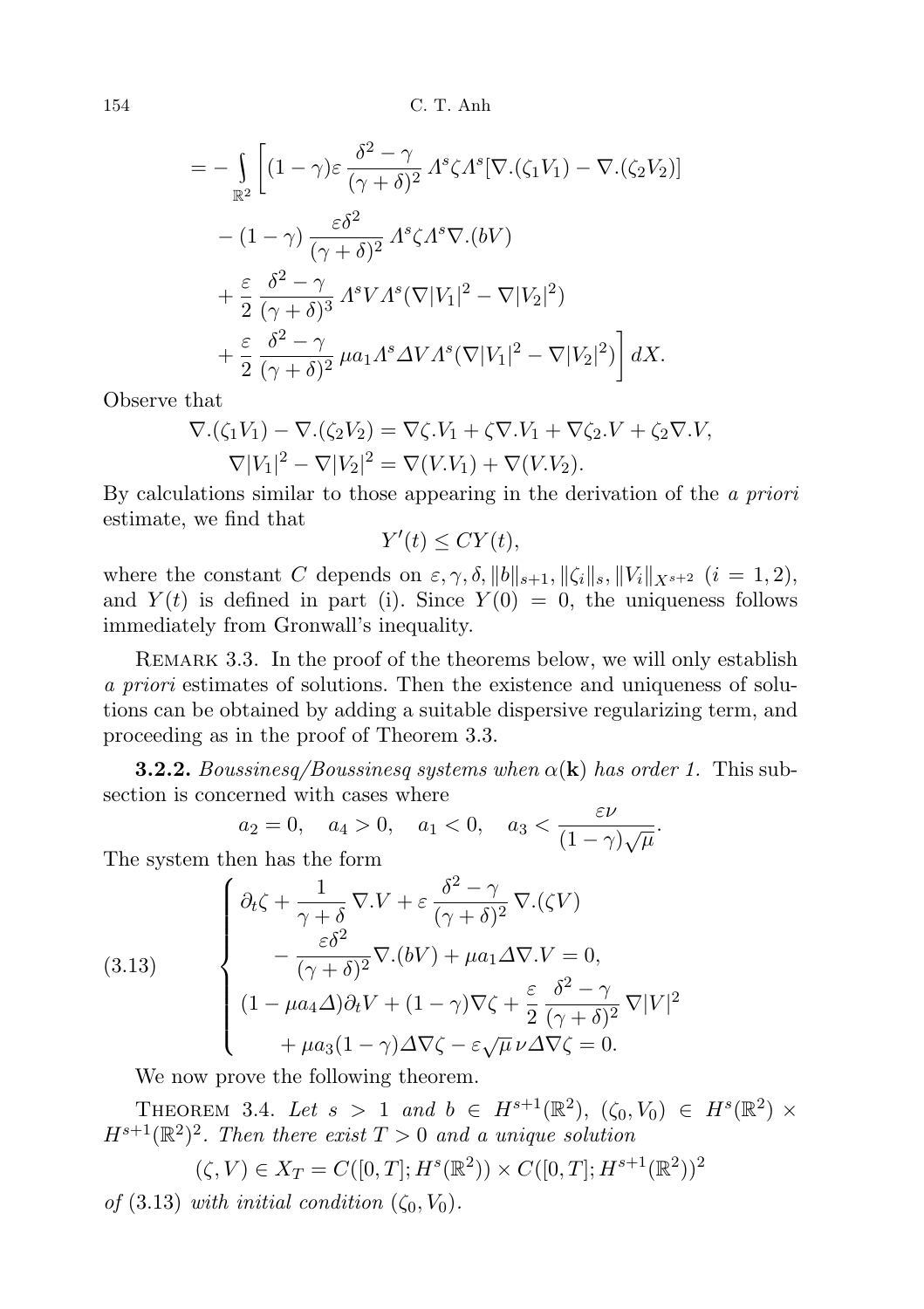Proof. We content ourselves with providing the proof of an a priori estimate that may be justified just as in Section 3.2.1 by regularizing the first equation in (3.13) with the term  $-\varepsilon \Delta \partial_t \zeta$ . As we already have a theory in this case given by Theorem 3.2, it is simply a matter of allowing  $\varepsilon$  tend to zero using the Bona–Smith technique [13].

Applying  $\Lambda^s$  to the two equations in the above system, then taking the  $L^2$  scalar product of the first equation with  $[-\mu a_3(1-\gamma) + \varepsilon \sqrt{\mu} \nu] \Lambda^s \zeta$ , the second equation with  $-\mu a_1 A^s V$ , and adding the resulting two equations, we obtain

$$
\frac{1}{2} \frac{d}{dt} \int_{\mathbb{R}^2} \left[ \left[ -\mu a_3 (1 - \gamma) + \varepsilon \sqrt{\mu} \nu \right] \left| \Lambda^s \zeta \right|^2 - \mu a_1 |\Lambda^s V|^2 - \mu^2 a_1 a_4 |\Lambda^s \nabla V|^2 \right] dX
$$
\n
$$
= \int_{\mathbb{R}^2} \left[ \frac{1}{\gamma + \delta} \left[ \mu a_3 (1 - \gamma) - \varepsilon \sqrt{\mu} \nu \right] \Lambda^s \zeta \Lambda^s \nabla V \right.
$$
\n
$$
+ \varepsilon \frac{\delta^2 - \gamma}{(\gamma + \delta)^2} \left[ \mu a_3 (1 - \gamma) - \varepsilon \sqrt{\mu} \nu \right] \Lambda^s \zeta \Lambda^s \nabla \cdot (\zeta V)
$$
\n
$$
- \frac{\varepsilon \delta^2}{(\gamma + \delta)^2} \left[ \mu a_3 (1 - \gamma) - \varepsilon \sqrt{\mu} \nu \right] \Lambda^s \zeta \Lambda^s \nabla \cdot (bV) + (1 - \gamma) \mu a_1 \Lambda^s V \Lambda^s \nabla \zeta
$$
\n
$$
+ \frac{\varepsilon}{2} \frac{\delta^2 - \gamma}{(\gamma + \delta)^2} \mu a_1 \Lambda^s V \Lambda^s \nabla |V|^2 \right] dX.
$$

We estimate the first and second terms on the right-hand side of the above equality as follows:

$$
\begin{aligned} |\langle A^s \zeta, A^s \nabla V \rangle| &\leq \|A^s \zeta\|_0 \|A^s \nabla V\|_0 = \|\zeta\|_s \|\nabla V\|_s \leq \|\zeta\|_s \|V\|_{s+1},\\ |\langle A^s V, A^s \nabla \zeta \rangle| &= |\!-\langle A^s \nabla V, A^s \zeta \rangle| \leq \|A^s \nabla V\|_0 \|A^s \zeta\|_0 \leq \|V\|_{s+1} \|\zeta\|_s. \end{aligned}
$$

Other terms can be estimated exactly as in the proof of Theorem 3.3:

$$
\begin{aligned} |\langle A^s \zeta, A^s \nabla.(\zeta V) \rangle| &\leq C(||\zeta||_s^3 + ||V||_{s+1}^3), \\ |\langle A^s \zeta, A^s \nabla.(bV) \rangle| &\leq C(||\zeta||_s^2 + ||V||_{s+1}^2), \\ |\langle A^s V, A^s \nabla |V|^2 \rangle| &\leq C||V||_{s+1}^3. \end{aligned}
$$

Setting

$$
Y(t) = \int_{\mathbb{R}^2} \left[ [-\mu a_3 (1 - \gamma) + \varepsilon \sqrt{\mu} \nu] |A^s \zeta|^2 - \mu a_1 |A^s V|^2 - \mu^2 a_1 a_4 |A^s \nabla V|^2 \right] dX,
$$

we deduce from the above estimates that

$$
Y'(t) \le C_1 Y(t)^{3/2} + C_2 Y(t),
$$

which provides a bound of  $Y(t)$  on  $[0, T]$  for T sufficiently small. Since which provides a bound of  $I(t)$  on  $[0,1]$  for  $I$  sumercharge small. Since  $a_1 < 0$ ,  $a_4 > 0$ ,  $a_3 < \varepsilon \nu/((1-\gamma)\sqrt{\mu})$ , we get the desired bound of  $(\zeta, V)$  in  $L^{\infty}(0,T; H^{s}(\mathbb{R}^{2})) \times L^{\infty}(0,T; H^{s+1}(\mathbb{R}^{2}))^{2}.$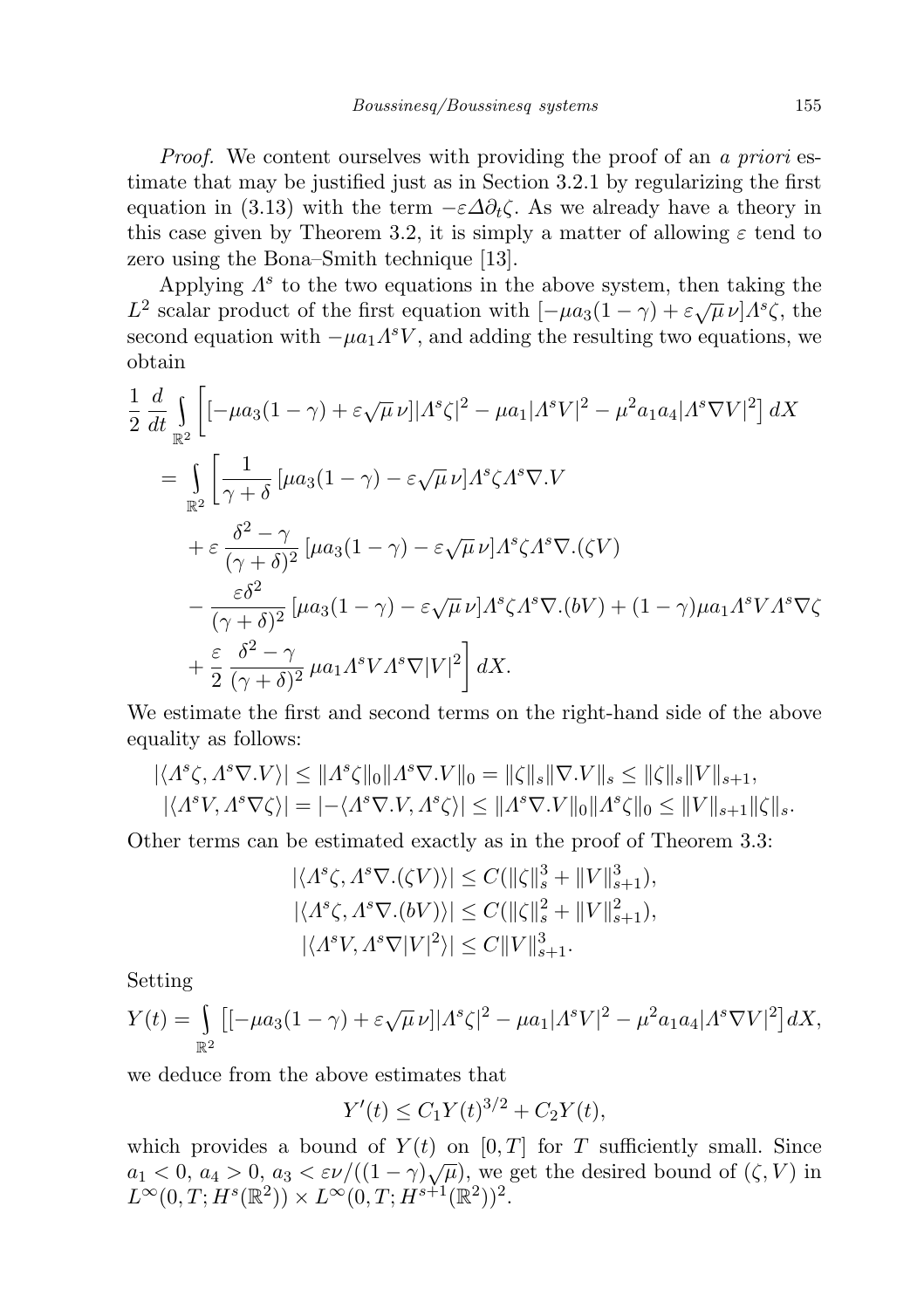156 C. T. Anh

**3.2.3.** Boussinesq/Boussinesq systems when  $\alpha(\mathbf{k})$  has order 0. In this subsection, we consider systems in (3.1) with

$$
a_2 > 0
$$
,  $a_4 = 0$ ,  $a_1 < 0$ ,  $a_3 = \frac{\varepsilon \nu}{(1 - \gamma)\sqrt{\mu}}$ ,

and those with

$$
a_2 = 0
$$
,  $a_4 > 0$ ,  $a_1 = 0$ ,  $a_3 < \frac{\varepsilon \nu}{(1 - \gamma)\sqrt{\mu}}$ .

These two cases can both be studied using the techniques presented below. Therefore, the proof is only given for the first case. Then the system has the form

(3.14) 
$$
\begin{cases} (1 - \mu a_2 \Delta) \partial_t \zeta + \frac{1}{\gamma + \delta} \nabla \cdot V + \varepsilon \frac{\delta^2 - \gamma}{(\gamma + \delta)^2} \nabla \cdot (\zeta V) \\ - \frac{\varepsilon \delta^2}{(\gamma + \delta)^2} \nabla \cdot (bV) + \mu a_1 \Delta \nabla \cdot V = 0, \\ \partial_t V + (1 - \gamma) \nabla \zeta + \frac{\varepsilon}{2} \frac{\delta^2 - \gamma}{(\gamma + \delta)^2} \nabla |V|^2 = 0. \end{cases}
$$

THEOREM 3.5. Let  $s > 2$  and  $b \in H^{s-1}(\mathbb{R}^2)$ ,  $(\zeta_0, V_0) \in H^s(\mathbb{R}^2)^3$ . Then there exist  $T > 0$  and a unique solution

$$
(\zeta, V) \in X_T = C([0, T]; H^s(\mathbb{R}^2))^3
$$

of  $(3.14)$  with initial condition  $(\zeta_0, V_0)$ .

*Proof.* We only prove an a *priori* estimate; that may be justified just as in Section 3.2.1 by regularizing the second equation in (3.14) with the term  $-\varepsilon \Delta \partial_t V$ .

First, consider the case  $a_1 = -\frac{1}{\gamma + 1}$  $\frac{1}{\gamma+\delta}a_2$ . Then (3.14) may be given in the form

$$
\begin{cases} \partial_t \zeta + \frac{1}{\gamma + \delta} \nabla \cdot V + (1 - \mu a_2 \Delta)^{-1} \left[ \varepsilon \frac{\delta^2 - \gamma}{(\gamma + \delta)^2} \nabla \cdot (\zeta V) - \frac{\varepsilon \delta^2}{(\gamma + \delta)^2} \nabla \cdot (bV) \right] = 0, \\ \partial_t V + (1 - \gamma) \nabla \zeta + \frac{\varepsilon}{2} \frac{\delta^2 - \gamma}{(\gamma + \delta)^2} \nabla |V|^2 = 0. \end{cases}
$$

Apply  $\Lambda^s$  to the two equations in the above system, then multiply the first equation by  $(1 - \gamma) \Lambda^s \zeta$  and the second by  $\frac{1}{\gamma + \delta} \Lambda^s V$  and integrate over  $\mathbb{R}^2$ . By adding the resulting two equations, we obtain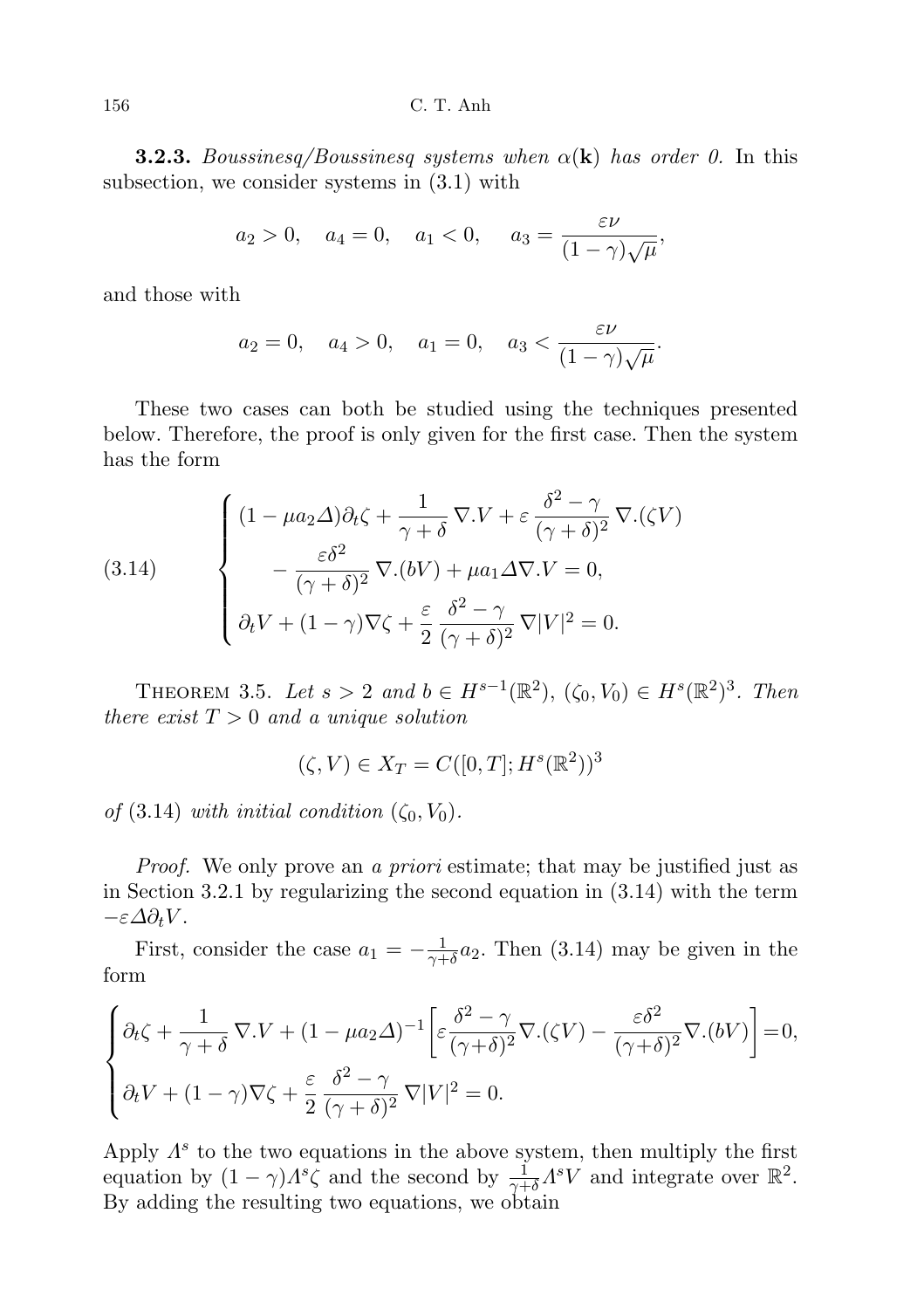$$
\frac{1}{2} \frac{d}{dt} \int_{\mathbb{R}^2} \left[ (1 - \gamma) |A^s \zeta|^2 + \frac{1}{\gamma + \delta} |A^s V|^2 \right] dX
$$
  
\n
$$
= - \int_{\mathbb{R}^2} \left[ (1 - \gamma) \varepsilon \frac{\delta^2 - \gamma}{(\gamma + \delta)^2} A^s \zeta (1 - \mu a_2 \Delta)^{-1} \nabla \cdot A^s (\zeta V) - (1 - \gamma) \frac{\varepsilon \delta^2}{(\gamma + \delta)^2} (1 - \mu a_2 \Delta)^{-1} \nabla \cdot A^s (bV) + \frac{1}{\gamma + \delta} \frac{\varepsilon}{2} \frac{\delta^2 - \gamma}{(\gamma + \delta)^2} A^s V A^s \nabla |V|^2 \right] dX.
$$

We now estimate the terms on the right-hand side of the above equality. First, we have

$$
|\langle \Lambda^s \zeta, (1 - \mu a_2 \Delta)^{-1} \nabla \cdot \Lambda^s(\zeta V) \rangle| \le ||\Lambda^s \zeta||_0 ||(1 - \mu a_2 \Delta)^{-1} \nabla \cdot (\zeta V) ||_s
$$
  
\n
$$
\le C ||\zeta||_s ||\zeta V||_{s-1} \le C ||\zeta||_s ||\zeta||_s ||V||_s \le C (||\zeta||_s^3 + ||V||_s^3),
$$

where we have used  $(3.4)$ ,  $(3.3)$  and Young's inequality. Similarly, we have

$$
|\langle A^s \zeta, (1 - \mu a_2 \Delta)^{-1} \nabla \cdot A^s (bV) \rangle| \le C(||\zeta||_s^2 + ||V||_s^2),
$$

with C depending on  $||b||_{s-1}$ . We now estimate the remaining term. Note that for a real-valued function  $u$ ,

$$
A^s \partial_x(u^2) = 2A^s(uu_x) = 2[A^s, u]u_x + 2uA^s u_x.
$$

Thus, using the Kato–Ponce estimate (3.10), we have

$$
\begin{aligned} |\langle A^s u, A^s \partial_x (u^2) \rangle| &= |2 \langle A^s u, [A^s, u] u_x \rangle + 2 \langle A^s u, u A^s u_x \rangle| \\ &= |2 \langle A^s u, [A^s, u] u_x \rangle + \langle u, \partial_x (A^s u)^2 \rangle| = |2 \langle A^s u, [A^s, u] u_x \rangle - \langle u_x, (A^s u)^2 \rangle| \\ &\le 2 \|A^s u\|_0 \| [A^s, u] u_x\|_0 + |u_x|_\infty \|A^s u\|_0^2 \le C |u_x|_\infty \|u\|_s^2. \end{aligned}
$$

A similar estimate holds for the term  $|\langle A^s u, A^s \partial_y(u^2) \rangle|$ . Thus, we have

$$
|\langle A^s V, A^s \nabla |V|^2 \rangle| \leq C |\nabla V|_{\infty} ||V||_s^2 \leq ||V||_s^3.
$$

Put

$$
Y(t) = \int_{\mathbb{R}^2} \left[ (1 - \gamma) |A^s \zeta|^2 + \frac{1}{\gamma + \delta} |A^s V|^2 \right] dX.
$$

From the above estimates, we get

$$
Y'(t) \le C_1 Y(t)^{3/2} + C_2 Y(t),
$$

which provides a bound of  $Y(t)$  on  $[0, T]$  for T sufficiently small, and implies the desired bound of  $(\zeta, V)$  in  $L^{\infty}(0,T; H^s(\mathbb{R}^2))^3$ .

In the general case, that is, (3.14) with  $a_1 < 0$ ,  $a_2 > 0$  and  $a_1 \neq -\frac{1}{\gamma + 1}$  $rac{1}{\gamma+\delta}a_2,$ observe that

$$
\frac{\frac{1}{\gamma+\delta}-\mu a_1 |\mathbf{k}|^2}{1+\mu a_2 |\mathbf{k}|^2}=-\frac{a_1}{a_2}+\frac{\frac{1}{\gamma+\delta}+\frac{a_1}{a_2}}{1+\mu a_2 |\mathbf{k}|^2},
$$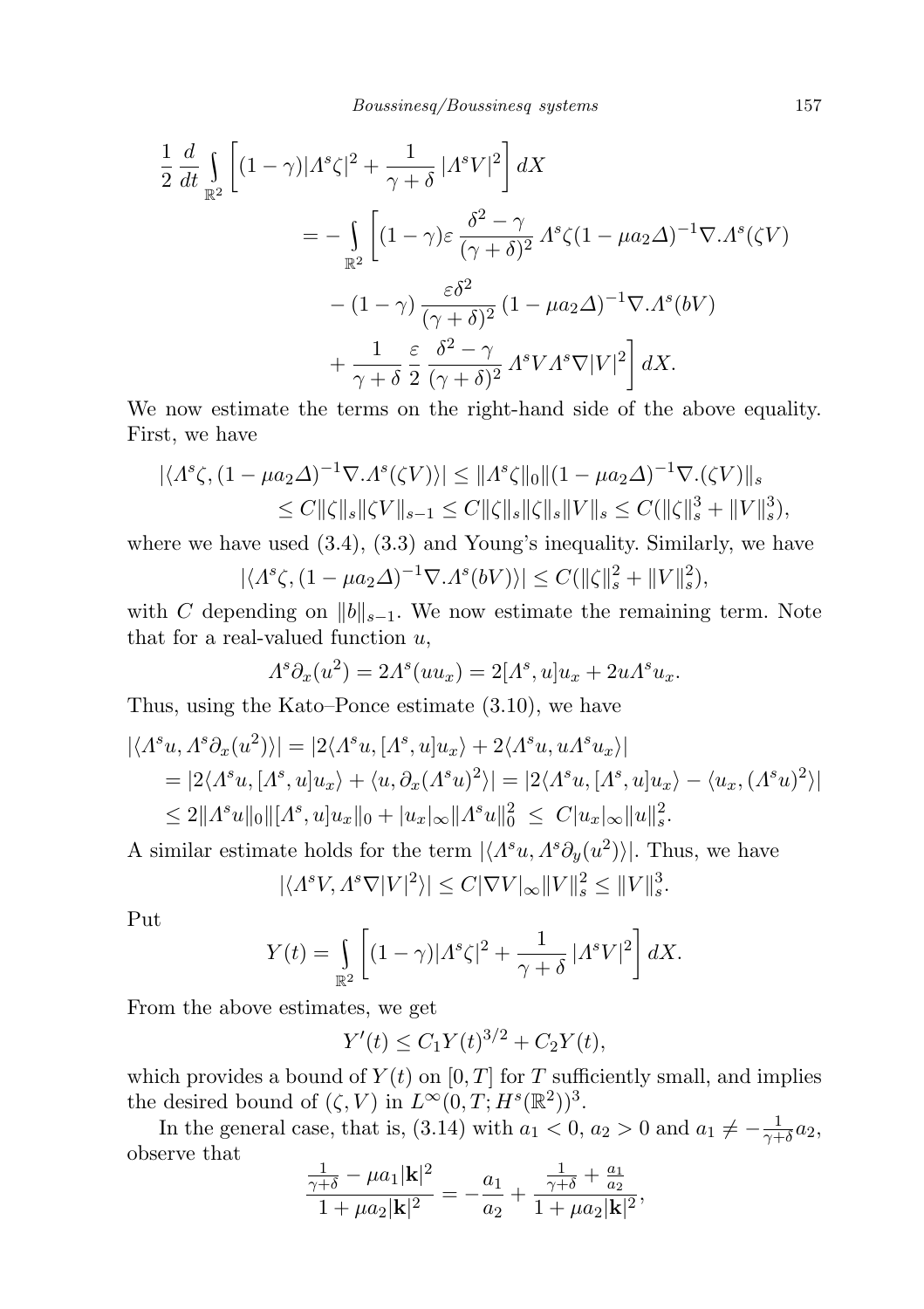so that (3.14) is equivalent to

$$
\begin{cases} \partial_t \zeta - \frac{a_1}{a_2} \nabla \cdot V + \left( \frac{1}{\gamma + \delta} + \frac{a_1}{a_2} \right) (1 - \mu a_2 \Delta)^{-1} \nabla \cdot V \\ \qquad + (1 - \mu a_2 \Delta)^{-1} \left[ \varepsilon \frac{\delta^2 - \gamma}{(\gamma + \delta)^2} \nabla \cdot (\zeta V) - \frac{\varepsilon \delta^2}{(\gamma + \delta)^2} \nabla \cdot (bV) \right] = 0, \\ \partial_t V + (1 - \gamma) \nabla \zeta + \frac{\varepsilon}{2} \frac{\delta^2 - \gamma}{(\gamma + \delta)^2} \nabla |V|^2 = 0. \end{cases}
$$

For this system, without any difficulty, we can repeat the above arguments to obtain an a priori estimate of  $(\zeta, V)$  in  $L^{\infty}(0,T; H^s(\mathbb{R}^2))^3$ .

**3.2.4.** Boussinesq/Boussinesq systems when  $\alpha(\mathbf{k})$  has order -1. This corresponds to the cases where

$$
a_2 > 0
$$
,  $a_4 = 0$ ,  $a_1 < 0$ ,  $a_3 < \frac{\varepsilon \nu}{(1 - \gamma)\sqrt{\mu}}$ 

or

$$
a_2 > 0
$$
,  $a_4 = 0$ ,  $a_1 = 0$ ,  $a_3 = \frac{\varepsilon \nu}{(1 - \gamma)\sqrt{\mu}}$ .

These two cases can both be studied using the techniques presented below. We thus give the proof for the first case only. Then the system has the form

(3.15)  

$$
\begin{cases}\n(1 - \mu a_2 \Delta) \partial_t \zeta + \frac{1}{\gamma + \delta} \nabla \cdot V + \varepsilon \frac{\delta^2 - \gamma}{(\gamma + \delta)^2} \nabla \cdot (\zeta V) \\
- \frac{\varepsilon \delta^2}{(\gamma + \delta)^2} \nabla \cdot (bV) + \mu a_1 \Delta \nabla \cdot V = 0, \\
\partial_t V + (1 - \gamma) \nabla \zeta + \frac{\varepsilon}{2} \frac{\delta^2 - \gamma}{(\gamma + \delta)^2} \nabla |V|^2 \\
+ \mu a_3 (1 - \gamma) \Delta \nabla \zeta - \varepsilon \sqrt{\mu} \nu \Delta \nabla \zeta = 0.\n\end{cases}
$$

THEOREM 3.6. Let  $s > 2$  and  $b \in H^s(\mathbb{R}^2)$ ,  $(\zeta_0, V_0) \in H^{s+1}(\mathbb{R}^2) \times$  $H^{s}(\mathbb{R}^{2})^{2}$ . Then there exist  $T > 0$  and a unique solution

$$
(\zeta, V) \in X_T = C([0, T]; H^{s+1}(\mathbb{R}^2)) \times C([0, T]; H^s(\mathbb{R}^2))^2
$$

of  $(3.15)$  with initial condition  $(\zeta_0, V_0)$ .

Proof. We only prove an a priori estimate. Apply  $\Lambda^s$  to both equations in the above system, then multiply the first equation by  $[-\mu a_3(1-\gamma)]$  $+\varepsilon\sqrt{\mu}\nu\rfloor\Lambda^{s}\zeta$ , the second by  $-\mu a_1\Lambda^{s}V$ , and integrate over  $\mathbb{R}^{2}$ . By adding the resulting two equations and integrating by parts, we obtain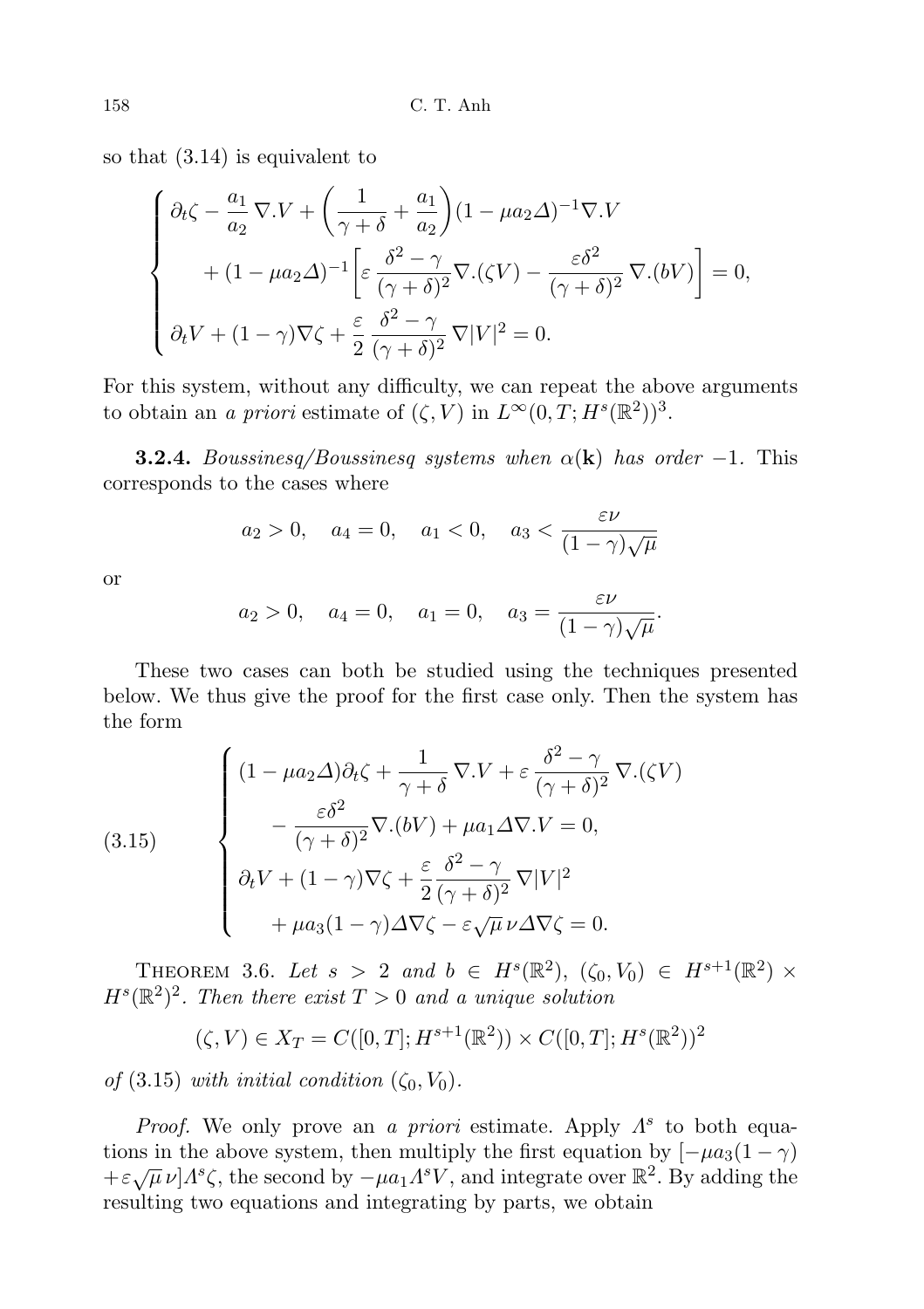$$
\frac{1}{2} \frac{d}{dt} \int_{\mathbb{R}^2} \left[ -\mu a_3 (1 - \gamma) + \varepsilon \sqrt{\mu} \nu \right] |A^s \zeta|^2 \n+ \mu a_2 \left[ -\mu a_3 (1 - \gamma) + \varepsilon \sqrt{\mu} \nu \right] |A^s \nabla \zeta|^2 - \mu a_1 |A^s V|^2 \right] dX \n= \int_{\mathbb{R}^2} \left[ \frac{1}{\gamma + \delta} \left[ -\mu a_3 (1 - \gamma) + \varepsilon \sqrt{\mu} \nu \right] A^s \nabla \zeta . A^s V \n+ \varepsilon \frac{\delta^2 - \gamma}{(\gamma + \delta)^2} \left[ -\mu a_3 (1 - \gamma) + \varepsilon \sqrt{\mu} \nu \right] A^s \nabla \zeta . A^s (\zeta V) \n- \frac{\varepsilon \delta^2}{(\gamma + \delta)^2} \left[ -\mu a_3 (1 - \gamma) + \varepsilon \sqrt{\mu} \nu \right] A^s \nabla \zeta . A^s (bV) - (1 - \gamma) \mu a_1 A^s V A^s \nabla \zeta \n- \frac{\varepsilon}{2} \frac{\delta^2 - \gamma}{(\gamma + \delta)^2} \mu a_1 A^s V A^s \nabla |V|^2 \right] dX.
$$

The term  $|\langle A^s V, A^s \nabla |V|^2 \rangle|$  is estimated exactly as in the proof of Theorem 3.5. The other terms on the right-hand side can be estimated directly using Hölder's inequality and  $(3.9)$ . As a result, one gets

$$
Y'(t) \le C_1 Y(t)^{3/2} + C_2 Y(t),
$$

where

$$
Y(t) = \int_{\mathbb{R}^2} \left[ -\mu a_3 (1 - \gamma) + \varepsilon \sqrt{\mu} \nu \right] \left| \Lambda^s \zeta \right|^2
$$
  
+ 
$$
\mu a_2 \left[ -\mu a_3 (1 - \gamma) + \varepsilon \sqrt{\mu} \nu \right] \left| \Lambda^s \nabla \zeta \right|^2 - \mu a_1 \left| \Lambda^s V \right|^2 \right] dX.
$$

This inequality implies a bound of  $Y(t)$  on [0, T] for T sufficiently small. Since  $a_1 < 0$ ,  $a_2 > 0$ ,  $a_3 < \varepsilon \nu/((1 - \gamma)\sqrt{\mu})$ , it implies the desired bound of  $(\zeta, V)$  in  $L^{\infty}(0,T; H^{s+1}(\mathbb{R}^2)) \times L^{\infty}(0,T; H^s(\mathbb{R}^2))^2$ .

REMARK 3.4. It is clear that the energy methods, which are used to prove Theorems 3.3–3.6, also work in the case of one dimension. Moreover, noting that  $H^t(\mathbb{R}) \hookrightarrow L^{\infty}(\mathbb{R})$  for  $t > 1/2$ , we can take  $s > 1/2$  in Theorems 3.3 and 3.4, and  $s > 3/2$  in Theorems 3.5 and 3.6, in the case of one dimension. Thus, the well-posedness results in the one-dimensional case are better than in two dimensions as far as the assumed level of regularity of the initial data is concerned.

REMARK 3.5. When  $\gamma = 0, \delta = 1$ , we formally recover the Boussinesq systems for surface waves from the Boussinesq/Boussinesq systems  $(3.1)$ . Thus, from the above theorems, we also obtain the well-posedness results to the Boussinesq systems (1.1). We leave the formulations of these results to the readers. In particular, the results of [9] extend to the case of two dimensions and to the case with surface tension. It is worth noticing that even in the case of one dimension, the results here (given by Remark 3.4)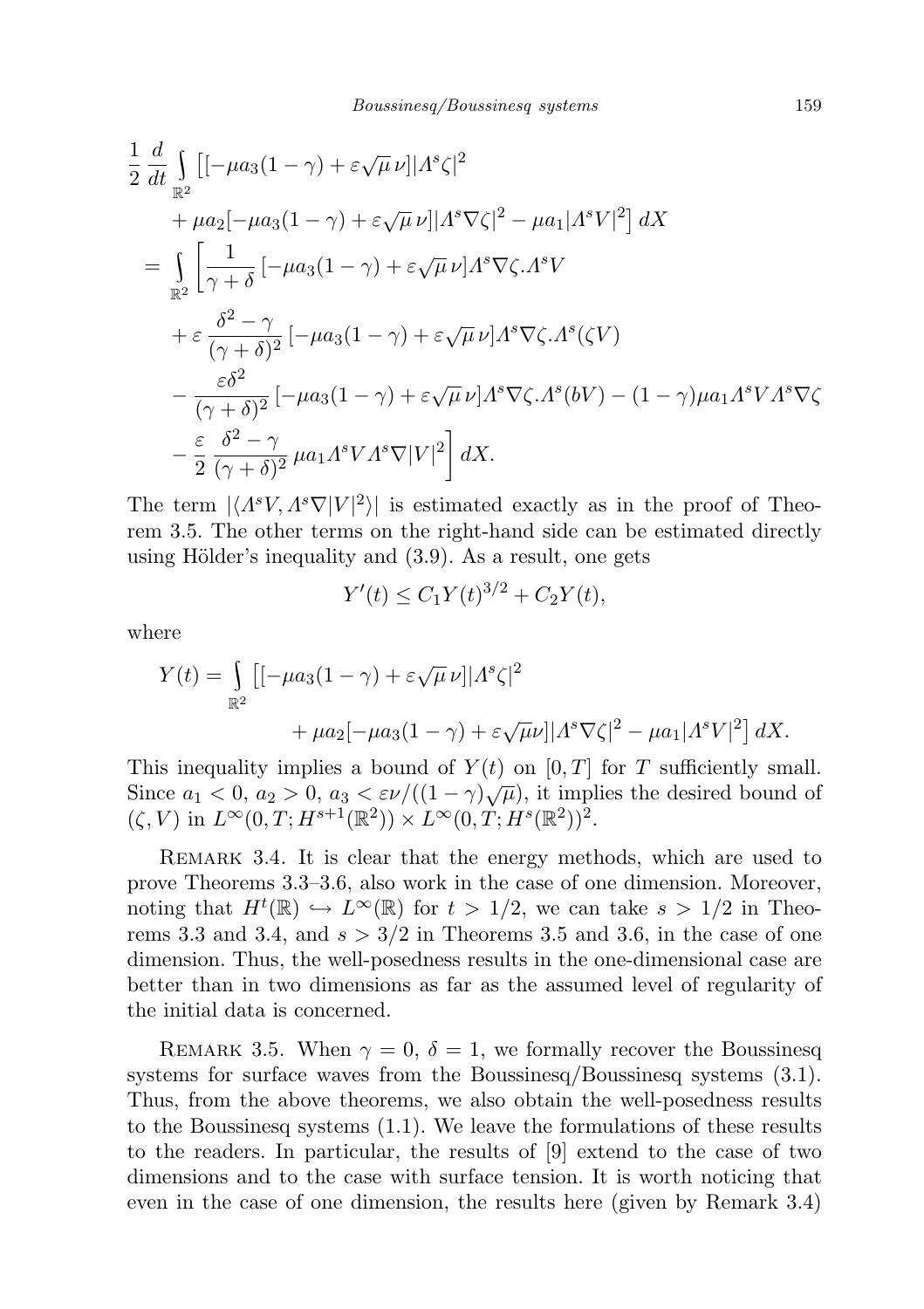are better than the ones in [9], as far as the assumed level of regularity of the initial data is concerned (cf. Remark 3.13 in [9]).

Acknowledgements. This work was done while the author was visiting the Department of Mathematics of Paris-Sud University as a post-doctoral fellow. The author would like to thank Professor Jean-Claude Saut for helpful discussions. He would also like to acknowledge the hospitality and support of the Department.

The author thanks the referee for the helpful comments and suggestions which improved the presentation of the paper.

This work was supported by the National Foundation for Science and Technology Development (NAFOSTED).

## References

- [1] B. Alvarez-Samaniego and D. Lannes, Large time existence for 3D water-waves and asymptotics, Invent. Math. 171 (2008), 485–541.
- [2] D. M. Ambrose, Well-posedness of vortex sheets with surface tension, SIAM J. Math. Anal. 35 (2003), 211–244.
- [3] D. M. Ambrose and N. Masmoudi, Well-posedness of 3-D vortex sheets with surface tension, Comm. Math. Sci. 5 (2007), 391–430.
- [4] C. J. Amick, Regularity and uniqueness of solutions to the Boussinesq system of equations, J. Differential Equations 54 (1984), 231–247.
- [5] J. Angulo, On the Cauchy problem for a Boussinesq-type system, Adv. Differential Equations 4 (1999), 457–492.
- [6] R. Barros, S. L. Gavrilov and V. M. Teshukov, Dispersive nonlinear waves in twolayer flows with free surface. I. Model derivation and general properties, Stud. Appl. Math. 119 (2007), 191–211.
- [7] J. L. Bona and M. Chen, A Boussinesq system for two-way propagation of nonlinear dispersive waves, Phys. D 116 (1998), 191–224.
- [8] J. L. Bona, M. Chen and J.-C. Saut, Boussinesq equations and other systems for small-amplitude long waves in nonlinear dispersive media. Part I. Derivation and linear theory, J. Nonlinear Sci. 12 (2002), 283–318.
- $[9] \quad , \quad , \quad , \quad$  Boussinesq equations and other systems for small-amplitude long waves in nonlinear dispersive media. Part II. Nonlinear theory, Nonlinearity 17 (2004), 925–952.
- [10] J. L. Bona, T. Colin and D. Lannes, Long wave aproximations for water-waves, Arch. Ration. Mech. Anal. 178 (2005), 373–410.
- [11] J. L. Bona and H. Kalisch, Models for the internal waves in deep water, Discrete Contin. Dynam. Systems 6 (2000), 1–20.
- [12] J. L. Bona, D. Lannes and J.-C. Saut, Asymptotic models for internal waves, J. Math. Pures Appl. (9) 89 (2008), 538–566.
- [13] J. L. Bona and R. Smith, *The initial-value problem for the Korteweg–de Vries equa*tion, Philos. Trans. Roy. Soc. London A 278 (1975), 555–601.
- [14] R. Camassa, W. Choi, H. Michallet, P.-O. Rusas and J. K. Sveen, On the realm of validity of strongly nonlinear asymptotic approximations for internal waves, J. Fluid Mech. 549 (2006), 1–23.